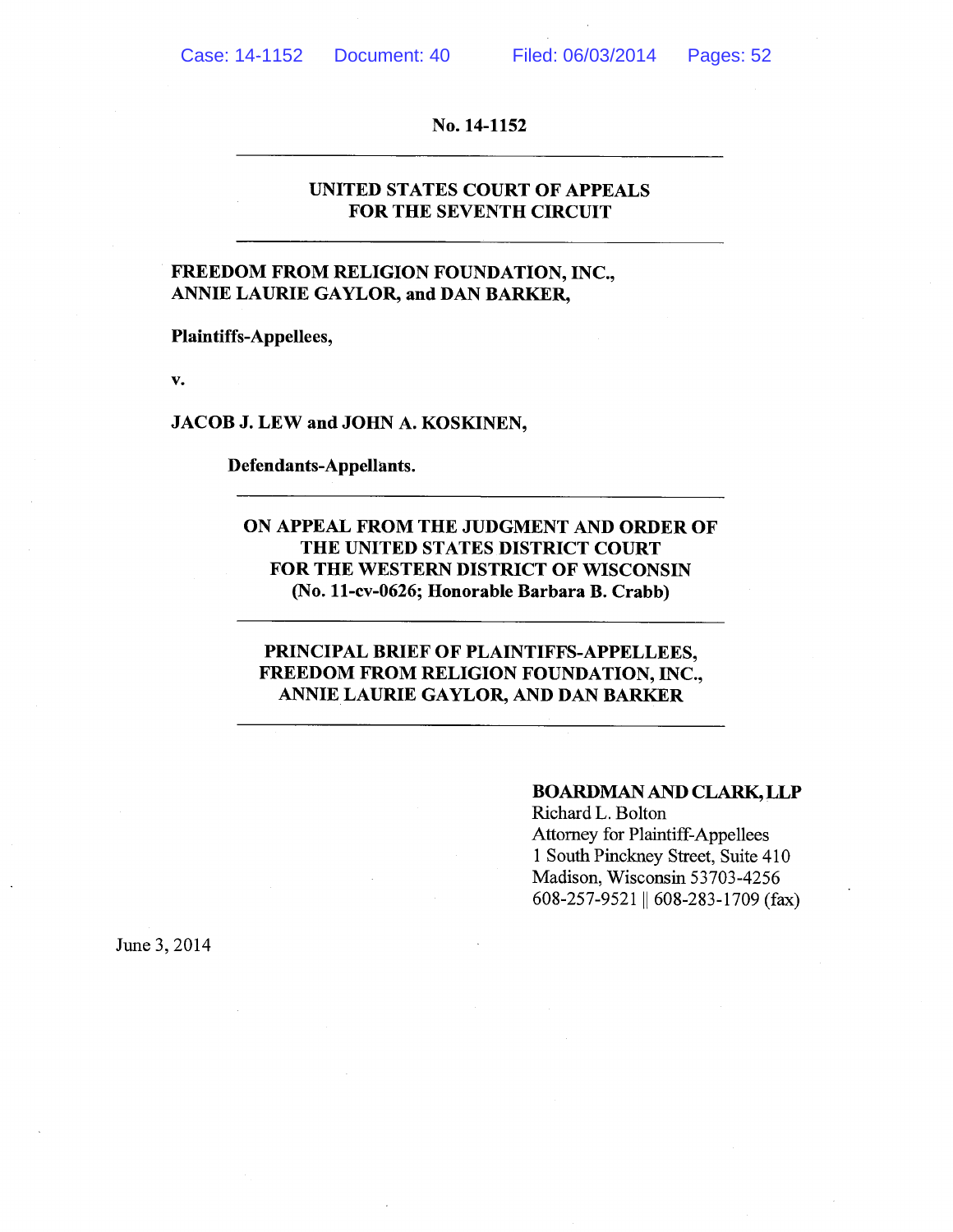## CIRCUIT RULE 26.1 DISCLOSURE STATEMENT

Appellate Court No: 14-1152

Short Caption: Freedom from Religion Foundation v. Lew, et. al.

To enable the judges to determine whether recusal is necessary or appropriate, an attorney for a non governmental party or amicus curiae, or a private attorney representing a government party, must furnish a disclosure statement providing the following information in compliance with Circuit Rule 26.1 and Fed. R. App. P. 26.1.

The Court prefers that the disclosure statement be filed immediately following docketing; but, the disclosure statement must be filed within 21 days of docketing or upon the filing of a motion, response, petition, or answer in this court, whichever occurs first. Attorneys are required to file an amended statement to reflect any material changes in the required information. The text of the statement must also be included in front of the table of contents of the party's main brief. Counsel is required to complete the entire statement and to use N/A for any information that is not applicable if this form is used.

[ ] PLEASE CHECK HERE IF ANY INFORMATION ON THIS FORM IS NEW OR REVISED AND INDICATE WHICH INFORMATION IS NEW OR REVISED.

(1) The full name of every party that the attorney represents in the case (if the party is a corporation, you must provide the corporate disclosure information required by Fed. R. App. P 26.1 by completing item #3):

Freedom From Religion Foundation, Inc.

(2) The names of all law firms whose partners or associates have appeared for the party in the case (including proceedings in the district court or before an administrative agency) or are expected to appear for the party in this court:

Boardman & Clark, LLP, 1 South Pinckney Street, Suite 410, Madison, WI 53701,

(3) If the party or amicus is a corporation:

i) Identify all its parent corporations, if any; and

None.

ii) list any publicly held company that owns 10% or more of the party's or amicus' stock:<br>
None.<br>
Attorney's Signature:<br>
Attorney's Printed Name: Richard L. Bolton<br>
Attorney's Printed Name: Richard L. Bolton None.

Attorney's Printed Name: Richard L. Bolton

Please indicate if you are Counsel of Record for the above listed parties pursuant to Circuit Rule  $3(d)$ . Yes X No

Address: 1 South Pinckney Street, Suite 410, Madison, WI 53703

Phone Number: 608-257-9521 Fax Number: 608-283-1709 E-Mail Address: rlbolton@boardmanclark.com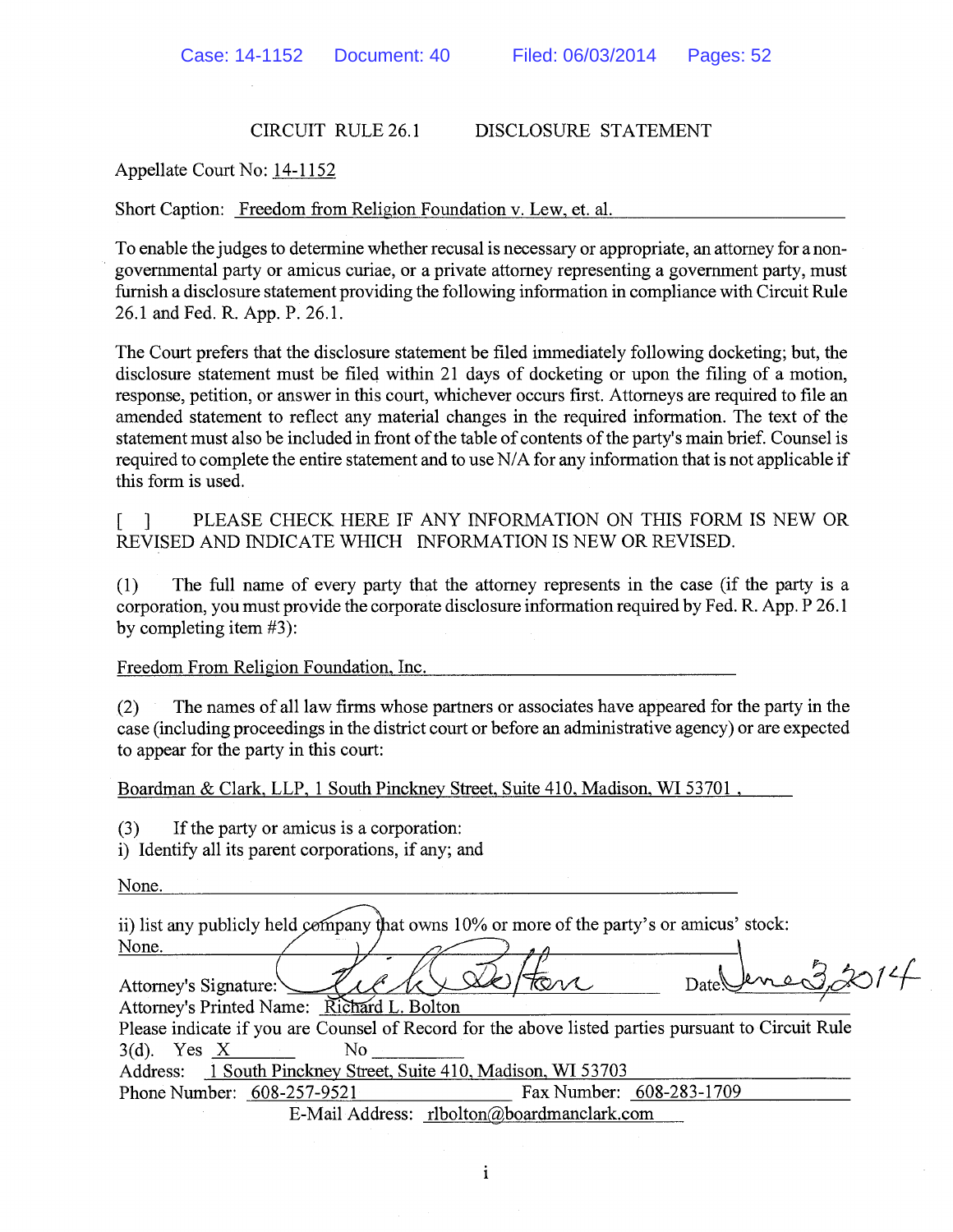$\Delta \sim 10^{11}$ 

# TABLE OF CONTENTS

| I.   |                                                                                                                                                                                                                                                                                                                                                                                                                                                                                                                                                                                                                                                                                                                                                                                                                                                                                                                                                                                                                                                                             |  |  |  |  |
|------|-----------------------------------------------------------------------------------------------------------------------------------------------------------------------------------------------------------------------------------------------------------------------------------------------------------------------------------------------------------------------------------------------------------------------------------------------------------------------------------------------------------------------------------------------------------------------------------------------------------------------------------------------------------------------------------------------------------------------------------------------------------------------------------------------------------------------------------------------------------------------------------------------------------------------------------------------------------------------------------------------------------------------------------------------------------------------------|--|--|--|--|
| II.  |                                                                                                                                                                                                                                                                                                                                                                                                                                                                                                                                                                                                                                                                                                                                                                                                                                                                                                                                                                                                                                                                             |  |  |  |  |
| III. |                                                                                                                                                                                                                                                                                                                                                                                                                                                                                                                                                                                                                                                                                                                                                                                                                                                                                                                                                                                                                                                                             |  |  |  |  |
| IV.  | A.<br><b>B.</b>                                                                                                                                                                                                                                                                                                                                                                                                                                                                                                                                                                                                                                                                                                                                                                                                                                                                                                                                                                                                                                                             |  |  |  |  |
| V.   | Taxpayer-Plaintiffs Undisputedly Are Not Ordained, Commissioned,<br>A.<br>Or Licensed Ministers Of A Church And They Do Not Perform<br>Discriminatory Treatment Of Similarly Situated Taxpayers Under<br><b>B.</b><br>C.<br>Constitutionally Underinclusive Statutes Are Redressable By Nullification14<br>D.<br>Ε.<br>F.<br>The Declaratory Judgment Act Also Does Not Bar Claims<br>Taxpayers' Differential Treatment Is Not Merely A<br>G.<br>Prudential Considerations Weigh In Favor Of Exercising Jurisdiction. 20<br>H.<br>I.<br>Section 107(2) Violates The Establishment Clause Because It Is<br>Not Neutral And Provides Significant Tax Benefits Exclusively<br>A Majority Of The Supreme Court Agreed On The Establishment Clause<br>J.<br>Section 107(2) Provides Greater Benefits To Ministers Than<br>K.<br>L.<br>Section 107(2) Does Not Simply Eliminate Disparity of Treatment Between<br>Section 107(2) Is Not An Accommodation In Response To A Substantial<br>M.<br>N.<br>Section 107 Violates The Establishment Clause Under The Lemon Test. 44<br>O. |  |  |  |  |
| VI.  |                                                                                                                                                                                                                                                                                                                                                                                                                                                                                                                                                                                                                                                                                                                                                                                                                                                                                                                                                                                                                                                                             |  |  |  |  |
|      |                                                                                                                                                                                                                                                                                                                                                                                                                                                                                                                                                                                                                                                                                                                                                                                                                                                                                                                                                                                                                                                                             |  |  |  |  |
|      |                                                                                                                                                                                                                                                                                                                                                                                                                                                                                                                                                                                                                                                                                                                                                                                                                                                                                                                                                                                                                                                                             |  |  |  |  |
|      |                                                                                                                                                                                                                                                                                                                                                                                                                                                                                                                                                                                                                                                                                                                                                                                                                                                                                                                                                                                                                                                                             |  |  |  |  |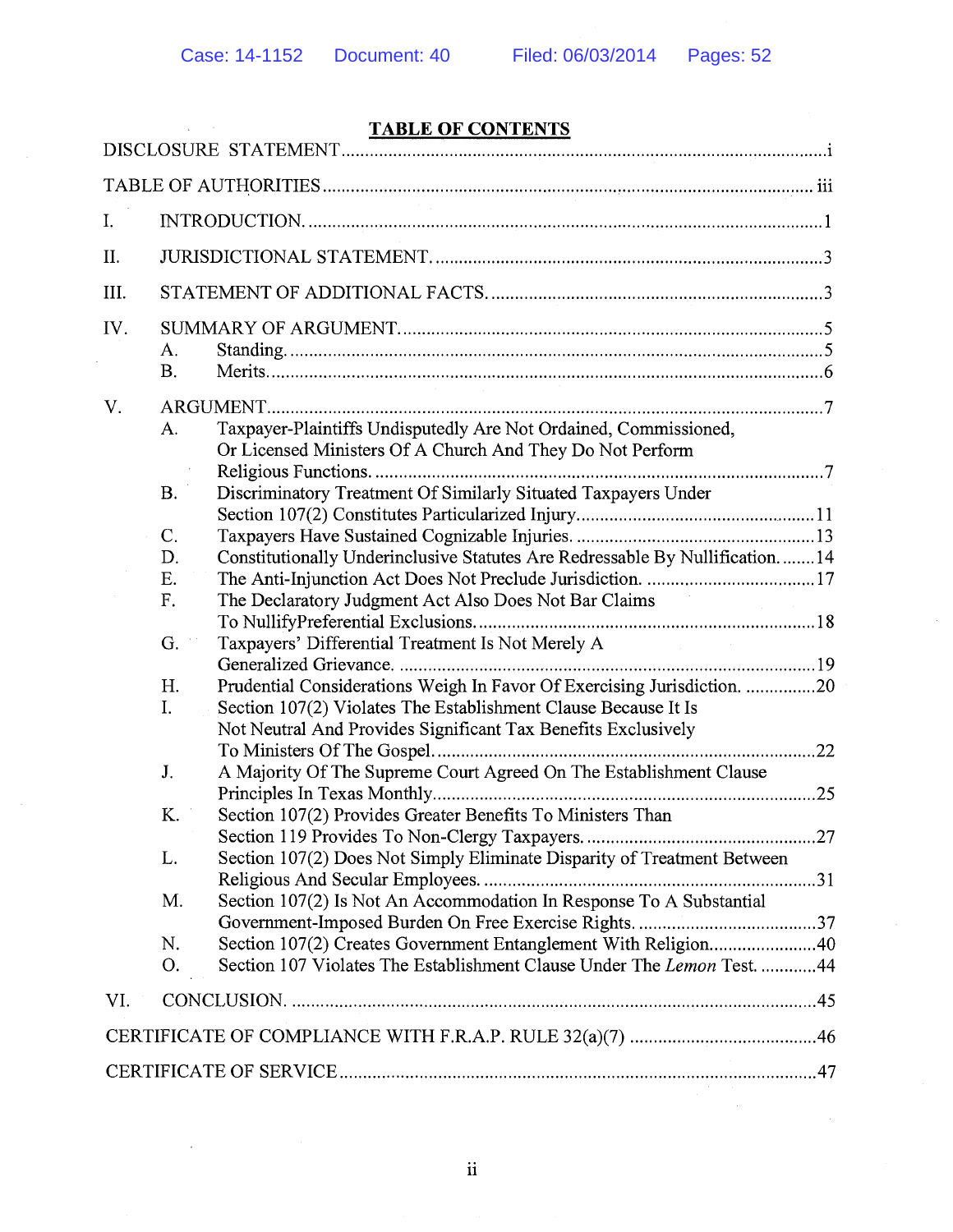## TABLE OF AUTHORITIES

## Cases

 $\bar{z}$ 

| American Atheists, Inc., et al. v. City of Detroit Downtown Development Authority,          |
|---------------------------------------------------------------------------------------------|
|                                                                                             |
|                                                                                             |
| Apache Bend Apartments, Ltd. v. United States, 987 F.2d 1174 (5th Cir. 1993)20              |
| Arizona Christian School Tuition Organization v. Winn, 131 S. Ct. 1436, 1440 (2011)6, 13    |
|                                                                                             |
| Bishop of Church of Jesus Christ of Latter-Day Saints v. Amos, 483 U.S. 327, 348 (1987)22   |
|                                                                                             |
| Catholic Health Initiatives of Colorado v. City of Pueblo, 207 P.3d 812, 818 (Colo. 2009)13 |
|                                                                                             |
| Church of Eternal Life and Liberty, Inc. v. Commissioner, 86 T.C. 916, 924 (1986)9          |
| Church of Visible Intelligence That Governs The Universe v. United States,                  |
|                                                                                             |
|                                                                                             |
|                                                                                             |
|                                                                                             |
|                                                                                             |
| Corporation of the Presiding Bishop of the Church of Jesus Christ of                        |
|                                                                                             |
|                                                                                             |
|                                                                                             |
| Eagle Cove Conference Center v. Town of Woodboro, 734 F.3d 673, 680-81 (7th Cir. 2013)37    |
| Empress Casino Joliet Corporation v. Blagojevich, 638 F.3d 519, 532-33 (7th Cir. 2011) 18   |
| Enochs v. Williams Packing & Navigation Company, 370 U.S., 7 (1962) 17                      |
|                                                                                             |
| Foundation of Human Understanding v. Commissioner, 88 T.C. 1341, 1357 (1987) 8              |
| Foundation of Human Understanding v. United States, 614 Fed. 3d 1383 (Fed. Cir. 2010)9, 42  |
|                                                                                             |
|                                                                                             |
|                                                                                             |
|                                                                                             |
|                                                                                             |
|                                                                                             |
| Jimmy Swaggart Ministries v. Board of Equalization, 493 U.S. 378, 391 (1990) 39             |
|                                                                                             |
| Kirk v. Commissioner, 51 T.C. 66, 72 (1968), affd. 425 F.2d 492 (D.C. Cir. 1970). 24        |
| Lac Du Flambeau Band of Lake Superior Chippewa Indians v. Norton,                           |
|                                                                                             |
|                                                                                             |
|                                                                                             |
|                                                                                             |
| Martinez, et al. v. Clark County, Nevada, 2012 U.S. Dist. LEXIS                             |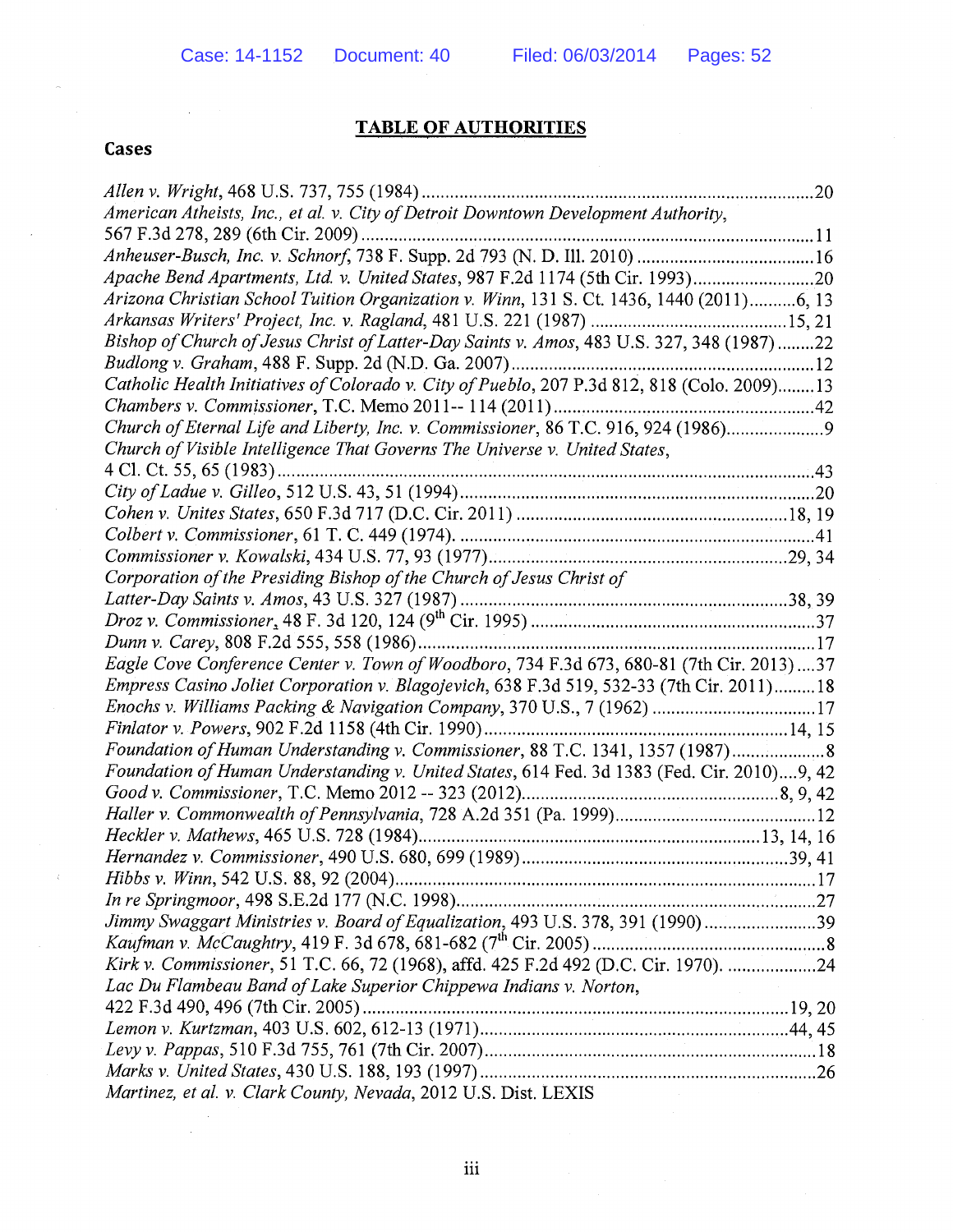|  | Case: 14-1152   Document: 40                                       | Filed: 06/03/2014                                                                    | Pages: 52 |
|--|--------------------------------------------------------------------|--------------------------------------------------------------------------------------|-----------|
|  |                                                                    |                                                                                      |           |
|  |                                                                    |                                                                                      |           |
|  | New Orleans Secular Humanists Association, Inc. v. Bridges,        |                                                                                      |           |
|  |                                                                    |                                                                                      |           |
|  |                                                                    | Northeastern Florida Chapter of Associated General Contractors of America v. City of |           |
|  |                                                                    |                                                                                      |           |
|  |                                                                    |                                                                                      |           |
|  | Planned Parenthood of South Carolina Incorporated, et al. v. Rose, |                                                                                      |           |
|  |                                                                    |                                                                                      |           |
|  |                                                                    |                                                                                      |           |
|  |                                                                    |                                                                                      |           |
|  |                                                                    |                                                                                      |           |
|  |                                                                    |                                                                                      |           |
|  |                                                                    | Students Challenging Regulatory Agency Procedures (SCRAP), 412 U.S. 669, 687-88, 37  |           |
|  |                                                                    |                                                                                      |           |
|  |                                                                    |                                                                                      |           |
|  |                                                                    |                                                                                      |           |
|  |                                                                    |                                                                                      |           |
|  |                                                                    |                                                                                      |           |
|  |                                                                    |                                                                                      |           |
|  |                                                                    |                                                                                      |           |

# Rules and Regulations

# Treatises

| A Constitutional Challenge to §107 of the Internal Revenue Code,                       |     |
|----------------------------------------------------------------------------------------|-----|
|                                                                                        | .29 |
| IRS Letter Rulings: Rendering Unto Caesar, The Exempt Organization Tax Review          |     |
|                                                                                        |     |
| Note: The Parsonage Allowance Exclusion: Past, Present and Future,                     |     |
|                                                                                        |     |
|                                                                                        |     |
| The Internal Revenue Code, the Constitution and the Courts: The Use of Tax Expenditure |     |
| Analysis in Judicial Decision Making, 28 Wake Forest L.Rev. 855 902 (1993) 27          |     |
|                                                                                        |     |
| The Parsonage Exemption Violates the Establishment Clause and Should be Declared       |     |
| Unconstitutional, 24 Whittier Law Review 707, 715-716 (2003)26, 29, 30, 38             |     |
| Understanding the Establishment Clause: The Perspective of Constitutional Litigation,  |     |
|                                                                                        |     |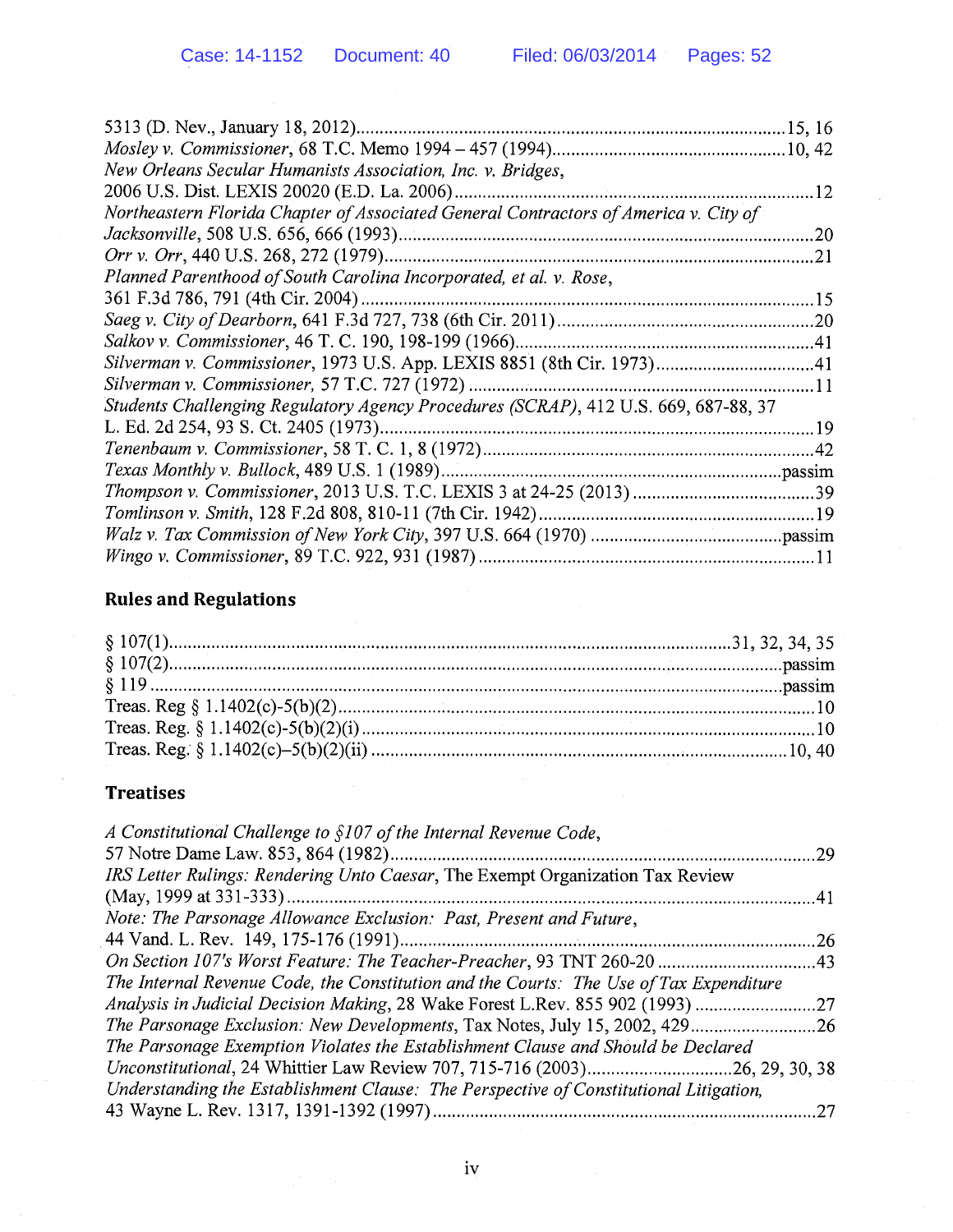## I. INTRODUCTION.

The Government and interested amici ("Government") have little to say about neutrality, a critical requirement of the Establishment Clause, perhaps because  $\S107(2)$  of the Internal Revenue Code undeniably confers a significant tax benefit upon religious clergy that is not available to nonclergy taxpayers. Only ministers can exclude cash housing allowances, a result that is patently unfair. Thus, whereas even the Bible commands citizens to "render on to Caesar the things which are Caesar's," the Government simply dismisses or ignores basic principles of neutrality and fairness when it comes to clergy taxation.

The Government claims that Congress intended the "parsonage" allowance in 1921 to provide a clergy benefit analogous to the exclusion for in-kind housing provided for the convenience of the employer. Whether historically true or not as to in-kind housing, however, Congress has never excluded cash housing allowances provided to non-clergy. Section 107(2), therefore, provides a tax benefit to religious clergy that is not "analogous" to any exclusion provided to non-clergy taxpayers.

The Government also argues incorrectly that the exclusion for cash housing allowances is merely an accommodation of religion. This siren cry leads only to obfuscation because paying income taxes is a burden common to all taxpayers, rather than a burden on the free exercise of religious beliefs.

The Government further claims unpersuasively that a blanket exclusion for cash housing allowances paid to ministers avoids government entanglement in determining whether such compensation was provided for the convenience of the employer. The Government's argument incorrectly assumes that cash allowances are generally excludable under the convenience of the employer doctrine, which is not true. However, if cash allowances were not excludable for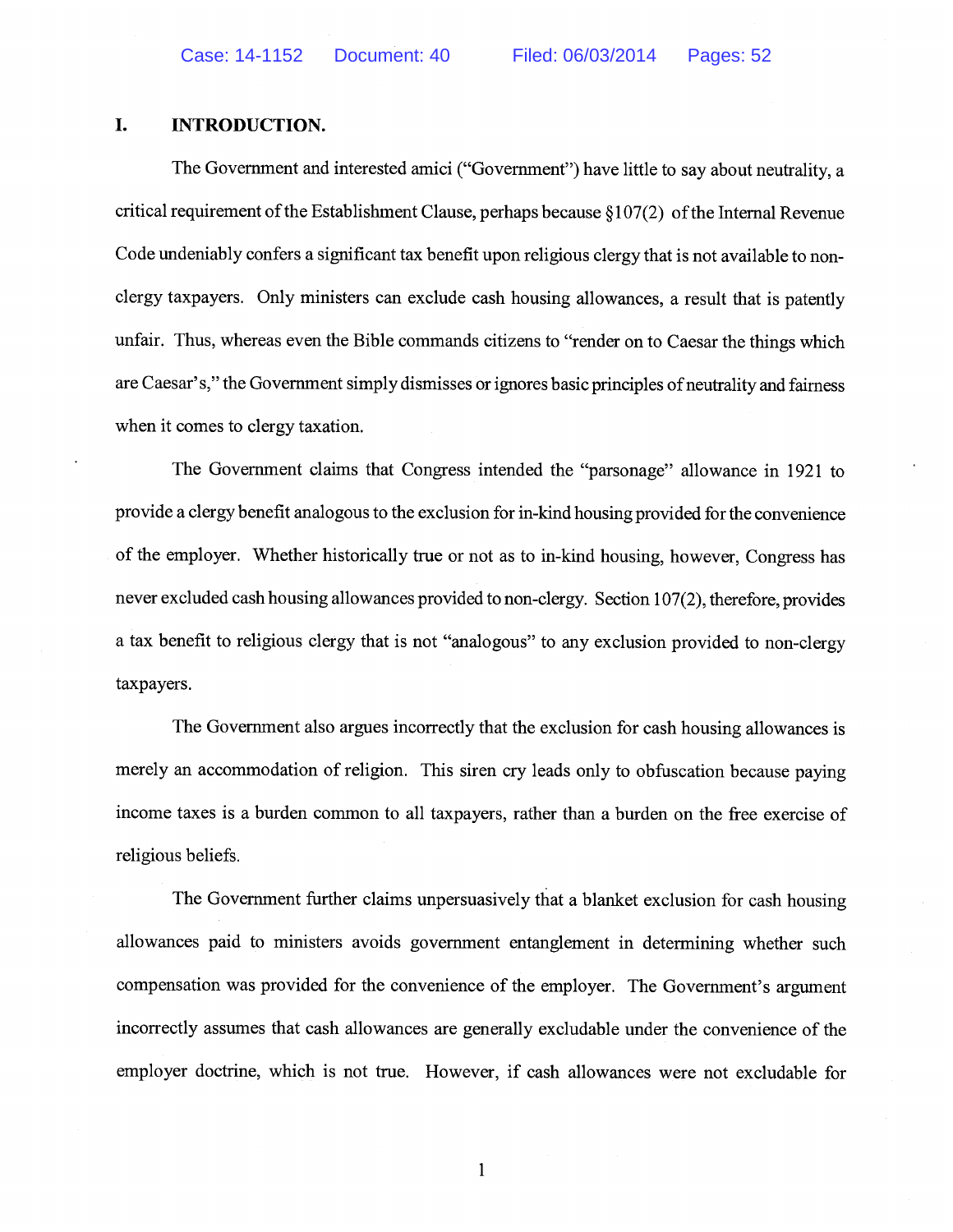ministers, just as for non-clergy taxpayers, then no possible entanglement could occur in making "convenience of the employer" determinations. It would simply not be an issue for cash allowances. By contrast, however, the necessary determinations under §107(2) are frought entanglement.

Finally, the Government argues that exclusion of cash allowances from income is necessary to avoid discriminating in favor of churches that allegedly provide in-kind housing. If the value of in-kind housing is deemed excludable from income in order to create equivalence with non-clergy taxpayers, however, as the Government claims, that would not justify providing an exclusion for cash allowances only to religious clergy. The Government's argument, if adopted, would mean that any neutral and generally applicable qualification for a tax benefit would justify providing all religious taxpayers the same benefit, but without qualification, in order to avoid sectarian discrimination.

The Government ultimately abandons any pretense of neutrality and fairness by arguing simply that clergy who receive cash housing allowances have just as much "need" for tax benefits as those clergy who receive in-kind housing. Need, however, is not the recognized standard for conferring a religious preference under the Constitution. On the contrary, as the district court explained, non-clergy employees "need" tax exclusions just as much as ministers of the gospel - and that is the constitutional problem with  $\S107(2)$  which the Government fails to grasp.

The individual Taxpayer-plaintiffs-appellees ("Taxpayers") are just such non-clergy taxpayers who do not qualify for the § 107(2) preference. The district court correctly concluded that they would not qualify for the tax benefit provided to clergy for cash housing allowances, although they are otherwise similarly situated and would take the exclusion if available. Because Taxpayers are discriminated against, therefore, the district court also correctly concluded that they have standing to challenge the constitutionality of § 107(2) as an underinclusive law. The policy rationale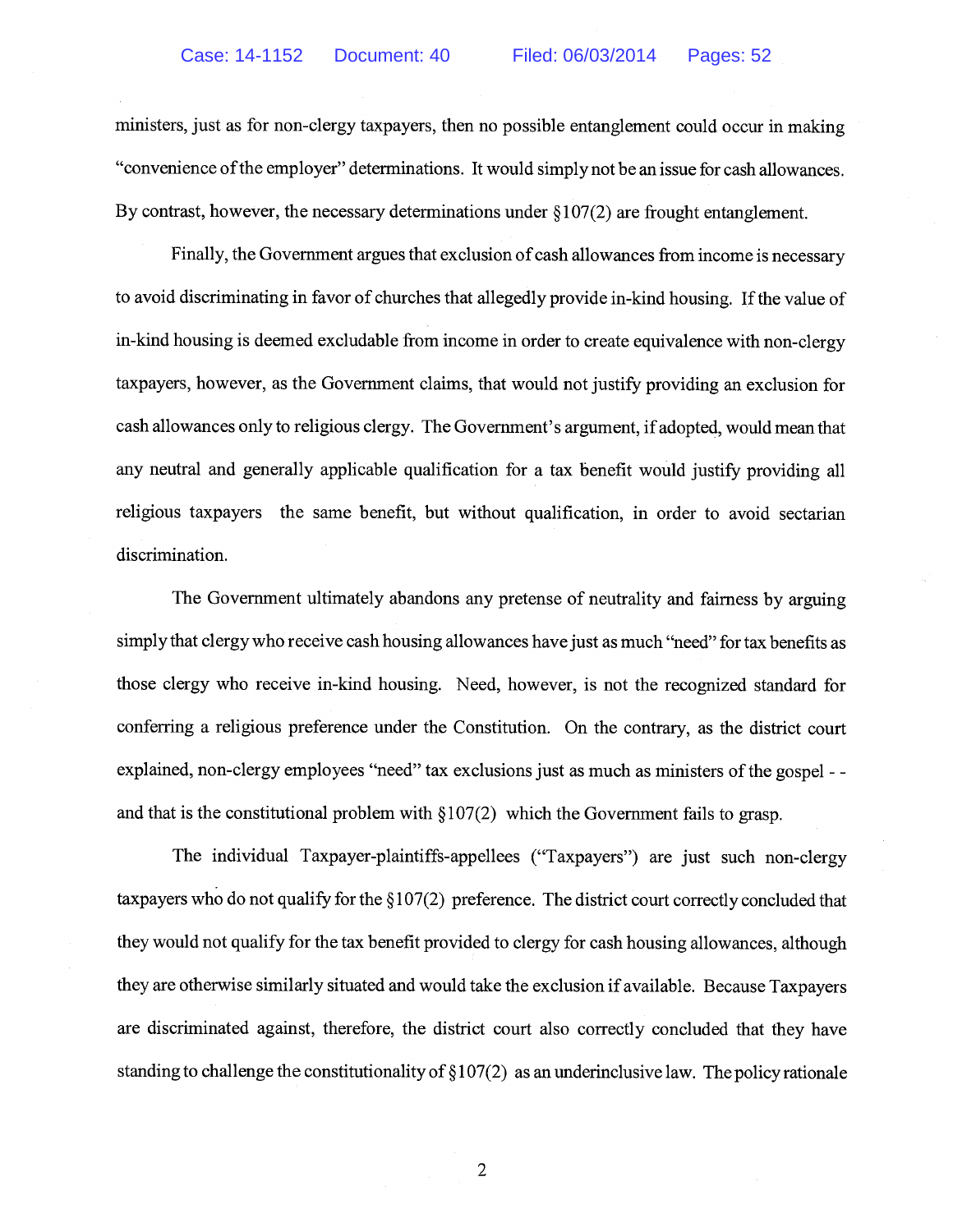for administrative exhaustion before the I.R.S., moreover, is not applicable to actions that do not interfere with the orderly collection of tax receipts, as in the present case. In the end, the Government would simply shield underinclusive tax benefits from any effective review, an objective that is not legally justified.

#### II. JURISDICTIONAL STATEMENT.

The jurisdictional statement in the Government's briefis correct. The Government argues on appeal, however, that the district court lacked subject matter jurisdiction because Taxpayers allegedly lack standing. Taxpayers disagree.

### III. STATEMENT OF ADDITIONAL FACTS.

The individual Plaintiffs-Appellees, Dan Barker and Annie Laurie Gaylor, are the Co Presidents of The Freedom from Religion Foundation ("FFRF"). (R. 47, Gaylor Dec., 13.) Barker and Gaylor each receive designated housing allowances from their employer, FFRF. (Id. at ¶4.) The modest housing allowances designated by FFRF are intended to approximate Taxpayers' actual housing expenses. (*Id.* at \\van\\side 0.)

Gaylor and Barker have not excluded their housing allowances from taxable income because  $§107(2)$  of the Internal Revenue Code only applies to ministers of the gospel. They would exclude their housing allowances from reported income if § 107(2) and implementing regulations so allowed. (*Id.* at  $\P$ 11.)

FFRF is not a church and Gaylor is not a minister. FFRF also is not a religious organization operating under the authority of a church or religious denomination. (Id. at ¶16.) FFRF's promotion of the separation of state and church does not constitute a religious practice and it is not based on a belief system "parallel to that of traditionally religious persons." (Id. at  $\P$ 18.) In fact, atheism does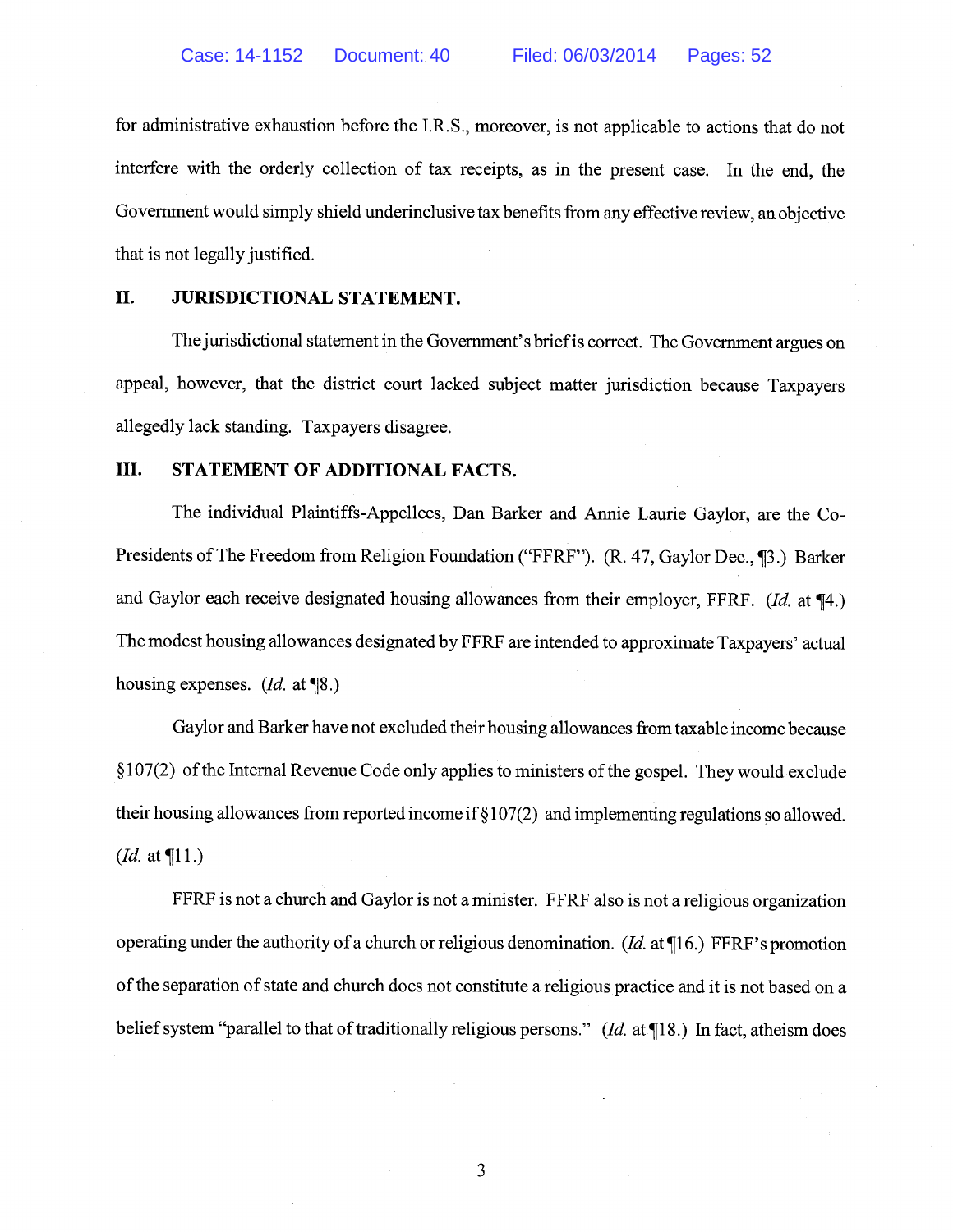not have a body of dogma, tenets, or sacred writings. (Id. at ¶19.) Atheism also has no hierarchical, or even congregational organization or structure. (Id. at ¶20.)

Gaylor does not perform services in the exercise of a ministry. She is not a "duly ordained, commissioned, or licensed minister of a church." No higher atheistic body oversees FFRF, or ordains, commissions, or licenses ministers to perform ministry. Likewise, FFRF does not ordain, commission, or license ministers. Gaylor, in short, is not ordained, commissioned, or licensed by any church or religious denomination. (Id. at ¶22.)

Barker and Gaylor also do not conduct religious worship or perform sacerdotal functions based on the tenets and practices of a particular religious body. Atheism does not recognize any sacerdotal functions, or forms of religious worship - - and FFRF does not have any such tenets or orthodoxy. Gaylor has never performed a wedding, baptism, funeral or other such ceremony. (Id. at ¶24.)

FFRF also does not have the attributes of a church. (Id. at  $\P$ 25.) FFRF does not have a recognized creed or form of worship. (Id. at ¶26.) FFRF does not have any ecclesiastical government. (Id. at  $\P$ 27.) FFRF does not have a formal code of doctrine and discipline applicable to members. (Id. at ¶28.) FFRF does not have a distinct religious history; on the contrary, FFRF has consistently presented itself to the public as a pesky secular organization that is opposed to governmental establishment of religion. (Id. at ¶29.) FFRF does not have an organization of ordained ministers and it does not have any prescribed course of study leading to ordination as a minister. (Id. at  $\P$ 30.) FFRF does not engage in worship and has no established place of worship. (*Id.* at [31.) FFRF does not have a congregation and does not conduct regular religious services. (Id. at ¶32.) FFRF does not provide religious instruction for children and has no school for the preparation of ministers. (Id. at ¶33.)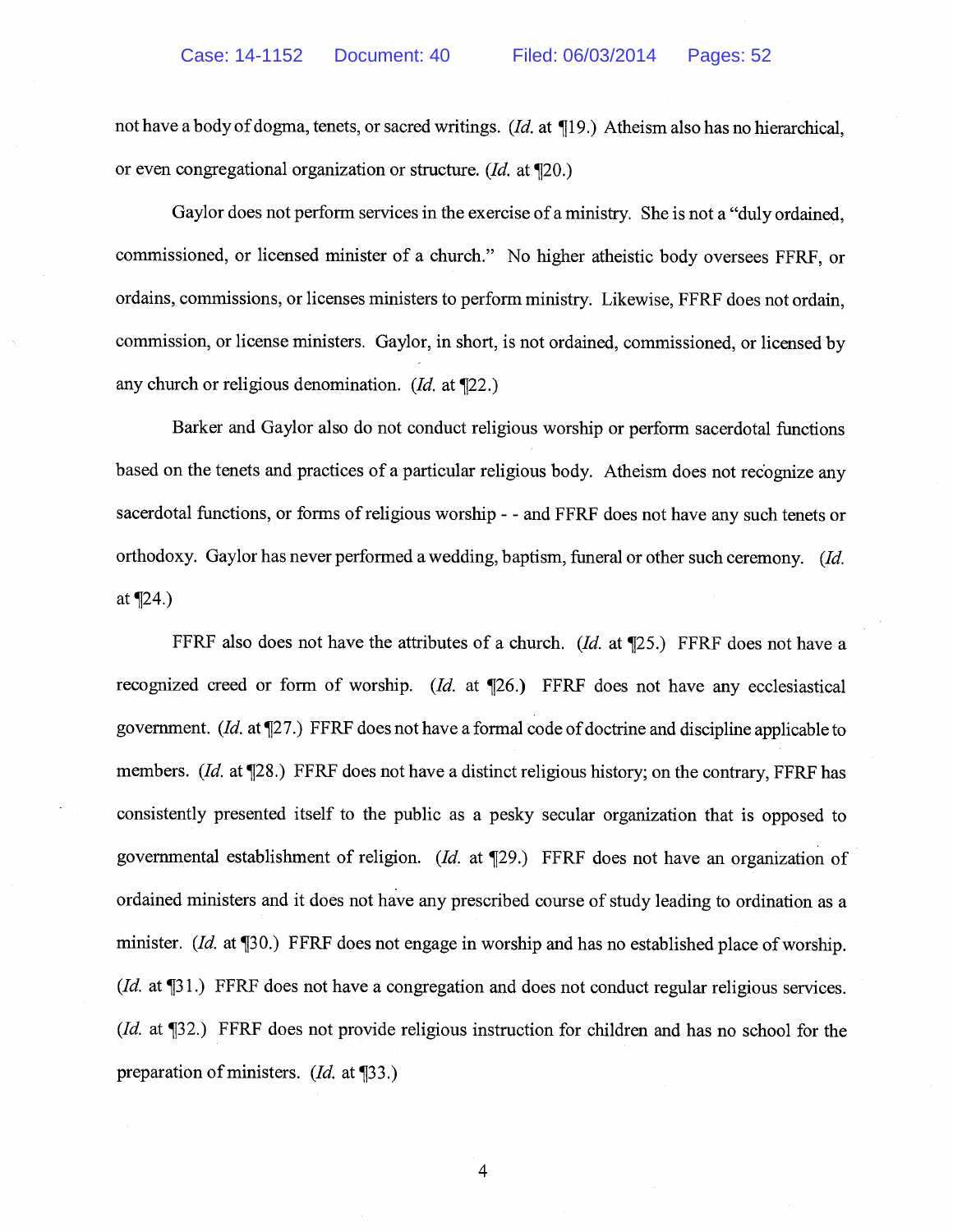FFRF also does not have a body of "believers or communicants" that assemble regularly in order to worship, nor are Barker and Gaylor recognized as spiritual leaders. (Id. at  $\P$ ] 34-35.)

## IV. SUMMARY OF ARGUMENT.

#### A. Standing.

Section 107(2) violates the Establishment Clause by providing preferential tax benefits exclusively to ministers of the gospel. This conclusion does not depend on differing constructions of §107(2). The parties agree on what §107(2) means: Religious clergy can pay virtually all of their housing costs with tax-free dollars, but similarly situated taxpayers cannot get this benefit without religious affiliation.

Taxpayers do not allege a generalized grievance. Taxpayers are similarly situated to clergy who receive a designated housing allowance. FFRF, the employer of the individual Taxpayers in this case, has designated a portion of the individual Taxpayers' income as a housing allowance, just as churches may do. Taxpayers' housing allowance is not excludable from federal income taxation, however, because Taxpayers do not perform religious services, as required for the tax benefit.

The Government suggests that Taxpayers might "conceivably" be ministers of the gospel who qualify for the  $\S107(2)$  exclusion for cash housing allowances. The undisputed facts show otherwise, but the Government ignores the evidence. Taxpayers are not ordained; FFRF is not a church; and Taxpayers do not perform religious functions. Taxpayers, therefore, would face an immediate and credible threat of penalty if they excluded their housing allowances from reported taxable income.

Nullification is a proper remedy in the case ofa constitutionally underinclusive tax provision. Taxpayers' discriminatory treatment can be judicially addressed by nullifying § 107(2), which is the remedy that is least disruptive to the Government's tax collection responsibilities. It is also a remedy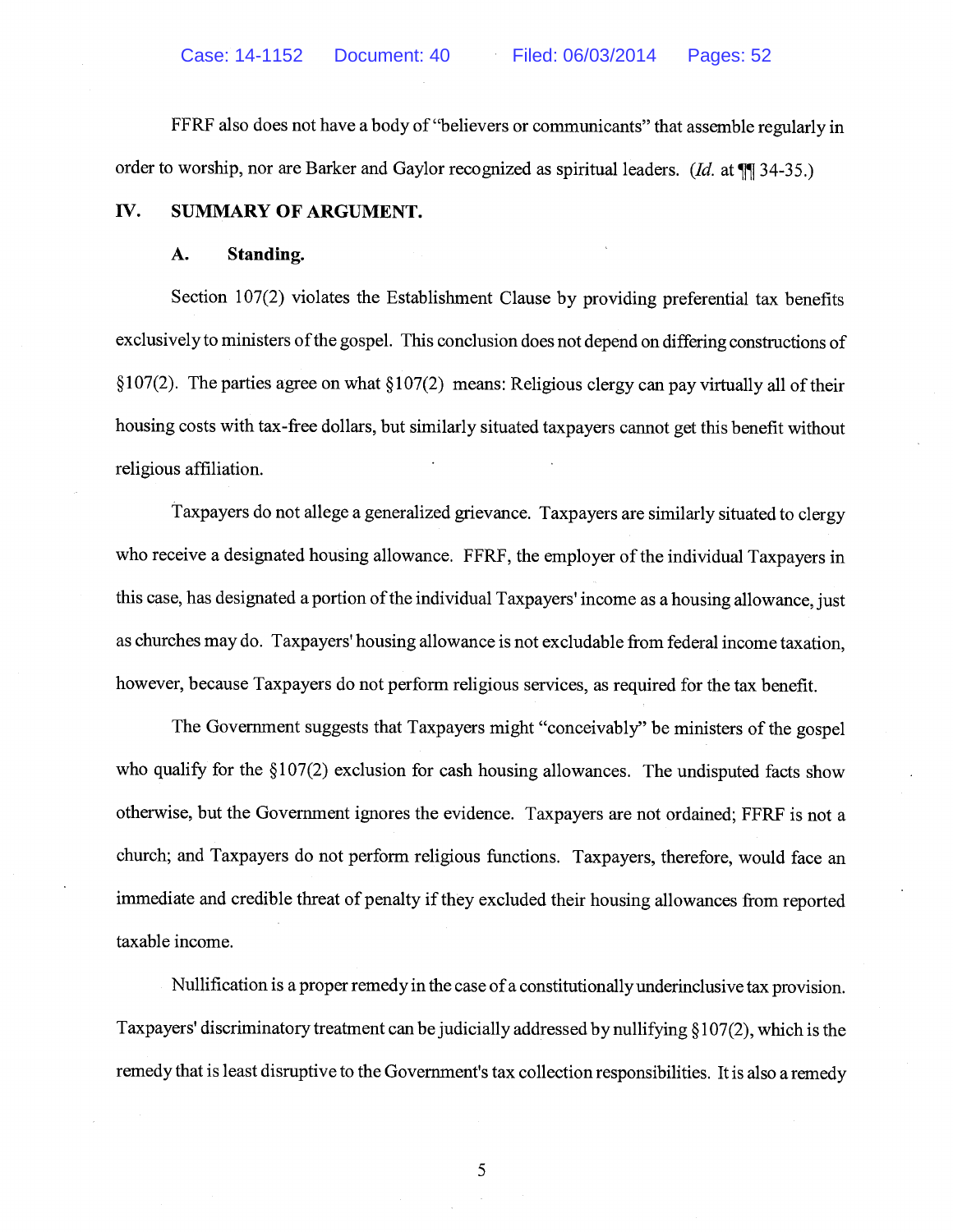that Taxpayers have standing to pursue. They are not obligated by law or logic to futilely pursue such claim before the I.R.S. as an administrative appeal.

The constitutional violation occurs in this case because  $\S107(2)$  provides a benefit to religious clergy that is not available to these similarly situated taxpayers. This discriminatory treatment provides a basis for standing that the Supreme Court has specifically recognized. In Arizona Christian School Tuition Organization v. Winn, 131 S. Ct. 1436, 1440 (2011), the Court held that taxpayers have standing when they incur a cost or are not eligible for a benefit on account of religious criteria. "Those costs and benefits can result from alleged discrimination in the Tax Code, such as when the availability of a tax exemption is conditioned on religious affiliation." Id.

#### B. Merits.

Preferential tax benefits provided only to religious clergy violate the Establishment Clause. Neutrality is a necessary requirement of the Establishment Clause, which means that tax benefits cannot be preferentially provided to support religion. The Supreme Court has refused to allow government to preferentially favor religion with tax breaks that are not generally available to other taxpayers, as recognized in Texas Monthly v. Bullock, 489 U.S. <sup>1</sup> (1989).

Tax-free housing for ministers is not justifiable as an accommodation of religion, nor is there any historical evidence that Congress enacted such tax break to abate government imposed burdens on the free exercise ofreligion. The contemporaneous evidence indicates that Cold War advocacy of religion prompted the exclusion of cash housing allowances for clergy.

Section 107(2) also creates government entanglement with religion. In order to ensure that this preferential tax benefit is limited to religious officials, § 107(2) requires complex determinations relating to the tenets, principles and practices of those churches that provide their clergy with cash housing allowances. Because the tax benefits are only available to ministers of the gospel employed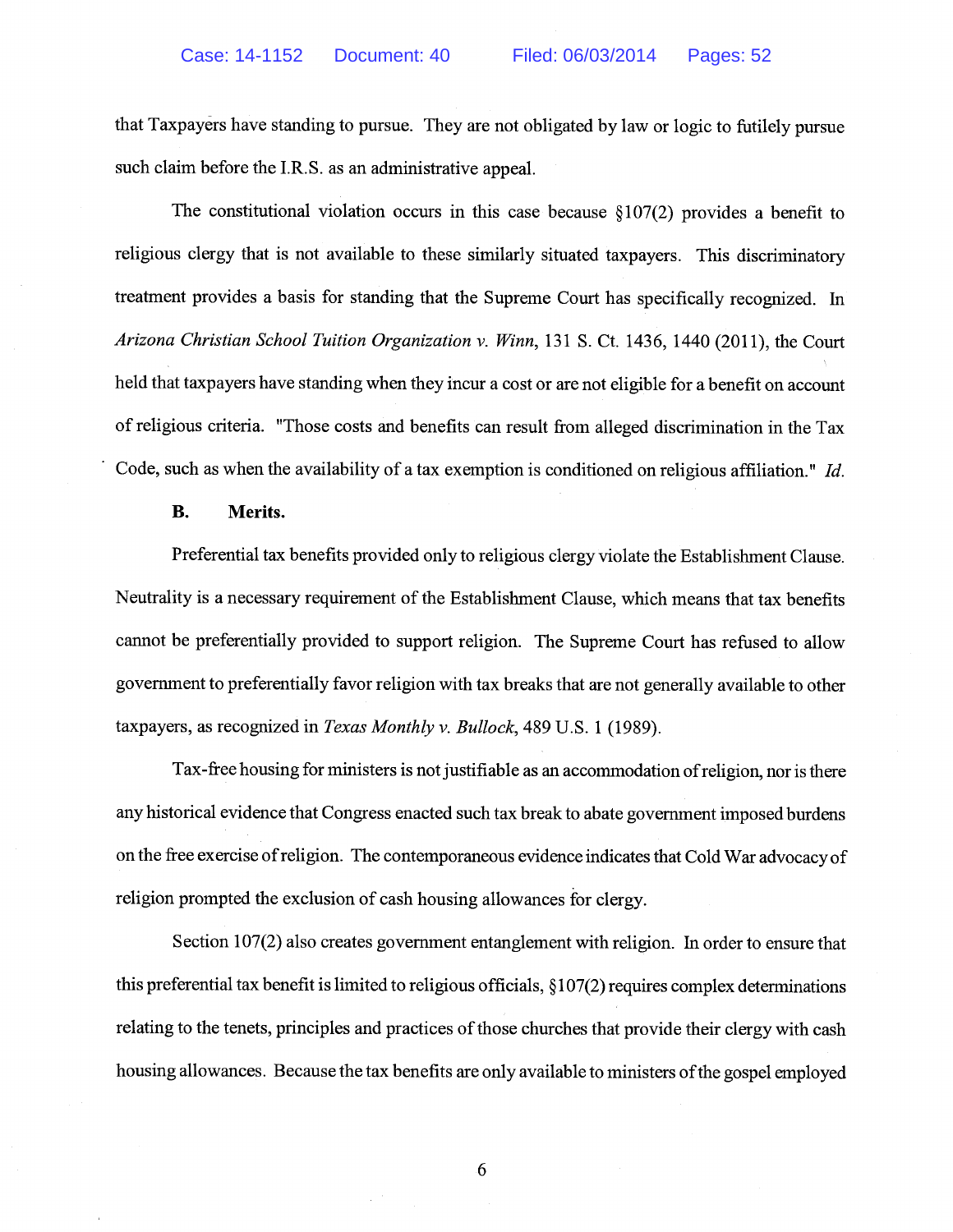by churches, the IRS must ensure that these ministers are really dispensing religion for an employing church. The IRS, therefore, must engage in fact-intensive and intrusive inquiries to ensure that an individual is in fact a "duly ordained, licensed, or commissioned" minister ofthe gospel; and that the minister is really providing religious services "in the exercise of his ministry;" and that the employer qualifies as a church. These are not trivial or incidental determinations. Section 107(2), as a result, requires government entanglement with religion in order to restrict its preferential tax benefits to the "truly religious" - -which Taxpayers and FFRF are not.

Questioning tax-free housing for ministers is controversial because it is valuable to clergy and churches. From the perspective of financial self-interest, ministers and churches are understandably concerned, as the multiple amicus briefs attest, but not because of interference with religious beliefs. Financial self-interest is at the root of the controversy. Judging solely from the perspective of the Establishment Clause, however, preferential tax breaks for ministers clearly violate the fundamental principle of neutrality.

### V. ARGUMENT.

## A. Taxpayer-Plaintiffs Undisputedly Are Not Ordained, Commissioned, Or Licensed Ministers Of A Church And They Do Not Perform Religious Functions.

The Government admits that the income tax exclusion for housing allowances under  $\S107(2)$ is only provided to taxpayers engaged in religious ministry. The Government argues, however, that Taxpayers lack standing to challenge § 107(2) because they supposedly may be ministers themselves, although the Government does not actually claim that they qualify for the exclusion under § 107(2). The Government instead merely insinuates that it is conceivable an atheist could meet the requirements for the exclusion under  $\S107(2)$ . The fact of the matter is, however, that FFRF does not ordain, license, or commission ministers, nor is FFRF a church or religious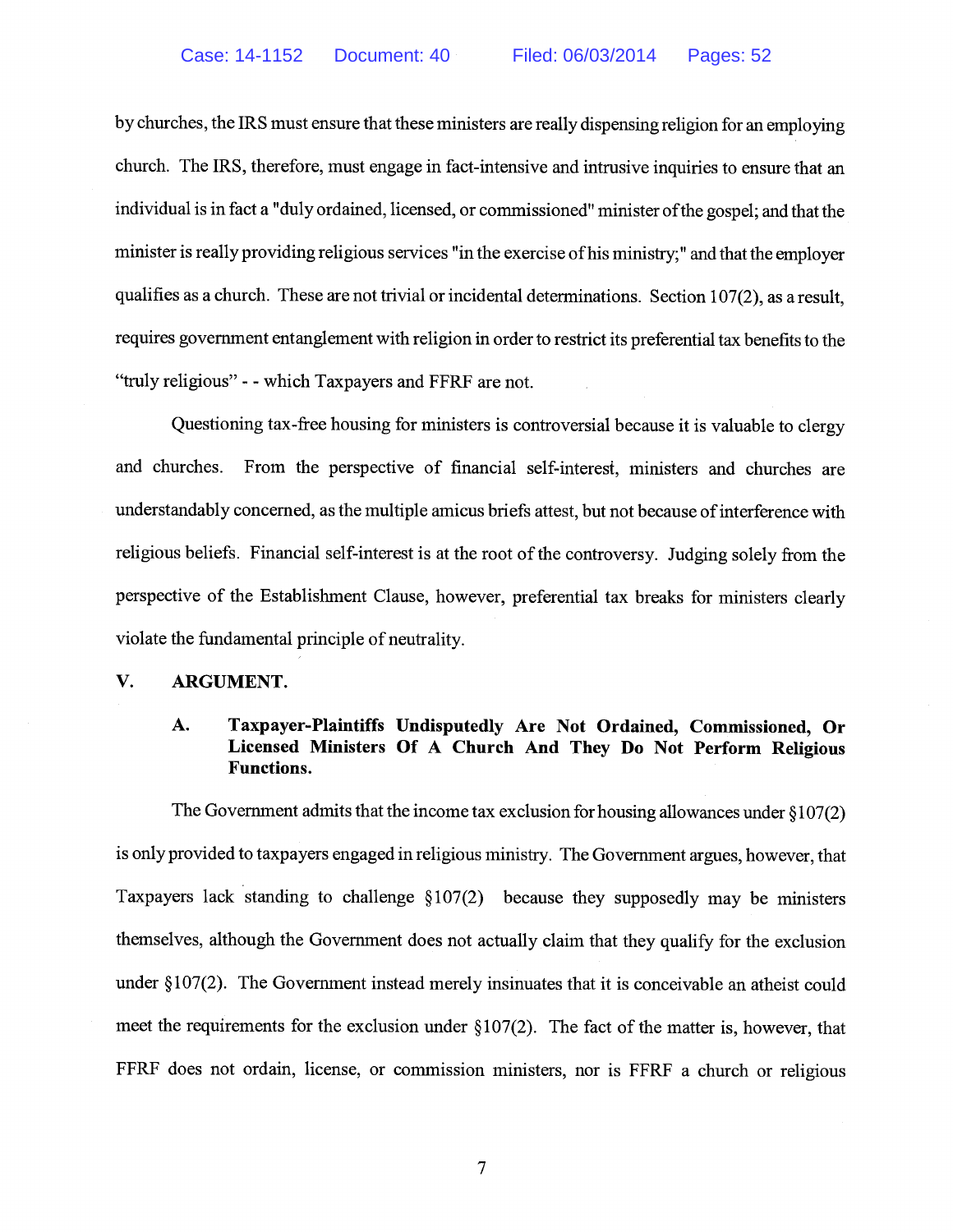denomination that could make such a designation. The evidence of record establishes undisputedly that Taxpayers would not qualify for a tax-free housing allowance, as the district court correctly recognized, and they were not required to seek a refund.

The Government argues simply that atheism, in some circumstances, has been deemed the equivalent of a religion under the Establishment Clause. See Kaufman v. McCaughtry, 419 F. 3d 678, 681-682 ( $7<sup>th</sup>$  Cir. 2005). From that limited premise, the Government concludes that Taxpayers might qualify as ministers of the gospel under  $\S107(2)$ . The Government's reasoning, however, is simplistic and grossly incomplete. Section 107(2) actually requires exacting evidence of religious undertaking on behalf of a church in order to exclude cash housing allowances from income. Simply being a Catholic, Lutheran, Muslim, or atheist is not enough.

1. Taxpayers Are Not Employed By A Church Or Religious Organization.

Whether a person qualifies as a minister under  $\S107(2)$  depends in part on the characteristics of the employer. Section 107(2) only applies to cash compensation received by a taxpayer for providing religious services to a church or religious organization. Here, the facts undisputedly establish that FFRF is not a church or religious organization, a conclusion that is not affected by whether atheism is considered in some circumstances to be the equivalent of a religion. The Kaufman decision does not hold, imply, or otherwise answer the question whether an organization constitutes a church for purposes of § 107(2). Whether FFRF constitutes a church, moreover, directly affects whether Taxpayers could even conceivably be ordained, commissioned, or licensed as ministers.

At a minimum, a church must include a body of believers or communicants that assembles regularly in order to worship. Good v. Commissioner, T.C. Memo 2012 — 323, p. <sup>21</sup> (T.C. 2012), quoting Foundation of Human Understanding v. Commissioner, 88 T.C. 1341, 1357 (1987). In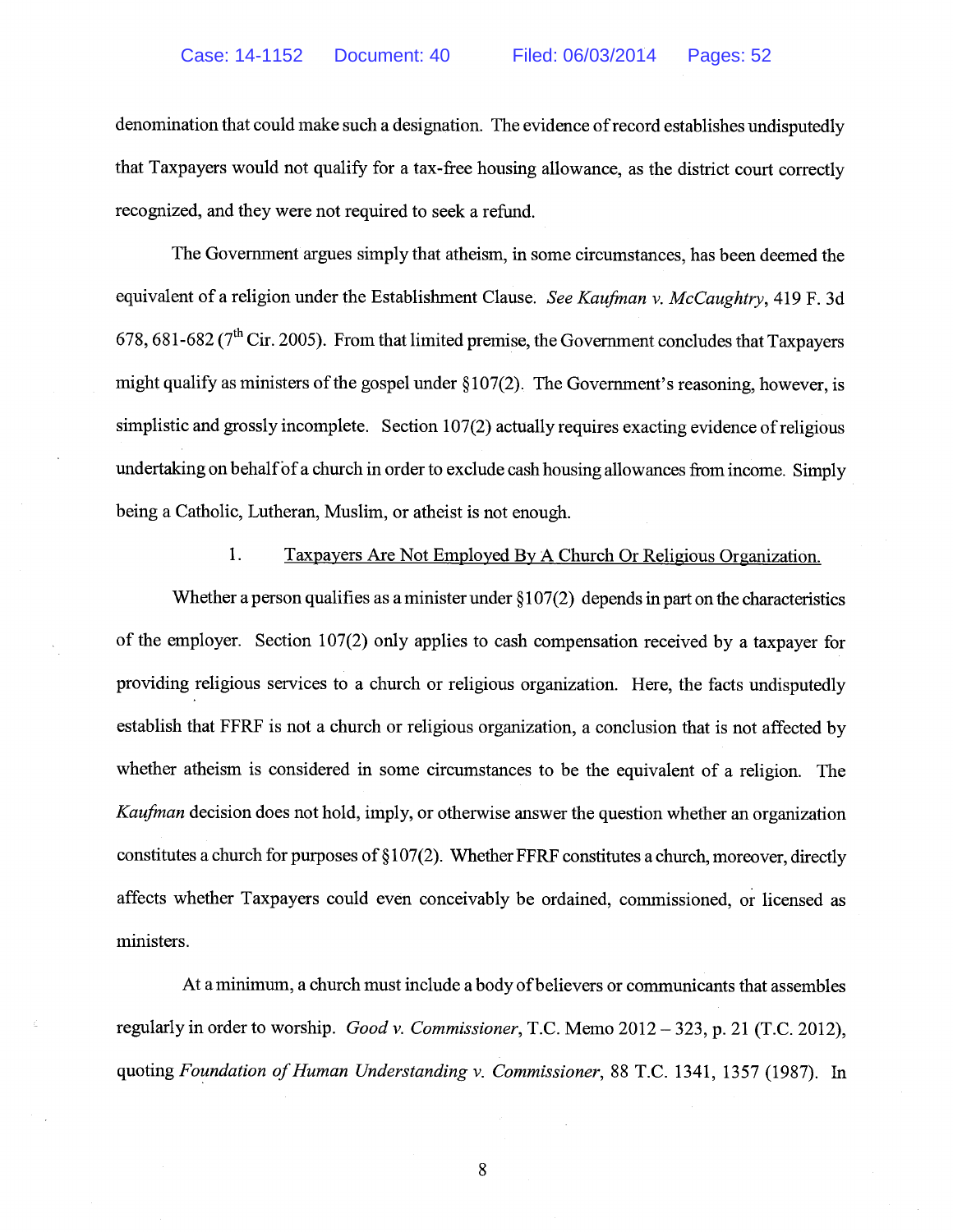addition, fourteen detailed criteria are considered to determine whether an organization qualifies as a church. Id, T.C. Memo 2012 — 323 at p.21-22.

In Foundation ofHuman Understanding v. United States, 614 F. 3d 1383, 1388-1389 (Fed. Cir. 2010), the Court of Appeals acknowledged that courts generally rely on the IRS's criteria, and on a related associational test, in determining what constitutes a church. According to the Court, the tests substantially overlap but "the most important of the fourteen criteria are the requirements of regular congregants and regular religious services." Thus, whether applying the associational test or the fourteen criteria test, in order to be considered a church, "a religious organization must create, as part of its religious activities, the opportunity for members to develop a fellowship by worshipping together." See Church of Eternal Life and Liberty, Inc. v. Commissioner, 86 T.C. 916, 924 (1986).

FFRF is not a church. FFRF does not have congregants, nor does it hold worship or church services. FFRF also fails to satisfy almost all of the other fourteen criteria considered by the IRS: FFRF does not have a recognized creed and form of worship; FFRF has no definite and distinct ecclesiastical government; FFRF has no formal code of doctrine and discipline; FFRF has no distinct religious history; FFRF has no organization of ordained ministers; FFRF has no ordained ministers selected after completing prescribed studies; FFRF has no established place of worship; FFRF has no regular congregations; FFRF conducts no regular religious services; FFRF provides no Sunday school for the religious instruction of the young; and FFRF has no schools for the preparation of its ministers.

The fact that FFRF is not a church is significant. Taxpayers obviously cannot be ordained, commissioned, or licensed as ministers of the gospel by FFRF, which is not a church or religious denomination. Taxpayers also are not performing the services of a minister, according to the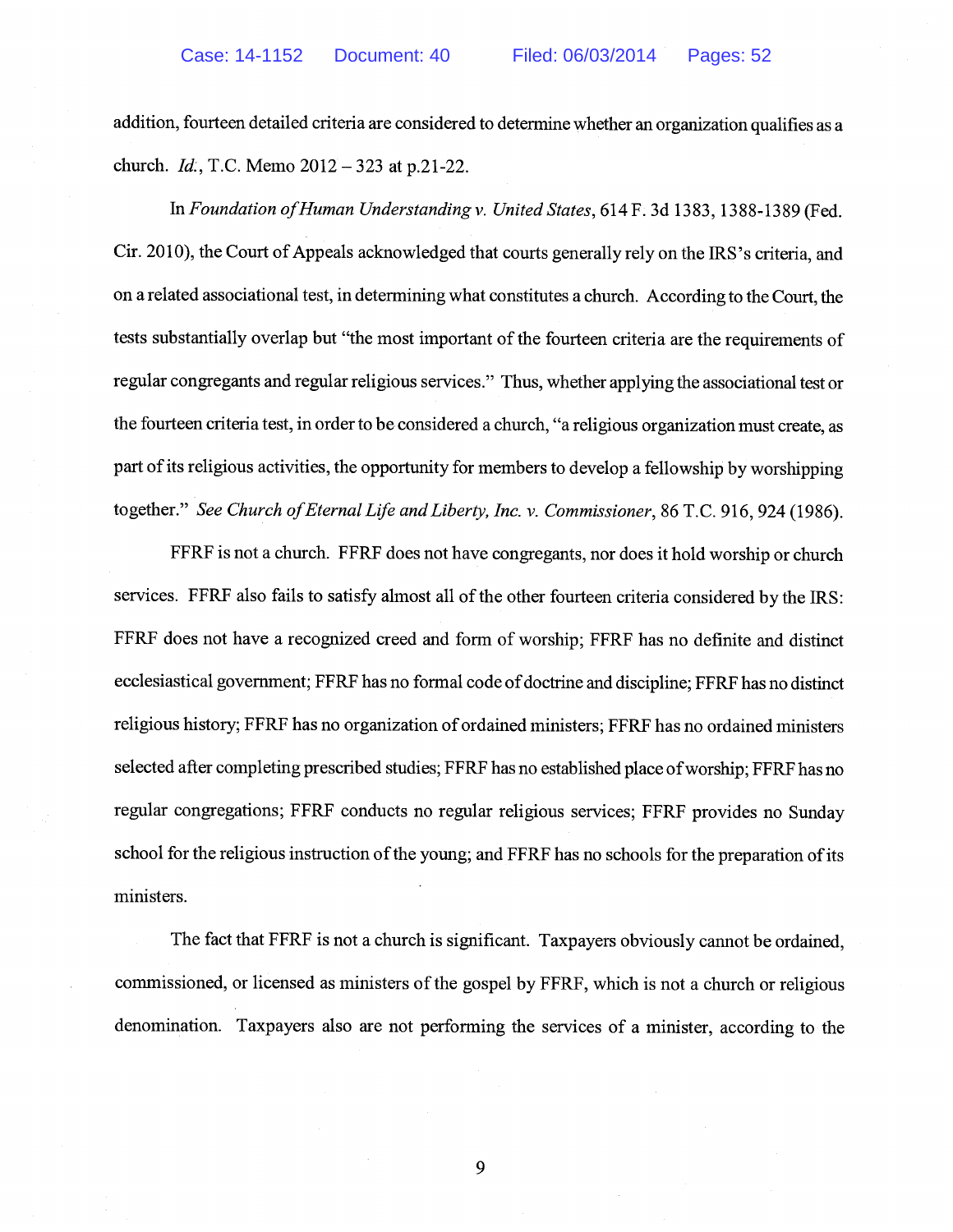prescribed tenets and practices of a church or denomination, because FFRF does not have any such creed or tenets.

FFRF also is not a religious organization. Treas. Reg. § 1.1402(c)–5 provides that qualifying services as a minister must be performed for religious organizations under the authority of a religious body constituting a church or denomination. Here, FFRF undeniably was not created and authorized to act "under the authority of a religious body constituting a church or denomination."

Under Treas. Reg. § 1.1402(c) –5(b)(2)(ii), a religious organization is "deemed to be under the authority of a religious body constituting a church or church denomination ifit is organized and dedicated to carrying out the tenets and principles of a faith in accordance with either the requirements or sanctions governing the creation of institutions of the faith." Mosley  $\nu$ . Commissioner, T.C. Memo 1994 — 457, p. 20 (1994). Under this test, an organization must be literally organized under the umbrella of a church or religious denomination, which FFRF is not.

The fact that FFRF is not a church or religious organization lays to rest the Government's insinuation that Taxpayers may qualify for the housing allowance exclusion under § 107(2). Because FFRF is not a church or religious organization, it could not ordain, commission, or license Taxpayers as ministers of the gospel, which is an essential requirement in order to qualify for the § 107(2) exclusion. Taxpayers also are not employed by a church or religious organization.

## 2. Taxpayers Do Not Perform The Functions Of Ministers.

The evidence also is undisputed that Taxpayers do not perform the duties of a minister. Treas. Reg  $\S 1.1402(c) - 5(b)(2)$  provides that service performed by a minister in the exercise of his ministry includes the ministration of sacerdotal functions and the conduct of religious worship. Treas. Reg.  $\S 1.1402(c) - 5(b)(2)(i)$  further provides that whether service performed by a minister constitutes the conduct of religious worship or the ministration of sacerdotal functions depends on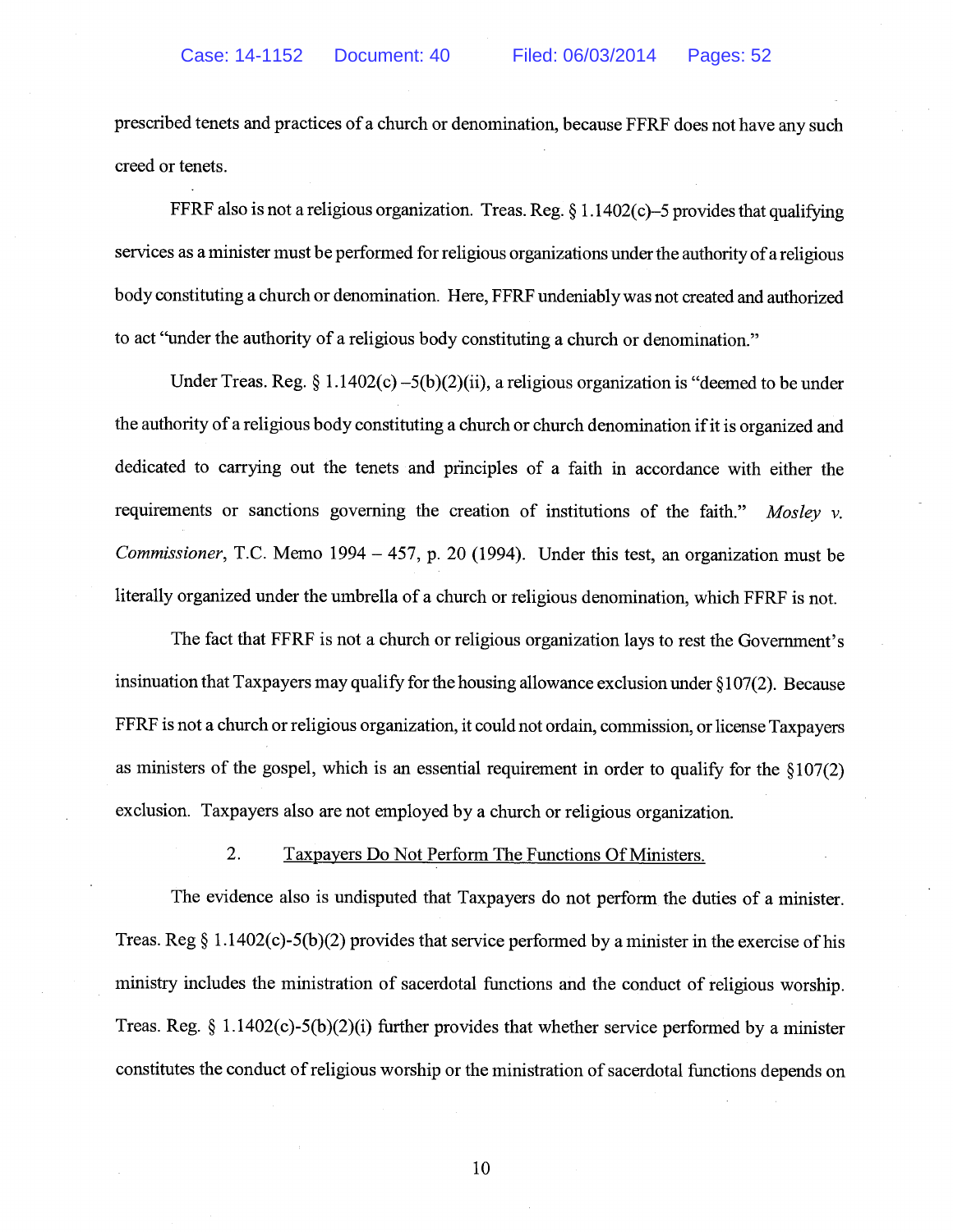the tenets and practices of the particular religious body. See also Wingo v. Commissioner, 89 T.C. 922, 931 (1987). In assessing the types of services that constitute a minister's work, moreover, courts also consider whether a particular church or denomination recognizes the person as a minister or religious leader. Id. at 936. In the present case, Taxpayers undisputedly are not recognized by FFRF as ministers or religious leaders, and they do not conduct religious worship or perform sacerdotal functions based on or derived from the tenets and practices of FFRF.

Taxpayers also do not perform sacerdotal functions derived from the tenets and practices ofa church or religious denomination. Again, FFRF does not define, prescribe, or conduct sacerdotal functions -- and neither do Taxpayers. Annie Laurie Gaylor, for instance, does not minister any sacraments; she has never performed a wedding or funeral; she has never performed a baptism; and she has never served Communion or heard Confession. She simply does not perform sacerdotal functions.

In the final analysis, whether Taxpayers qualify for the income tax exclusion provided to ministers under § 107(2) is not hypothetical or speculative. They do not. Taxpayers cannot honestly and in good conscience claim the exclusion preferentially allowed only to ministers under § 107(2). (See R. 47 and 48.)

## B. Discriminatory Treatment Of Similarly Situated Taxpayers Under Section 107(2) Constitutes Particularized Injury.

Government programs that allocate benefits based on distinctions among religious, and non religious or non-believer status, are generally doomed from the start. American Atheists, Inc., et al. v. City of Detroit Downtown Development Authority, 567 F.3d 278, 289 (6th Cir. 2009). Section 107(2) fails the neutrality test required by the Establishment Clause. Section 107(2) provides only ministers of the gospel with an exclusion from taxable income for cash housing allowances that are paid as part of a minister's compensation. The exemption for cash housing allowances is provided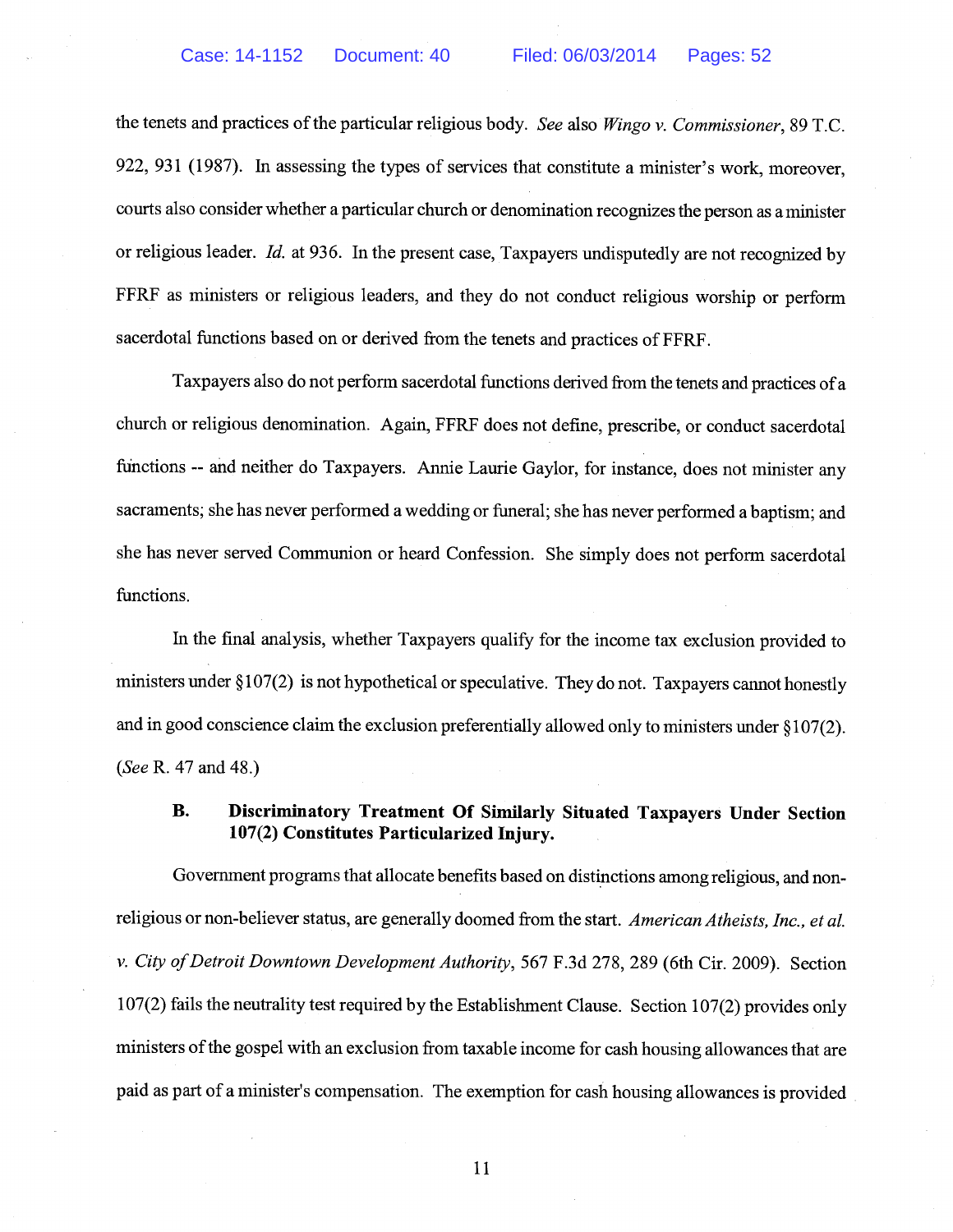only to ministers, and it has value. The Government's attempt to distinguish tax subsidies from tax exemptions misses the essential point that § 107(2) is not financially neutral.

Tax benefits that are not neutral and available to a broad range of groups or persons without regard to religion violate the Establishment Clause. The Supreme Court recognized this principle in Texas Monthly v. Bullock, 489 U.S. 1 (1989), and the Court has never waivered since in its holdings that neutrality is a necessary requirement of such government programs. The Court also has never held that discriminatory tax exemptions are beyond judicial review. "When the government directs a subsidy exclusively to religious organizations that is not required by the Free Exercise Clause and that either burdens non-beneficiaries markedly or cannot reasonably be seen as removing a significant state-imposed deterrent to the free exercise ofreligion. . .it provides unjustifiable awards of assistance to religious organizations and cannot but convey a message of endorsement to slighted members of the community." *Id.* at 15.

Courts have consistently invalidated tax exclusions that preferentially benefit churches and religious organizations. For example, in Budlong v. Graham, 488 F. Supp. 2d (N.D. Ga. 2007), the court declared that a sales tax exemption applicable only to religious organizations was unconstitutional and the court enjoined continued enforcement of those provisions -- without thereby providing any such exemption to the plaintiffs. In New Orleans Secular Humanists Association, Inc. v. Bridges, 2006 U.S. Dist. LEXIS 20020 (E.D. La. 2006), the court also enjoined the defendant from enforcing tax exemptions provided only to religious organizations. In Haller v. Commonwealth of Pennsylvania, 728 A.2d 351 (Pa. 1999), the Supreme Court of Pennsylvania also held that preferential enforcement of tax exemptions violated the Establishment Clause, concluding that tax exemptions for religious organizations must have an overarching secular purpose that equally benefits similarly situated non-religious organizations. See also Catholic Health Initiatives of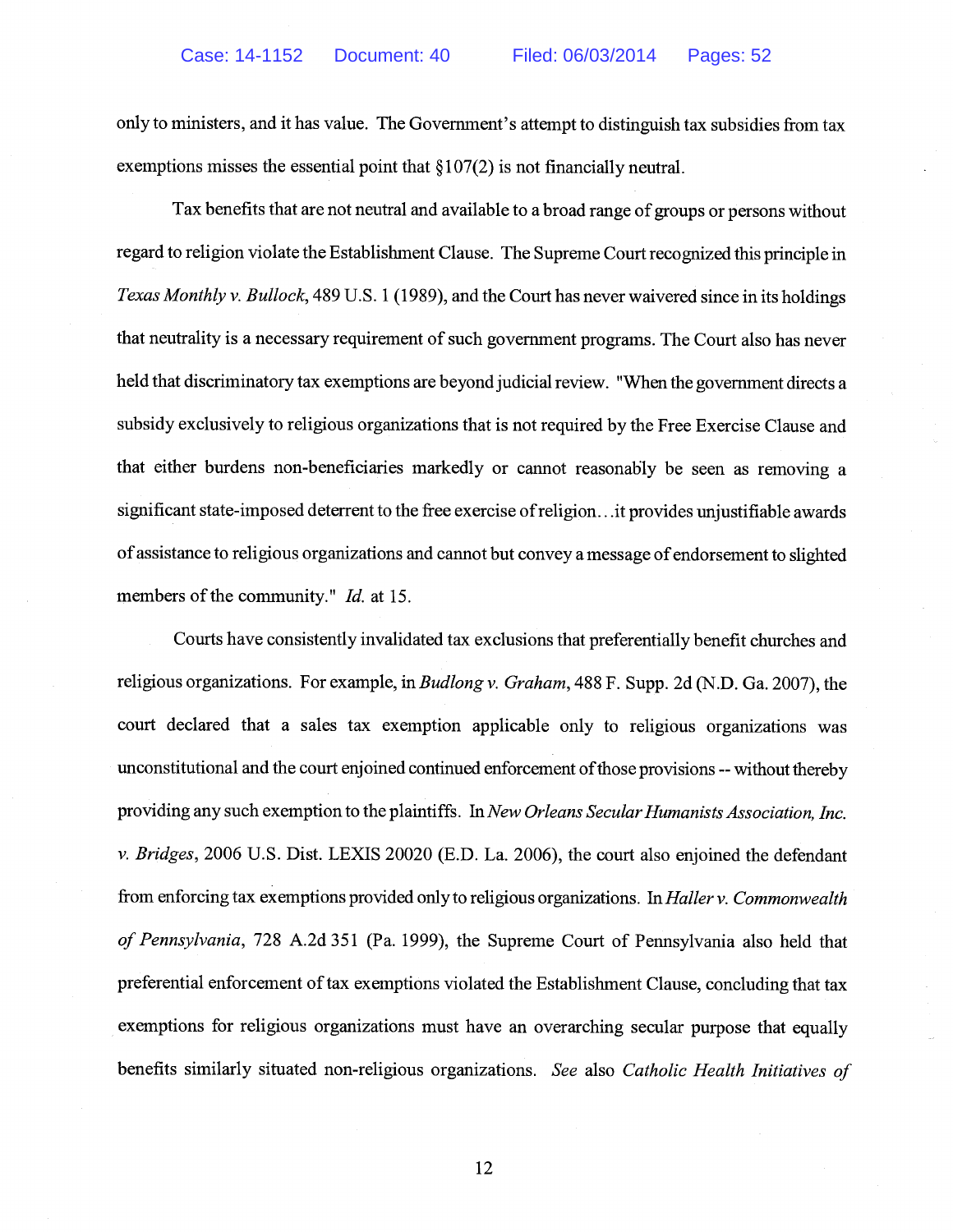Colorado v. City of Pueblo, 207 P.3d 812, 818 (Colo. 2009).

Section 107(2) provides a benefit that is not neutrally available to non-clergy taxpayers. By contrast, §119 of the Revenue Code, which is generally applicable to all taxpayers, does not allow for the exclusion of any cash housing allowance paid as compensation, even if used to pay housing costs required by the employer. Section 119 is applicable only to in-kind housing, which must be provided for the "necessity of the employer."

The Supreme Court has expressly recognized that standing "can result from alleged discrimination in the Tax Code, such as when the availability of a tax exemption is conditioned on religious affiliation." Arizona Christian School Tuition Organization v. Winn, 131 S. Ct. 1436, 1440 (2011). Standing is premised in such cases on the discrimination that occurs when similarly situated individuals are denied a Government benefit on the basis of religious identification. "If a law or practice, including a tax credit, disadvantages a particular religious group or a particular nonreligious group, the disadvantaged party does not have to rely on Flast to obtain redress for a resulting injury." Id. at 1449.

## C. Taxpayers Have Sustained Cognizable Injuries.

The Supreme Court, in *Heckler v. Mathews*, 465 U.S. 728 (1984), carefully considered the issue of standing where the extension of benefits to a disfavored group was not sought. The only remedy at issue in *Heckler* was nullification of a statute that provided benefits exclusively to a favored group.

The Supreme Court concluded in *Heckler* that "we have never suggested that the injuries caused by a constitutionally underinclusive scheme can be remedied only by extending the program's benefits to the excluded class." Id. at 738. The Court further stated that "we have frequently entertained attacks on discriminatory statutes or practices, even when the Government could deprive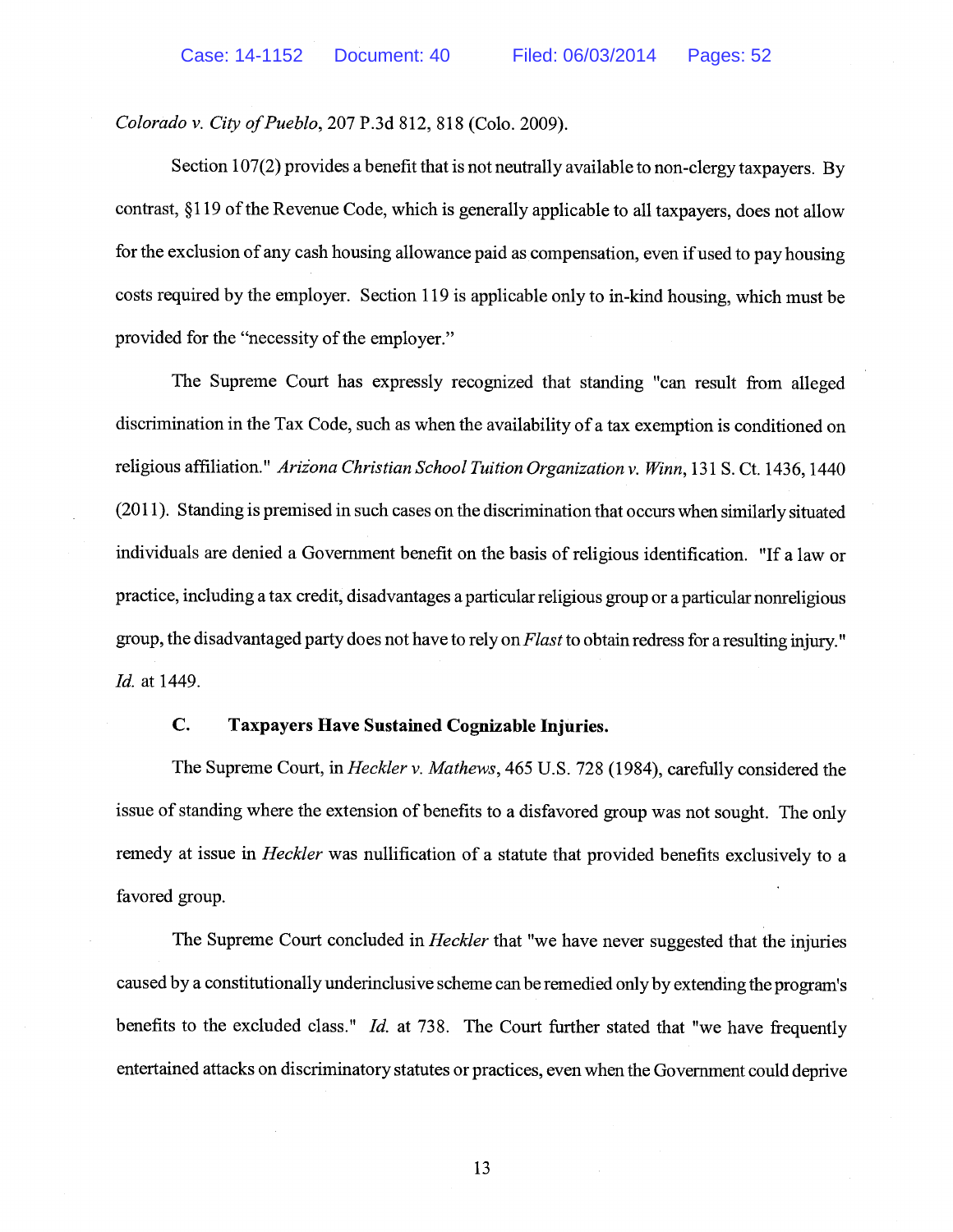a successful Plaintiff of any monetary relief by withdrawing the statute's benefits from both the favored and the excluded class." Id. at 739. The Court concluded, therefore, that nullification as a remedy does not deprive a Plaintiff of standing to seek judicial redress for alleged discrimination. Id.

The Supreme Court explained in *Heckler* that the right to equal treatment guaranteed by the Constitution is not coextensive with any substantive right to the benefits denied to the party being discriminated against. Id. The Court emphasized, instead, that the discrimination itself gives rise to standing. "Accordingly, as Justice Brandeis explained, when the right invoked is that to equal treatment, the appropriate remedy is a mandate of equal treatment, a result that can be accomplished by withdrawal of benefits from the favored class, as well as by extension of benefits to the excluded class." Id. at 740.

#### D. Constitutionally Underinclusive Statutes Are Redressable By Nullification.

Courts can remedy a constitutionally underinclusive statute by ordering that benefits not be extended to the favored members of the class. The Supreme Court made this result clear in *Heckler*, 465 U.S. at 739, holding that nullification does not deprive a Plaintiff of standing to seek judicial redress for allegedly discriminatory benefits. When the right invoked is that to equal treatment, the appropriate remedy is a mandate of equal treatment, "a result that can be accomplished by withdrawal of benefits from the favored class." *Id.* at 740.

Courts have subsequently recognized Heckler for the proposition that similarly situated taxpayers do have standing to challenge underinclusive exemptions without being limited only to the potential remedy of an administrative petition for refund. In Finlator v. Powers, 902 F.2d 1158 (4th Cir. 1990), for example, the Court expressly rejected the argument that an underinclusive statute is only redressable by a claim for refund.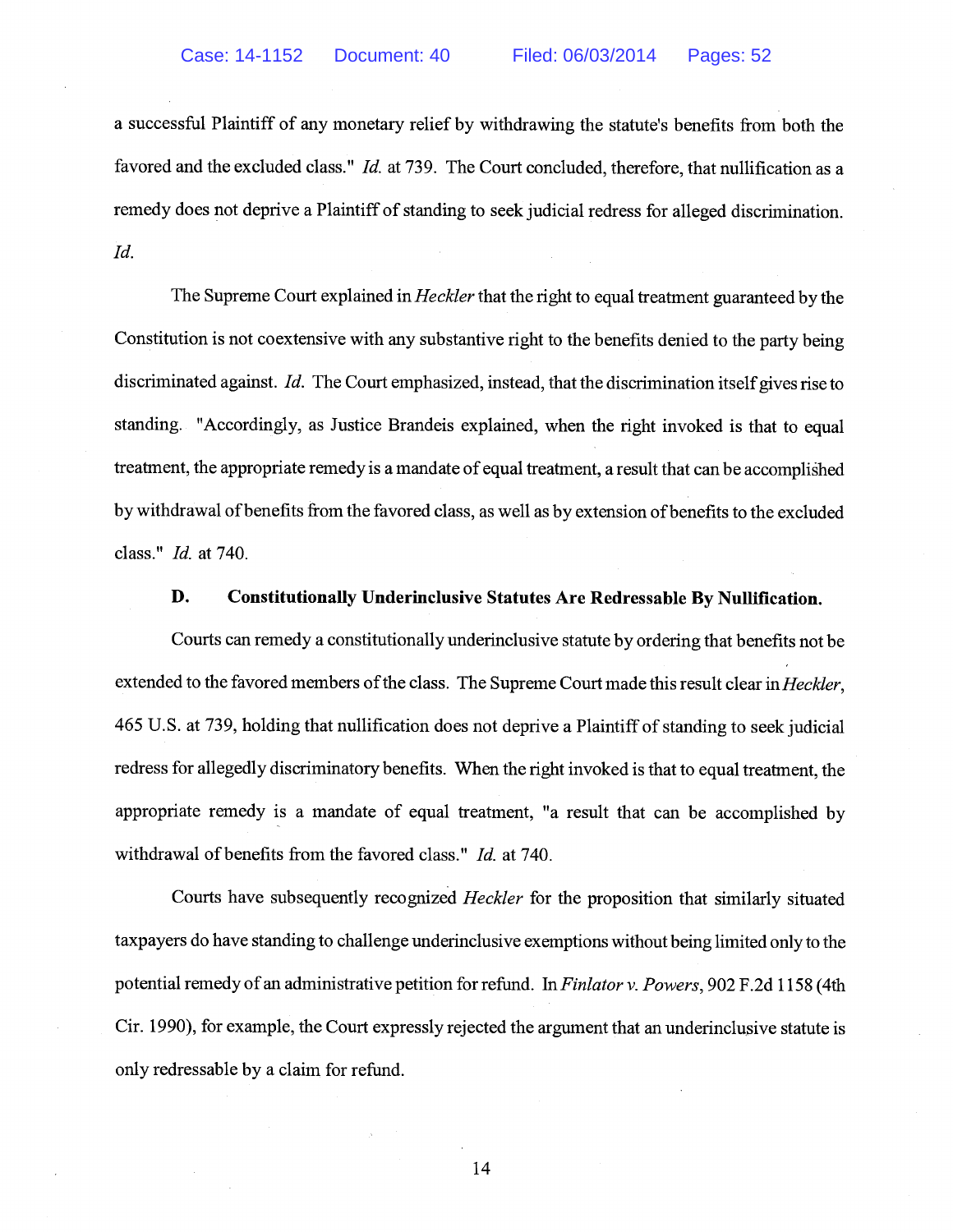The Finlator decision preliminarily noted that Supreme Court precedent unequivocally holds that non-exempt taxpayers have standing to challenge the constitutionality of tax code exemptions. Id. at 1160-61, citing Texas Monthly and Arkansas Writers'Project, Inc. v. Ragland, 481 U.S. 221 (1987). In Arkansas Writers' Project, the Supreme Court warned that to deny standing to such parties might otherwise "effectively insulate underinclusive statutes from constitutional challenge." 481 U.S. at 227. The Supreme Court further noted that its decision in Arkansas Writers' Project was consistent "with the numerous decisions of this Court in which we have considered claims that others similarly situated were exempt from the operation of a state law adversely affecting the claimant." Id.

The defendant in Finlator, nonetheless, claimed that an implicit requirement of Arkansas Writers' Project and Texas Monthly is that non-exempt parties take affirmative steps to ensure their standing, such as contesting the tax prior to its payment. Finlator, 902 F.2d at 1161. The Court of Appeals refused to read such a requirement into the Supreme Court's decisions. Id. at 1162.

In Planned Parenthood of South Carolina Incorporated, et al. v. Rose, 361 F.3d 786, 791 (4th Cir. 2004), the Court of Appeals reiterated that standing to challenge an underinclusive statute does not require exhaustion of administrative efforts to obtain the discriminatory benefit. Rose dealt with a discriminatory personalized license plate program. The Court concluded that the Plaintiffs' failure to apply for an organizational plate was not fatal to their standing. Significantly, moreover, in both Finlator and Rose, the Court ordered nullification of the discriminatory statutory schemes at issue as a final and complete remedy. See also Martinez, et al. v. Clark County, Nevada, 2012 U.S. Dist. LEXIS 5313 (D. Nev., January 18, 2012), where the court considered an Establishment Clause challenge to a statute that required marriages to be performed only by religious clergy. The court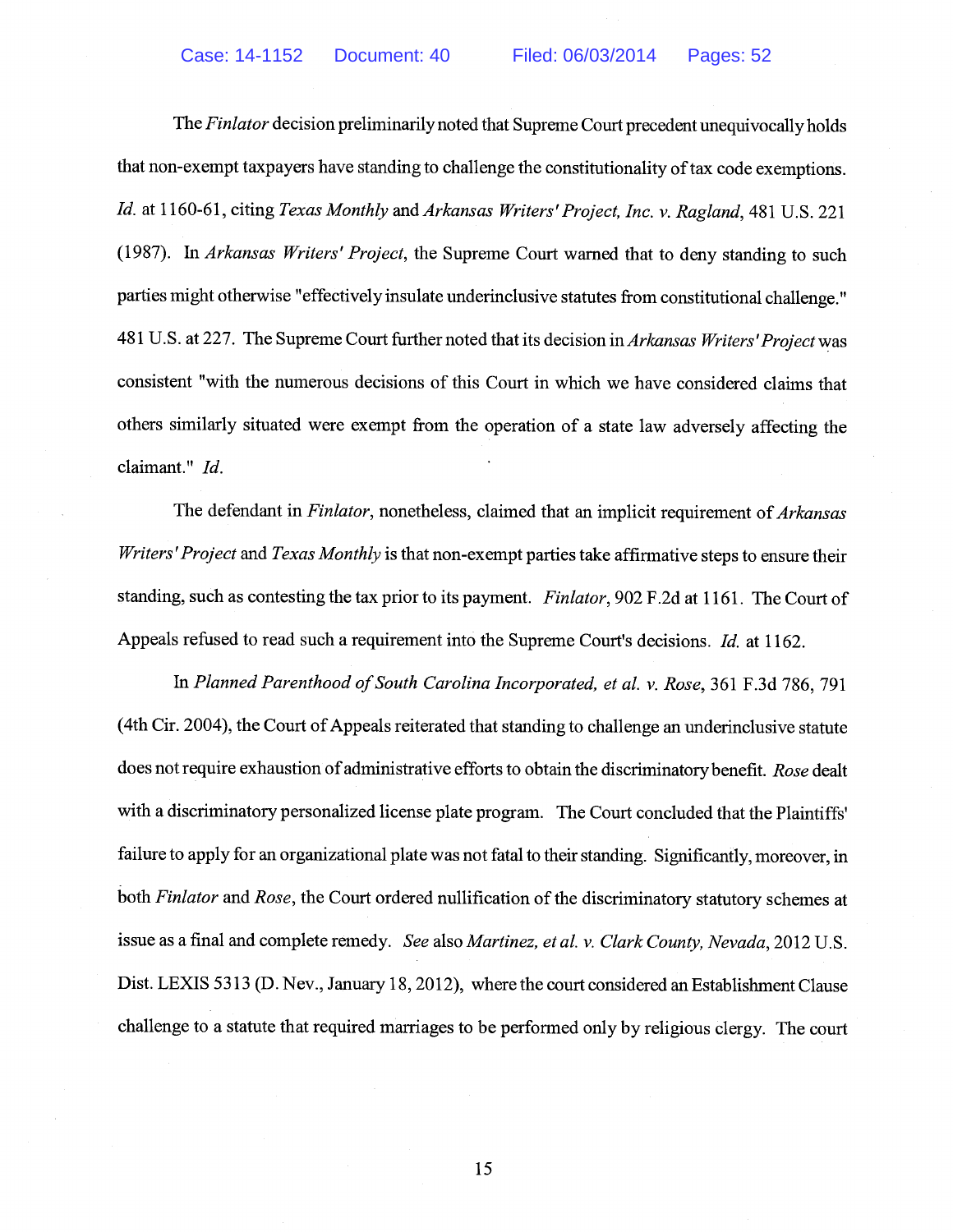concluded that "Plaintiffs who allege that a statute is underinclusive nonetheless shall be considered to have an injury for which they can obtain redress." Id. at 17.

The District Court for the Northern District of Illinois also recently considered the issue of nullification in Anheuser-Busch, Inc. v. Schnorf, 738 F. Supp. 2d 793 (N. D. Ill. 2010). The court discussed the "extension" versus "nullification" dichotomy, and concluded that nullification was the most appropriate remedy because that course would least impact the regulatory scheme ofwhich the underinclusive statute was a part. 738 F. Supp. 2d at 815. Similarly, in the present case, nullification of § 107(2) obviously would be less disruptive to the Government's tax collection scheme than extending the housing allowance to all similarly situated taxpayers.

The Government, significantly, does not dispute that Taxpayers would have standing to seek an administrative tax refund. The Government argues, however, that this remedy is exclusive of all other remedies, including nullification. The question of standing raised by the Government, therefore, ultimately does not turn on whether Taxpayers have sufficiently alleged injuries for purposes of standing. The Government, instead, is really questioning whether Taxpayers' injuries can be addressed in an independent action for nullification.

In effect, the Government raises an exhaustion defense, *i.e.*, that Taxpayers may proceed only in a refund proceeding due to the comprehensive I.R.S. regulatory scheme. As the above discussion makes clear, however, there is no such requirement of exhaustion, with respect to underinclusive statutes, nor is there any prohibition of an action that may affect the preferential treatment of religious clergy. The Government's claim that courts may not impact a third party's tax liability would preclude challenges to underinclusive tax preferences, contrary to Supreme Court precedent. Even an administrative refund proceeding, moreover, would not include religious clergy as parties, and the beneficiaries of the preference created by § 107(2) certainly are not going to challenge it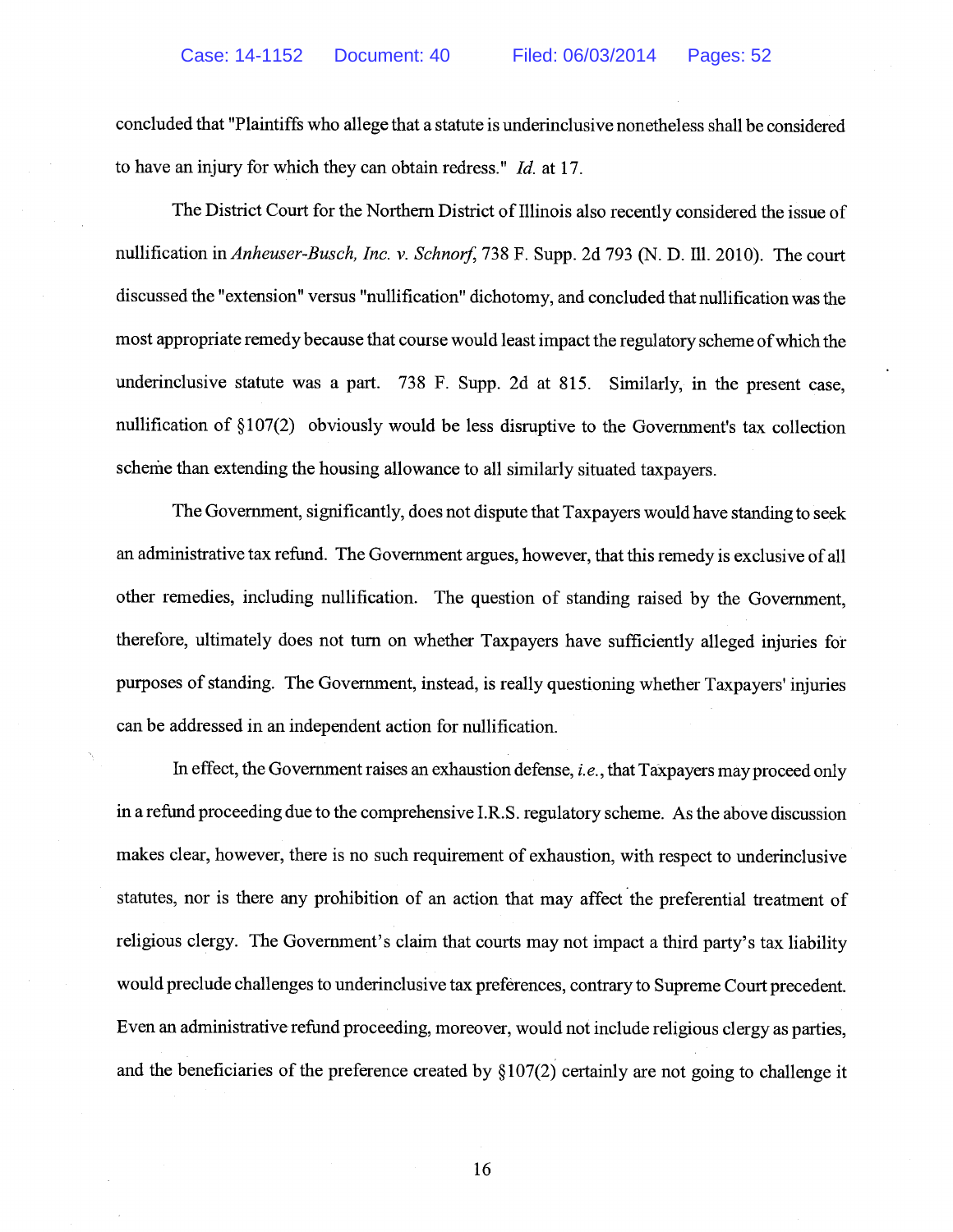themselves. Recognized challenges to underinclusive statutes, therefore, necessarily have a quality of complaint about someone else's tax treatment, contrary to the Government's argument.

## E. The Anti-Injunction Act Does Not Preclude Jurisdiction.

The Government implies that this action maybe barred by the Anti-Injunction Act, due to the "highly articulated structure" of I.R.S. procedures for refund. The Government's suggestion is flawed from the outset because this is not a refund suit, nor is such a suit Taxpayers' exclusive remedy. Taxpayers are seeking equitable relief, rather than a restraint on the collection of taxes by the Government, which is the concern of the Anti-Injunction Act.

The manifest purpose of the Anti-Injunction Act is to permit the Government to collect taxes without peremptory intervention by the courts. The Act, therefore, requires that the right to disputed sums be determined initially in an administrative refund proceeding. *Enochs v. Williams Packing*  $\&$ Navigation Company, 370 U.S., <sup>7</sup> (1962). The Act, however, bars only suits concerning the "assessment or collection of any tax;" it does not preclude claims seeking to enjoin the IRS where the suit does not impede tax collection by the Government.

The present case is like *Hibbs v. Winn*, 542 U.S. 88, 92 (2004), where the Supreme Court allowed a state taxpayer's suit for declaratory and injunctive reliefto proceed because the suit did not seek to alter tax liability or deplete the state's tax revenue. The Court emphasized in Hibbs that a relevant distinction exists between taxpayer claims that would reduce state revenues and claims that would enlarge state receipts. Id. at 108. The Court also quoted favorably from Judge Easterbrook's opinion in Dunn v. Carey, 808 F.2d 555, 558 (1986), where the Seventh Circuit held that the analogous Tax Injunction Act is not applicable to actions that might allow the Government to raise additional taxes.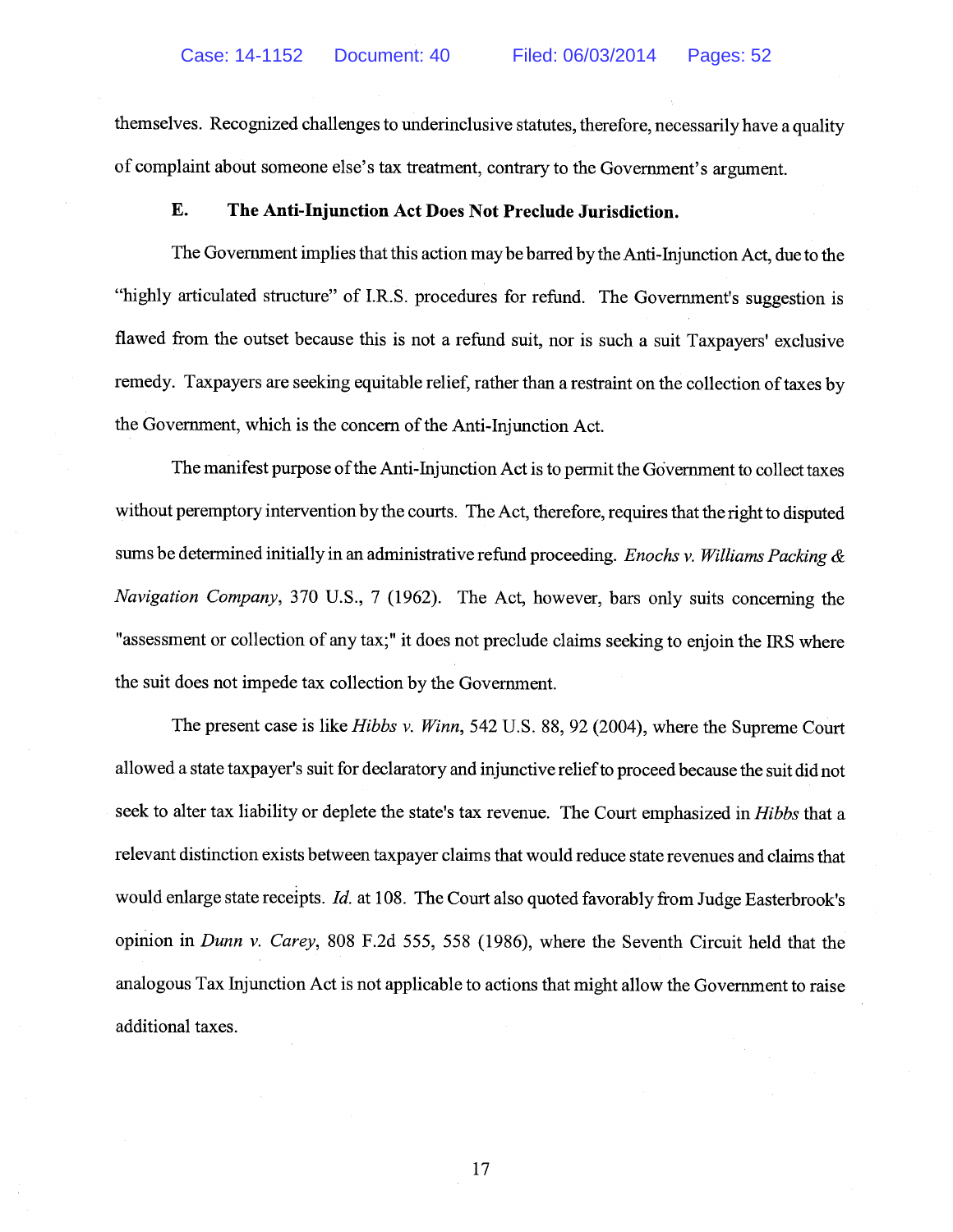Taxpayers' claims in the present case obviously do not fall within the literal or implied scope of the Anti-Injunction Act. The Act's jurisdictional bar only applies where the court's relief would operate to reduce the flow of tax revenue to the Government. See Levy v. Pappas, 510 F.3d 755, 761 (7th Cir. 2007). What matters is the relief that the plaintiffs seek. *Id.* Only if the relief sought would reduce the flow of tax revenue to the Government does the Act bar federal jurisdiction. Id. at 762. "When a plaintiff alleges that the state tax collection or refund process is giving unfair benefits to someone else, [however] then according to Hibbs, the Act and comity are not in play. Id. See also Empress Casino Joliet Corporation v. Blagojevich, 638 F.3d 519, 532-33 (7th Cir. 2011).

The Government cites no authority for the applicability of the Anti-Injunction Act to this case. On the contrary, the relevant and controlling decisions make clear that an action for nullification does provide a remedy that is logically and legally within the jurisdiction and competency of the federal courts. In fact, the expressly limited scope of the Anti-Injuction Act positively implies no hostility to actions that do not limit tax collection.

## F. The Declaratory Judgment Act Also Does Not Bar Claims To Nullify Preferential Exclusions.

The Declaratory Judgment Act also does not preclude Taxpayers' claims for relief. Federal courts have consistently construed the restriction in the Declaratory Judgment Act "with respect to Federal taxes" as being coterminous with the Anti-Injunction Act, which only bars relief that would impede the collection of taxes or reduce the flow of tax revenue. This construction again emphasizes the limited policy justification to prevent interference with tax collection.

The decision in Cohen v. Unites States, 650 F.3d 717 (D.C. Cir. 2011), provides a compelling and detailed analysis of the scope of the tax exclusion under the Declaratory Judgment Act. The Court recognized in Cohen that consistent "precedent interprets the DJA and AlA as coterminous."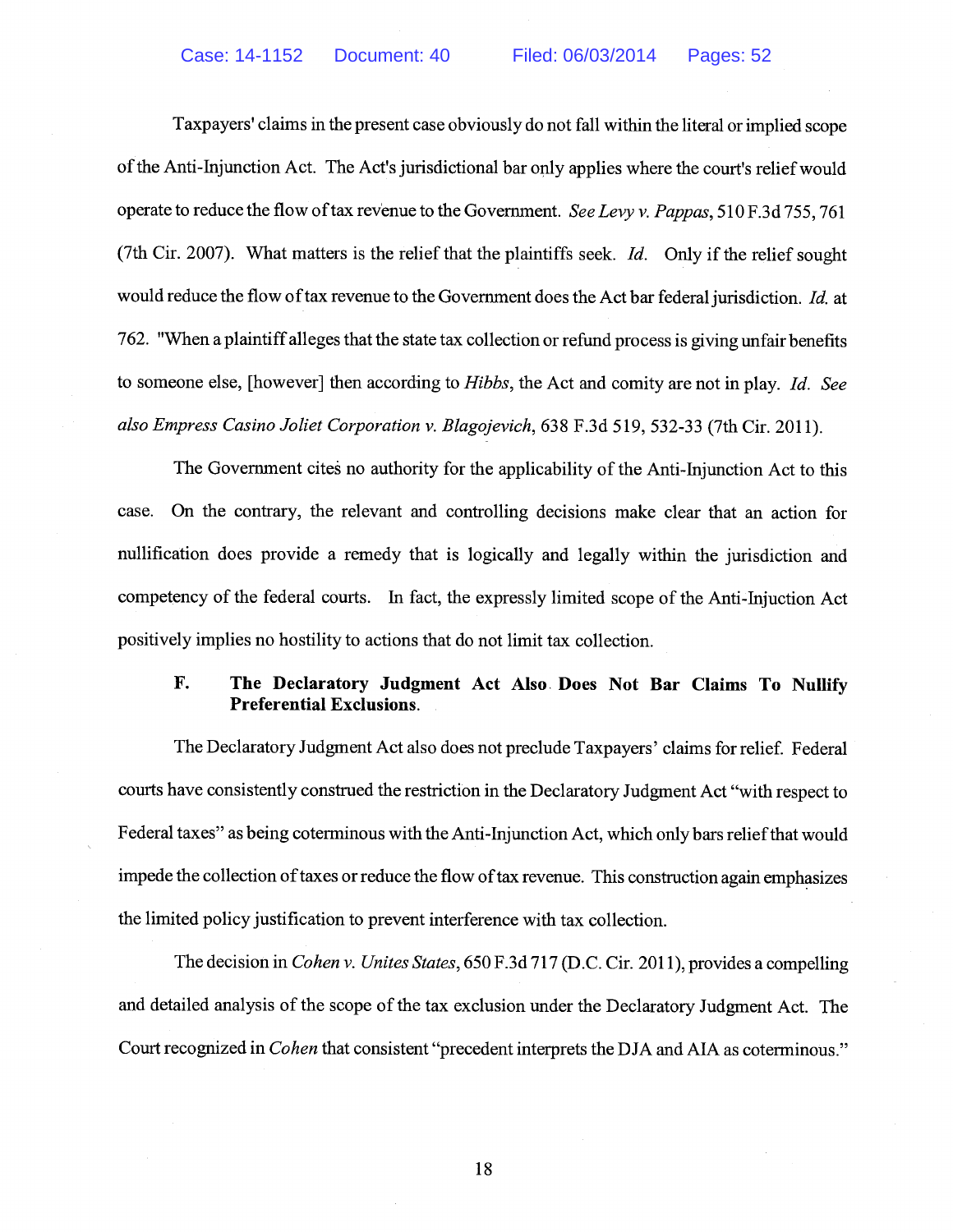Id. Included among such precedents, the Court relied upon the Seventh Circuit's decision in Tomlinson v. Smith, 128 F.2d 808, 810-11 (7th Cir. 1942).

The Cohen decision carefully explains that Congress only intended to preclude declaratory relief under the DJA when the AlA barred injunctive relief. By design, therefore, "the DJA tax exception serves a critical but limited purpose. It strips courts of jurisdiction to circumvent the AIA by providing declaratory relief in cases restraining the assessment or collection or any tax." Cohen, 350 F.3d at 729. That is not this case.

#### G. Taxpayers' Differential Treatment Is Not Merely A Generalized Grievance.

The Government misapprehends the particularity of Taxpayers' injuries in this case Taxpayers allege discriminatory treatment specific to their own status as taxpayers who receive a designated cash housing allowance from their employer - - and they undeniably would avail themselves of the housing allowance exclusion, if available.

Taxpayers' differential rights and obligations constitute concrete and particularized injuries regardless of the number of others that are also disadvantaged. The Government's argument to the contrary is based on a flawed understanding of the particularity requirement. The Seventh Circuit recognized this misunderstanding in Lac Du Flambeau Band of Lake Superior Chippewa Indians v. Norton, 422 F.3d 490, 496 (7th Cir. 2005). See also Students Challenging Regulatory Agency Procedures (SCRAP), 412 U.S. 669, 687-88, 37 L. Ed. 2d 254, 93 S. Ct. 2405 (1973) ("Standing is not to be denied simply because many people suffer the same injury ... To deny standing to persons who are in fact injured simply because many others are also injured, would mean that the most injurious and widespread Government actions could be questioned by nobody.").

The Government also misperceives the nature of the injury necessary for standing. The "injury in fact" in a case ofthis variety is the denial of equal treatment resulting from the imposition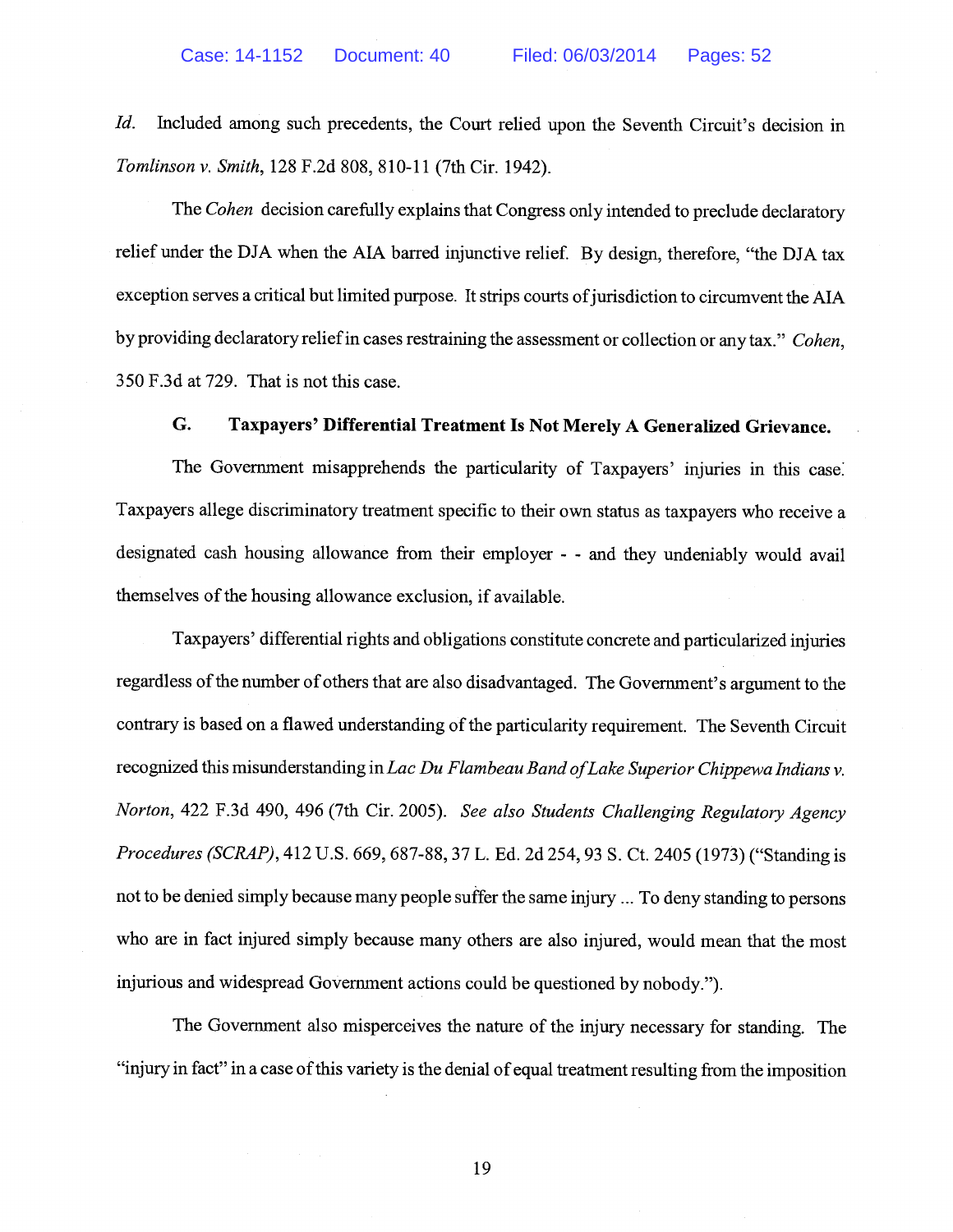of barriers to government benefits that are not available to similarly situated persons; the injury is not the ultimate inability to obtain the benefit, but rather the discriminatory treatment itself. Lac Du Flambeau, 422 F.3d at 497, quoting Northeastern Florida Chapter of Associated General Contractors of America v. City of Jacksonville, 508 U.S. 656, 666 (1993).

Preferential treatment of religious clergy provides a distinct and palpable basis for standing because Taxpayers are personally denied equal treatment by virtue ofthe Government's policy. The Government's reliance upon Allen v. Wright, 468 U.S. 737, 755 (1984), therefore, is misplaced because Taxpayers are, in fact, personally denied equal treatment under the law. That was not the case in *Allen*. The differential treatment of cash housing allowances is not a generalized grievance. It is personal to these Taxpayers, whose standing is not based on their general status as taxpayers, but on the differential treatment of cash housing allowances provided to clergy and non-clergy.

## H. Prudential Considerations Weigh In Favor Of Exercising Jurisdiction.

The Government's ultimate appeal for unfettered discretion is more self-serving than founded in law. In particular, IRS tax exemptions simply cannot include preferences on the basis of prohibited factors such as religion, a fact not at issue in cases such as Apache Bend Apartments, Ltd. v. United States, 987 F.2d 1174 (5th Cir. 1993), on which the Government relies.

The principle that a law may be impermissibly underinclusive is firmly grounded in the Constitution. City of Ladue v. Gilleo, 512 U.S. 43, 51 (1994); Saeg v. City of Dearborn, 641 F.3d 727, 738 (6th Cir. 2011). The right to constitutional accountability, including as to underinclusive exemptions, also is well established. Even when a complaining party may only eliminate a discriminatory preference, without eliminating the regulation itself, the courthouse door is not closed. Here, Taxpayers contend that the exemption of cash housing allowances paid to ministers is unconstitutional, as to which they do have standing because others similarly situated, i.e., clergy and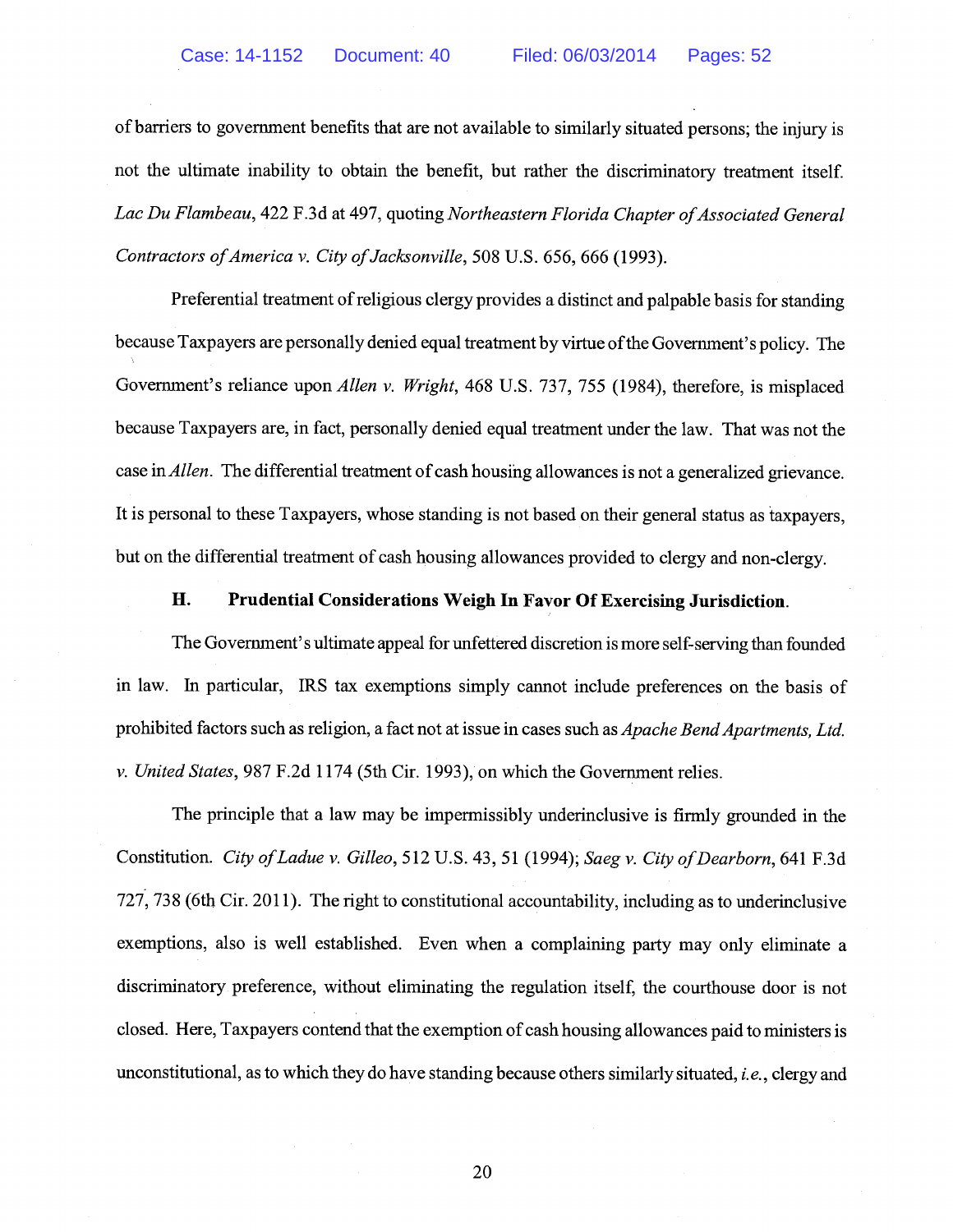ministers, are exempt from compliance with the taxation of cash housing allowances. As the Supreme Court stated in *Arkansas Writers' Project*, 41 U.S. at 218, "we do not accept the Commissioner's notion of standing, for it would effectively insulate underinclusive statutes from constitutional challenge, a proposition we soundly rejected in Orr v. Orr, 440 U.S. 268, 272 (1979)."

Judicial review of the Government's policy and practice of religious preference is not unprecedented or impractical. Taxpayers are not asking the Court to make individual enforcement or regulatory decisions. They, instead, simply request the Court to enjoin the Government's systemic preference for religion. This is no different than enjoining the Government from executing racially discriminatory policies in hiring, firing, prosecuting, or enforcing the laws and regulations that the Government administers.

Prudential considerations support the exercise of jurisdiction in this case, contrary to the Government's lamentation. This is not a case where Taxpayers are asserting the rights of others; they only object to discriminatory treatment to which they are subjected. Taxpayers are also within the protected zone of interests implicated by the Establishment Clause and Equal Protection requirements of the Constitution. The Government would effectively limit standing only to the beneficiaries of the Government's unconstitutional preferences -- and that is precisely why judicial review is appropriate and necessary: Underinclusive practices and policies by the Government otherwise would be effectively beyond redress, as the Supreme Court recognized in Arkansas Writers'Project, 481 U.S. at 227.

Nor is the discrimination at issue in this case likely to be rectified by legislative or executive action. Here, Congress has already spoken by enacting the discriminatory policy at issue. More legislation, therefore, is not likely to change anything.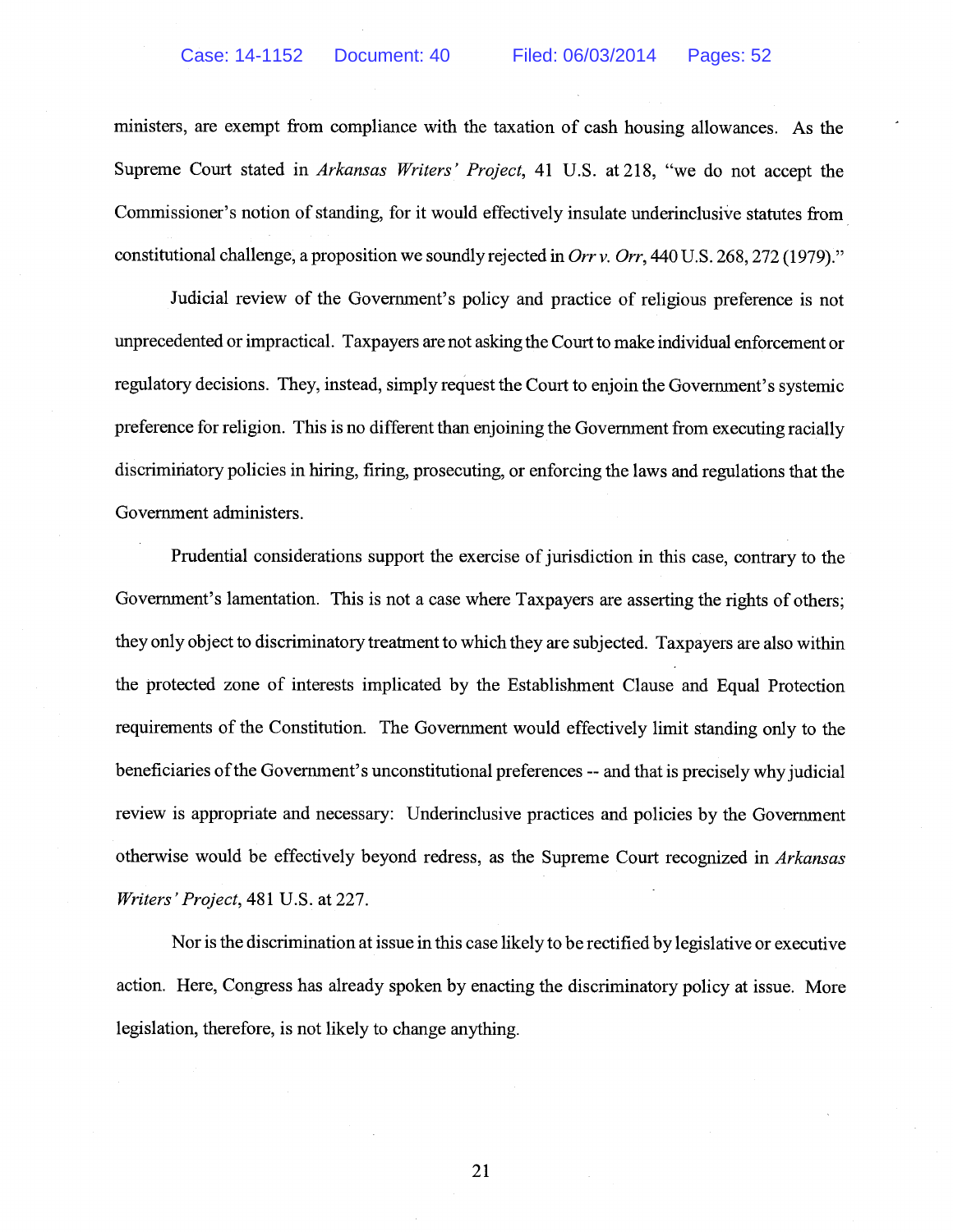The neutrality required by the Establishment Clause is not a just nose-counting or majoritarian concept, in any event. On the contrary, the Government's claim to have unfettered discretion to act as it chooses, answerable to no one, including the courts, is wrong. The Government's argument certainly does not constitute a prudential reason for the Court to abdicate its Article III responsibilities to Taxpayers. The protections of the Constitution are inviolable, regardless even of majoritarian preferences for religion.

## I. Section 107(2) Violates The Establishment Clause Because It Is Not Neutral And Provides Significant Tax Benefits Exclusively To Ministers Of The Gospel.

The absence of neutrality is evident in  $\S 107(2)$ . It only allows ministers to exclude from their income the full amount of any designated cash housing allowance provided by their church. This exemption for cash payments is available only to ministers; other taxpayers cannot deduct similar cash allowances, even if provided for the "convenience of the employer." The  $§107(2)$  exemption, therefore, confers a substantial financial benefit to ministers, by lessening the burden of housing costs, which is not neutrally available to other taxpayers.

"When the government directs a subsidy exclusively to religious organizations that is not required by the Free Exercise Clause and that either burdens non-beneficiaries markedly or cannot reasonably be seen as removing a significant state-imposed deterrent to the free exercise ofreligion . .. it provides unjustifiable awards of assistance to religious organizations and cannot but convey a message of endorsement to slighted members of the community." Id. at 15, quoting Bishop of Church of Jesus Christ of Latter-Day Saints v. Amos, 483 U.S. 327, 348 (1987) (O'Connor, J., Concurring in Judgment). Here, § 107(2) is not required by the Free Exercise Clause and cannot be seen as removing a significant government imposed deterrent to the free exercise ofreligion.

Tax exemptions provided exclusively to churches and clergy have never been upheld by the Supreme Court, including in Walz v. Tax Commission of New York City, 397 U.S. 664 (1970). In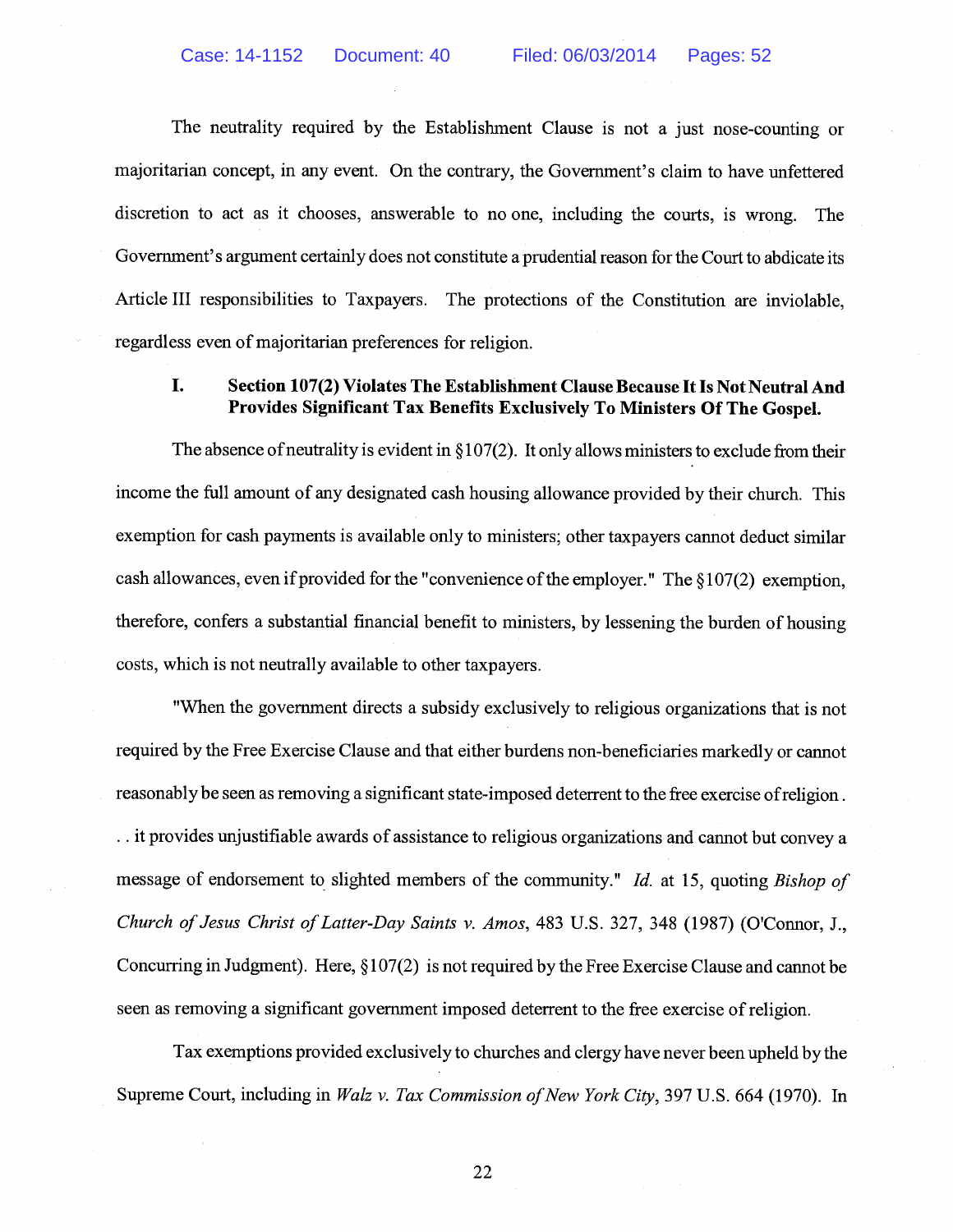Walz, the Court sustained a property tax exemption that "applied to religious properties no less than to real estate owned by a wide array of non-profit organizations." Texas Monthly, 489 U.S. at 11. The broad class of non-religious as well as religious beneficiaries was a critical factor in Walz, as well as in other cases decided by the Supreme Court. This factor is consistently emphasized by requiring that benefits to religious organizations also flow to a large number of non-religious groups. Id. "Indeed, were those benefits confined to religious organizations [in Walz], they could not have appeared other than as state sponsorship ofreligion; ifthat were so, we [Supreme Court] would not have hesitated to strike them down for lacking a secular purpose and effect." Id.

Justice Brennan emphasized in *Texas Monthly* the importance in Walz that the property tax exemption at issue flowed to a large number of non-religious groups. "The breadth of New York's property tax exemption was essential to our [Supreme Court's] holding that it was not aimed at establishing, sponsoring, or supporting religion." Texas Monthly, 489 U.S. at 12. The Walz decision "in no way intimated that the exemption would have been valid had it applied *only* to the property of religious groups or had it lacked a permissible secular objective." Id. at 13, n. 2. (Emphasis in original.) Justice Brennan's explanation in *Texas Monthly*, moreover, reflected the Court's own longaccepted understanding of its holding in *Walz. Id.* at 13, n. 3.

The exemption in Walz also reduced potential "entanglement" issues between state and church, including the need to make determinations of property value. Section 107(2), by contrast, does not avoid entanglement. On the contrary, §107(2) requires fact-sensitive and complex inquiries into patently religious matters, such as defining "ministers of the gospel;" "sacerdotal function;" "integral agency" of a church or church denomination; and "church." Entanglement, therefore, is inherent in  $\S 107(2)$ .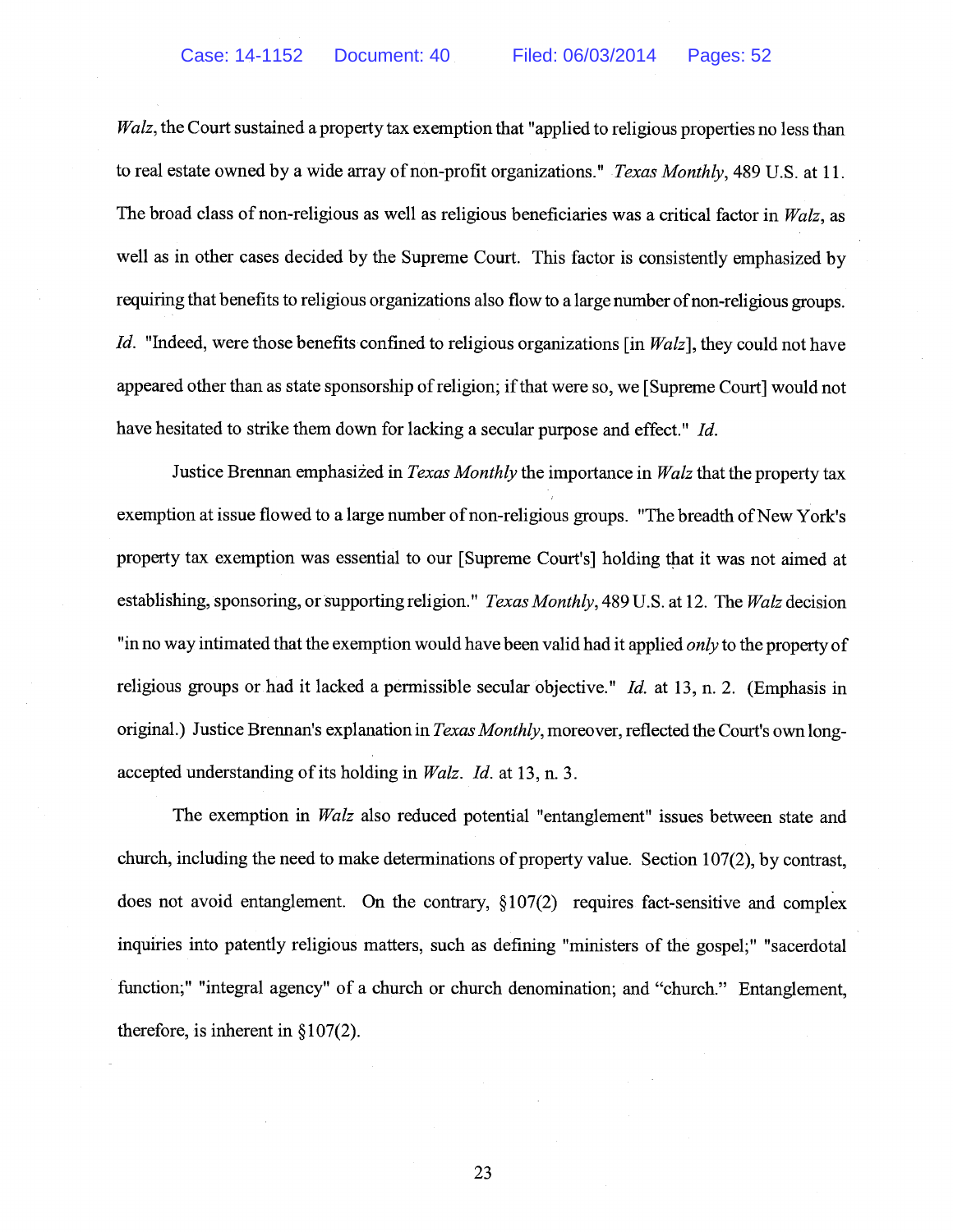Walz also was based in part on a unique historical rationale relating to property tax exemptions for property used by churches themselves. Unlike in Walz, however, the exemption created by § 107(2) lacks this historical rationale, and involves personal income tax liability, which does not implicate the free exercise issues at play in  $Walz$ . The exemption in §107(2) for cash housing allowances paid to ministers was only first enacted in 1954, and has been questioned ever since. *Cf. Kirk v. Commissioner*, 51 T.C. 66, 72 (1968), affd. 425 F.2d 492 (D.C. Cir. 1970).

What remains crucial in evaluating a tax exemption afforded to ministers is whether some "overarching secular purpose justifies like benefits for non-religious groups." Texas Monthly at 15, n. 4. "In any particular case the critical question is whether the circumference oflegislation encircles a class so broad that it can be fairly concluded that religious institutions could be thought to fall within the natural perimeter." *Id.* at 17, quoting *Walz*, 397 U.S. at 696.

The Supreme Court rejected in *Texas Monthly* the counter-argument that a sales tax exemption removed a government-imposed burden on the free exercise ofreligion. According to the Court, "it is virtually self-evident that the Free Exercise Clause does not require an exemption from a governmental program unless, at a minimum, inclusion in the program actually burdens claimant's freedom to exercise religious rights." *Id.* at 18. The Court concluded that payment of a sales tax did not in any way offend religious beliefs or inhibit religious activity. A significant deterrence offree exercise rights, however, is necessary in order to sustain a legislative exemption as an appropriate accommodation. Id. at 18, n. 8.

The Supreme Court concluded in *Texas Monthly* that the tax exemption at issue there was not mandated, or even favored, by the Establishment Clause in order to avoid excessive entanglement. "Not only does the exemption seem a blatant endorsement ofreligion, but it appears on its face, to produce a greater state entanglement with religion than the denial of an exemption." Id. at 19. The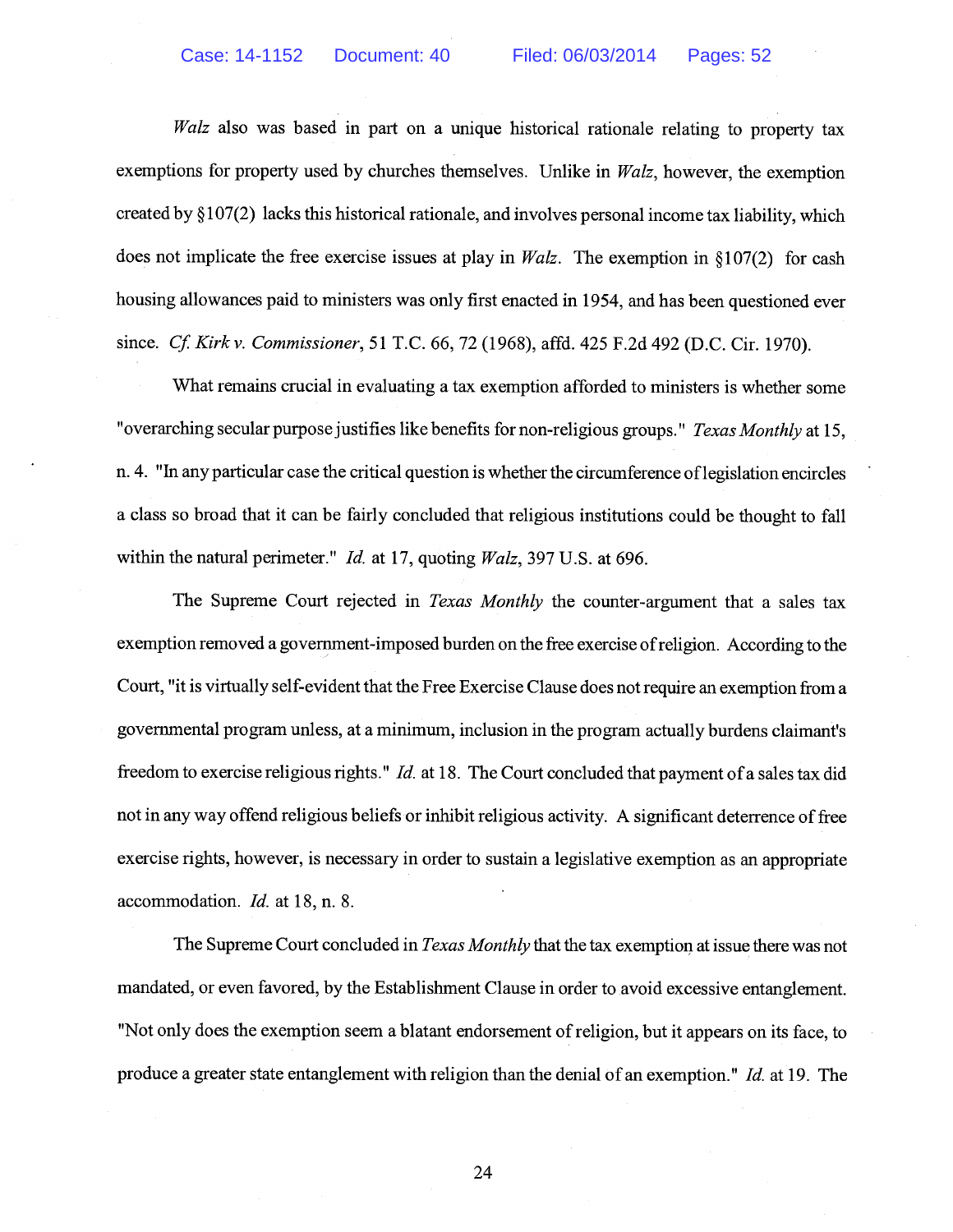risk of entanglement existed under the exemption statute, according to the Court, because ofthe need to determine that a publication qualified as being religious. Id.

The Government's attempt to limit *Texas Monthly* to publications involving religious speech, moreover, is not a distinction that favors the Government. Here, § 107(2)'s exclusion for ministers is available only when a minister receives a cash housing allowance as compensation for services performed "in the exercise of' his or her ministry. Services performed by a minister in the exercise of his or her ministry include: (1) the administration of sacerdotal functions; (2) the conduct of religious worship; and (3) the control, conduct and maintenance ofreligious organizations under the authority of <sup>a</sup> religious body constituting <sup>a</sup> church or chuich denomination. In effect, the § <sup>107</sup> tax break for ministers constitutes "preferential support for the communication ofreligious messages," every bit as much as in Texas Monthly. Id. at 28 (Blackmun, J. Concurring).

## J. A Majority Of The Supreme Court Agreed On The Establishment Clause Principles In Texas Monthly.

The controlling principles recognized in *Texas Monthly* were joined in by a majority of the Supreme Court. Justice Brennan, joined by Justices Marshall and Stephens, thoroughly distinguished *Walz*, while concluding that preferential tax exemptions for religion violate the Establishment Clause. Justice Blackmun concurred, joined by Justice O'Connor, and they concluded that the case could be decided on the basis that "a tax exemption limited to the sale of religious literature by religious organizations violates the Establishment Clause," without deciding the Free Exercise issues in the case. Id. at 28. (Blackmun, Concurring.) In answering the decisive question, Justice Blackmun agreed with the opinion of Justice Brennan:

> In this case, by confining the tax exemption exclusively to the sale of religious publications, Texas engaged in preferential support for the communication of religious messages. Although some forms of accommodating religion are constitutionally permissible, see Corporation of Presiding Bishop of Church of Jesus Christ of Latter-Day Saints v. Amos,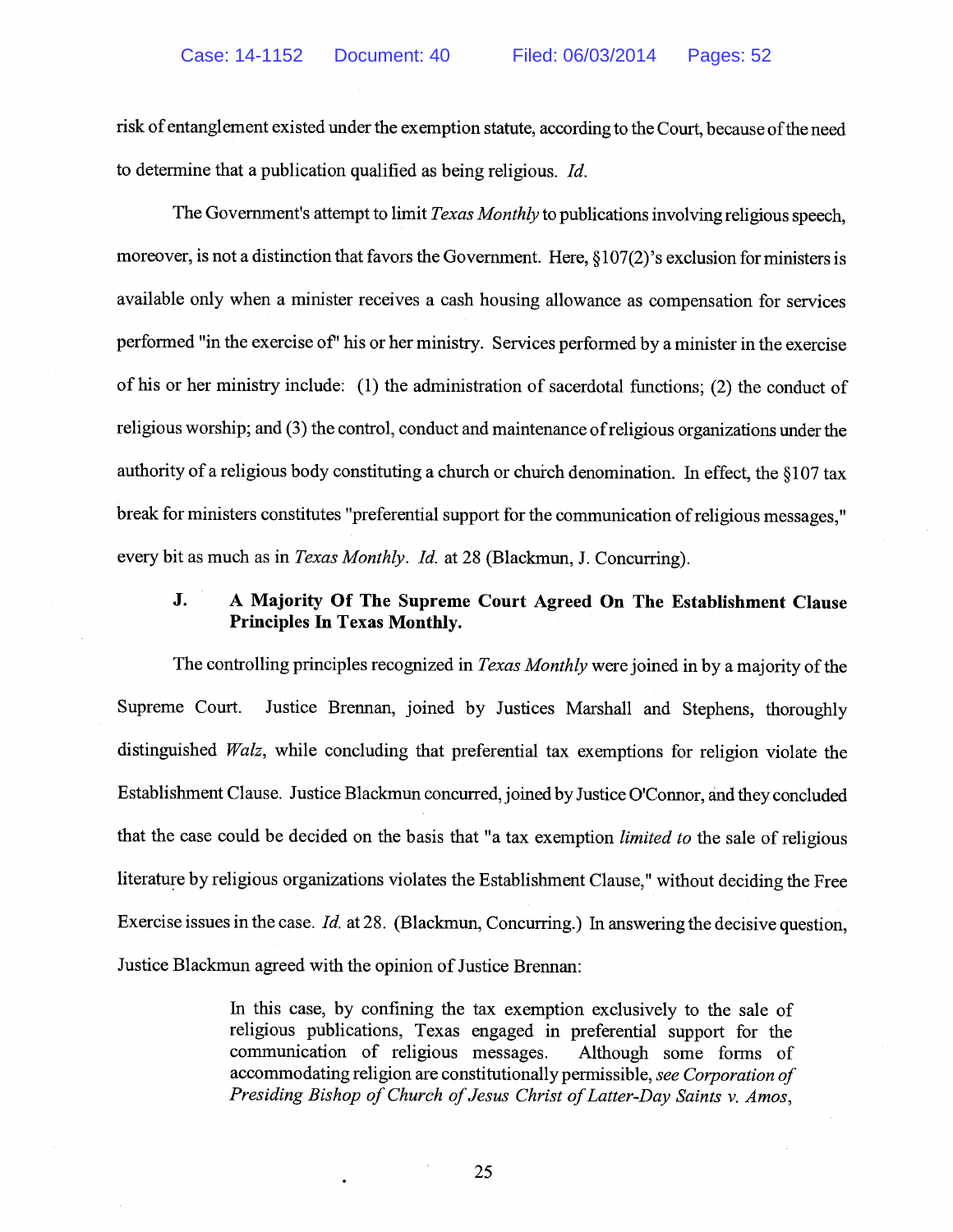483 U.S. 327 (1987), this one surely is not. A statutory preference for the dissemination of religious ideas offends our most basic understanding of what the Establishment Clause is all about and hence is constitutionally intolerable. Texas Monthly, 489 U.S. at 28.

Although Texas Monthly is dismissively described by the Government as merely a plurality decision, it is really a binding opinion of the Supreme Court on the Establishment Clause issue. The Government dismisses *Texas Monthly* because the five justices who deemed Texas' sales and use tax exemption for religious publications unconstitutional did not sign a single opinion. Marks v. United States, 430 U.S. 188, 193 (1997), however, recognizes the authoritative character of Supreme Court holdings supported by separate opinions that comprise a Court majority. Using this standard, Texas Monthly is an easy case to read because the Court does not even count as being "fragmented" on the Establishment Clause issue.

Justice Scalia, in dissent certainly understood the majority holding in Texas Monthly to prohibit preferential tax benefits provided exclusively to religion. Religious tax exemptions "ofthe type the Court invalidates today," including the § 107 housing exemption, "are likewise affected" by the Court's holding, according to Justice Scalia. Texas Monthly, 489 U.S. at 24-25. Significantly, Justice Scalia specifically identified the § 107 housing allowance as being within the scope of the Court's holding. Justice Scalia's understanding, moreover, is widely shared by scholarly commentary. See Rakowski, The Parsonage Exclusion: New Developments, Tax Notes, July 15, 2002, 429; Foster, Matthew, Note: The Parsonage Allowance Exclusion: Past, Present and Future, 44 Vand. L. Rev. 149, 175-176 (1991); and Chemerinsky, The Parsonage Exemption Violates the Establishment Clause and Should be Declared Unconstitutional, 24 Whittier Law Review 707, 715- 716 (2003).

The requirement of neutrality and general applicability, particularly after Texas Monthly, also has consistently prevailed in judicial analysis of tax preferences. This conclusion is well-described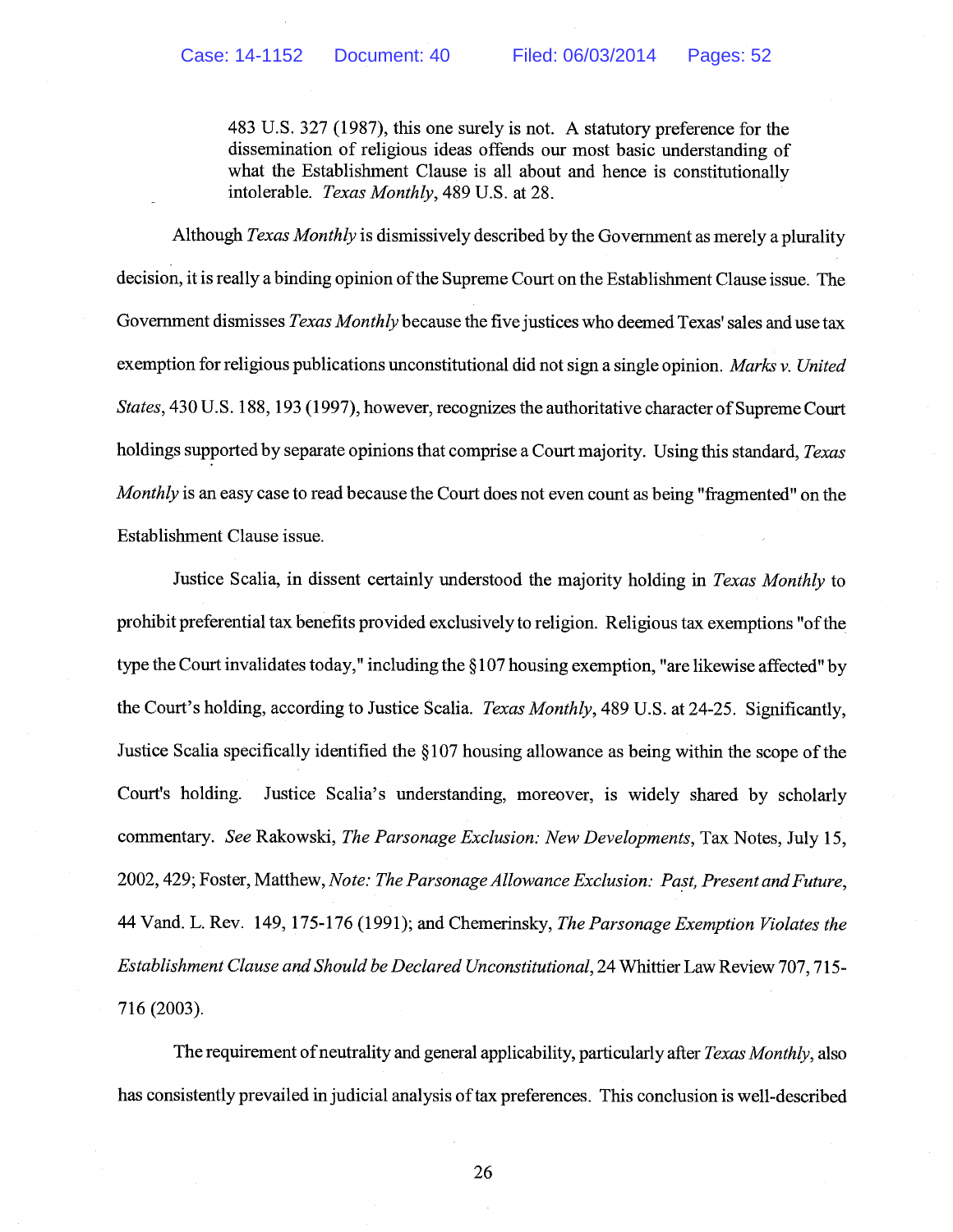by Donna Adler in The Internal Revenue Code, the Constitution and the Courts: The Use of Tax Expenditure Analysis in Judicial Decision Making, 28 Wake Forest L.Rev. 855 902 (1993), concluding that "the one factual distinction that seems to be the determinative issue is the breadth of the class benefited by the tax exemption."

The controlling authority of Texas Monthly, in fact, suggests that even Walz would have been decided differently if the property tax exemption at issue had been limited only to church properties. Cf. In re Springmoor, 498 S.E.2d 177 (N.C. 1998) (invalidating preferential property tax exemption for religious retirement homes). Robert Sedler makes this point convincingly in Understanding the Establishment Clause: The Perspective of Constitutional Litigation, 43 Wayne L. Rev. 1317, 1391-1392 (1997).

## K. Section 107(2) Provides Greater Benefits To Ministers Than Section 119 Provides To Non-Clergy Taxpayers.

Section 107(2) does not provide tax benefits to ministers that are otherwise available to all taxpayers under §119, contrary to the Government's claim. The benefits provided by § 107(2), in fact, are provided to ministers without regard to the requirements of §119, which is limited to inkind housing provided for the convenience of the employer. Section  $107(2)$  has no such limitation. That is precisely why Congress adopted  $\S107(2)$  -- and it is why the religious community so vigorously defends it. The requirements of § 119 are different and more limiting than the requirements of § 107(2), and for that reason, § 107(2) undisputedly provides preferential benefits to ministers that are not neutrally and generally available to a broad range of taxpayers.

Section 107(2) permits only ministers of the gospel performing religious services to exclude from their taxable income that portion of their "compensation" that is designated as a housing allowance or housing provided in-kind. In order to claim the housing allowance, two principal conditions must be met: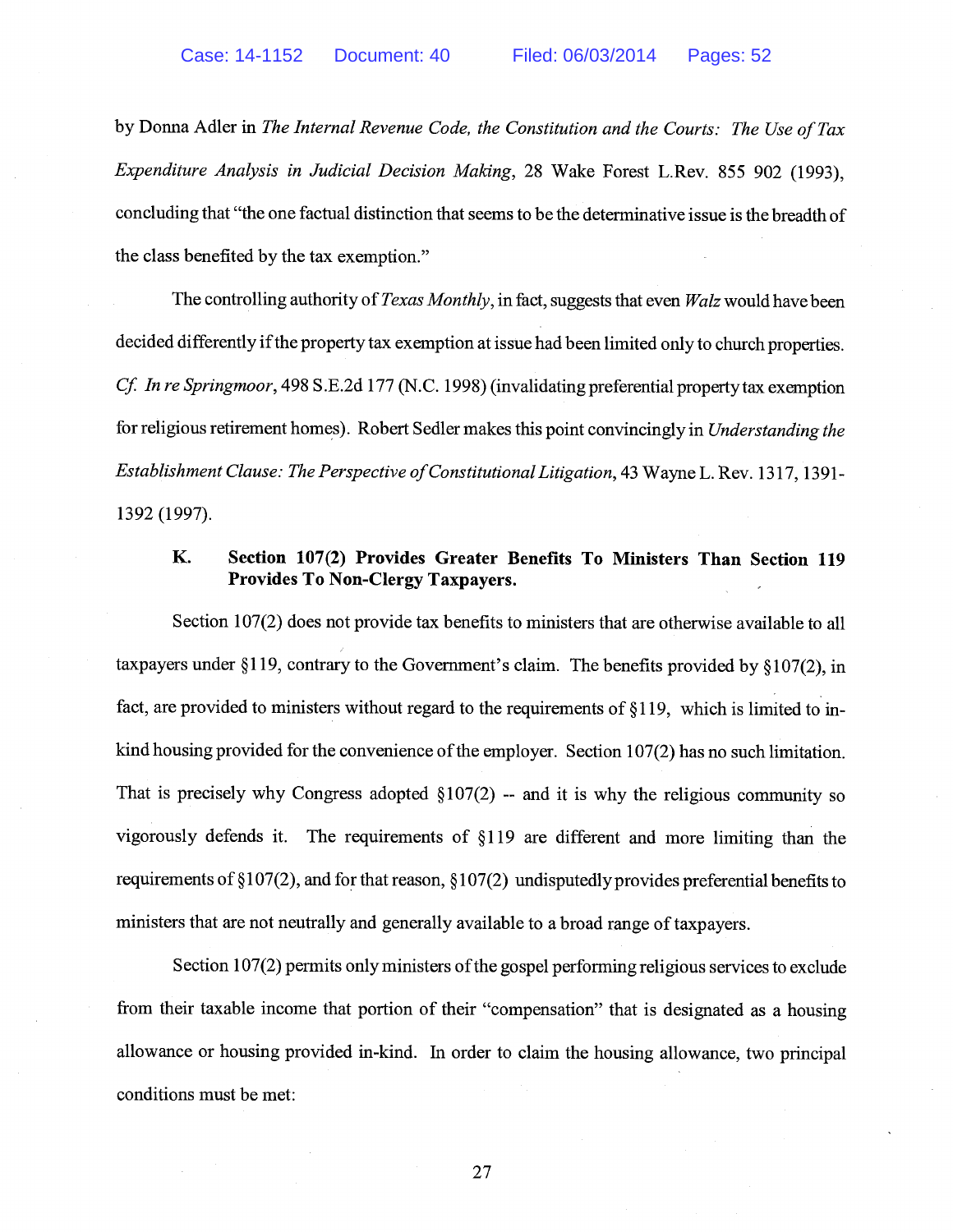1. The allowance must be provided as compensation for services that ordinarily are the duties of a minister of the gospel. This condition is unrelated to any requirement that the minister's residence be used to perform the services of a minister. The Internal Revenue Service, in fact, has determined that even a retired minister of the gospel is eligible to claim the housing allowance exemption because the allowance is deemed to have been paid as part of the retired minister's compensation for past services as a minister of the gospel. Rev. Rul. 63-156, 1963-2 C.V. 79.

2. The amount of the housing allowance must be designated in advance by an employing church. The designated housing allowance must then actually be used by the minister for housing purposes.  $(d_d)$ 

Section 107(2) provides a tax benefit that is unavailable to other taxpayers -- beyond argument. Section 107(2) allows an employing church to designate part of a minister's cash compensation as a tax-free housing allowance. By contrast, § 119 allows no exemption for cash allowances, even if the allowances are used to provide housing for the convenience of the employer. Section 107(2), moreover, has no requirement that compensation designated as a housing allowance be used for any particular housing selected by the church for its own convenience. The designated compensation paid to the minister is tax-free, unlike for other taxpayers, and the housing allowance does not have to be used for the convenience of the employer, also unlike the requirement for other taxpayers.

Ministers derive an enormous financial benefit from § 107(2) by being paid in tax-exempt dollars. Professor Chemerinsky unflinchingly describes this significant tax break:

> Section 107's blatant favoritism for religion can be seen by comparing it with other provisions ofthe Internal Revenue Code that provide a benefit to ministers on the same terms as others in similar situations in secular institutions. For example, Section 119 ofthe Internal Revenue Code allows an income exclusion for the value ofmeals and lodging that are provided on the business premises of an employer as a convenience to the employer and as a condition of employment. Thus, a minister who is required to live on the church's premises is allowed an exclusion under this provision, but so is the head of a school who lives on the premises, or any other employee who is required to live in housing provided at the workplace. Section 107 is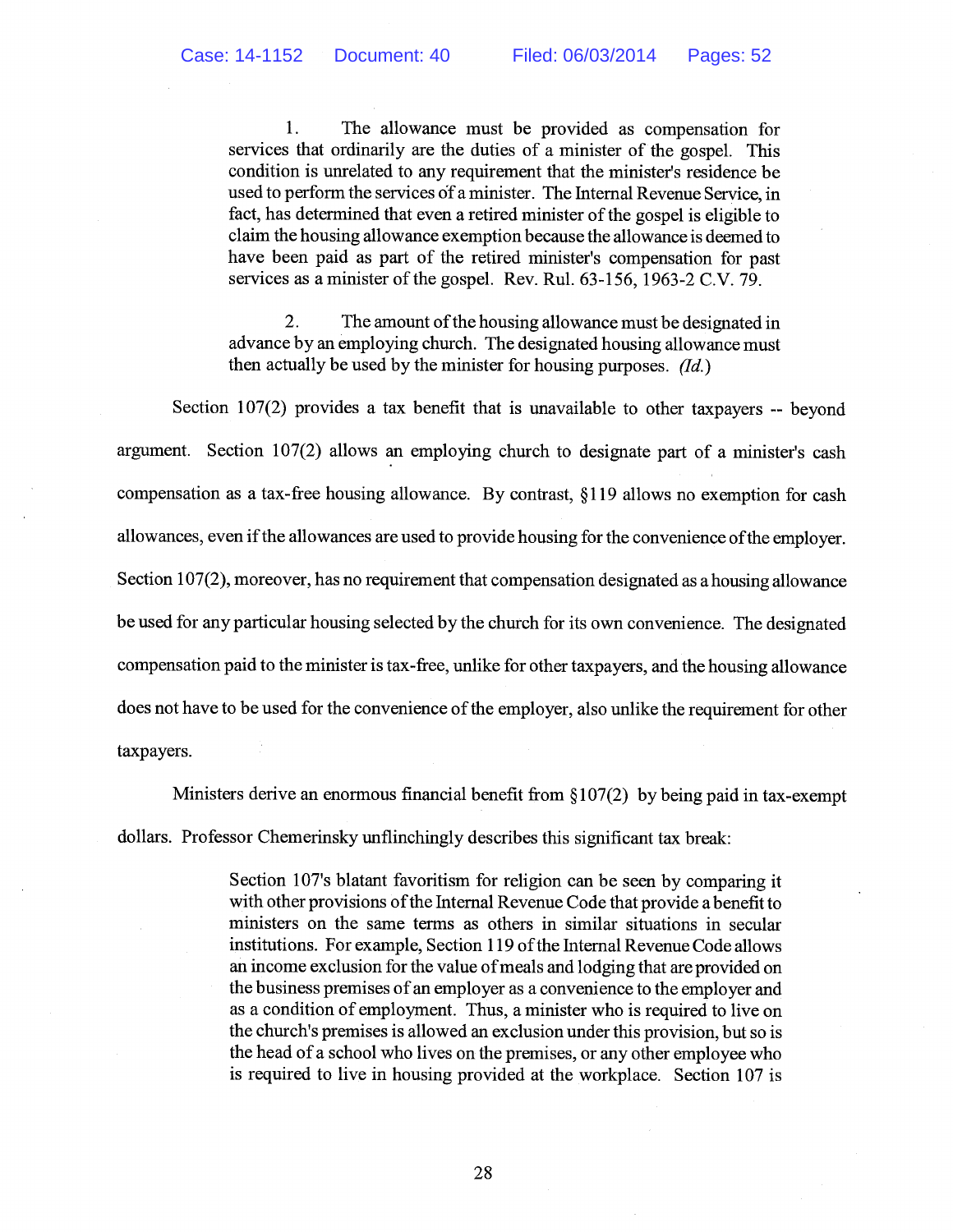unique in that it provides a benefit to religion -- to "ministers of the gospel" -- that no one else receives.

Chemerinsky, 24 Whittier Law Review, at 712-713 (2003).

The benefit under § 107(2) accrues only to ministers, who may use their designated housing allowance even to purchase an asset that has the potential to appreciate and increase in value. This benefit is categorically not available to other taxpayers, as described by Professor O'Neill in  $A$ Constitutional Challenge to §107 of the Internal Revenue Code, 57 Notre Dame Law. 853, 864 (1982).

The preferential tax benefits of  $\S107(2)$  further differ from  $\S119$  because the exemption is available without regard to the "convenience of the employer." Section 119 provides an exclusion for in-kind housing if: (1) The lodging is furnished on the business premises ofthe employer; (2) the lodging is furnished for the convenience of the employer; and (3) the employee is required to accept such lodging as a condition of his employment. Under this test, an employee must pay income tax on the value of free housing, except where the lodging meets the "convenience of the employer" requirements.

Section 119 applies only where the employer desires to have a continuous presence of the employee at the job site and to have him within reach at all times. As the Supreme Court held in Commissioner v. Kowalski, 434 U.S. 77, 93 (1977), the convenience of the employer requires that the employee must accept housing in order to properly perform his duties. This requirement, however, is not imposed as a condition of the  $\S107(2)$  exemption, including as to tax-free payments made directly to ministers. Section 107(2) provides for tax-free compensation to ministers in circumstances that are not available to other taxpayers, including under § 119, despite the Government's unsupportable claim that all clergy housing is inhabited "for the convenience of the employer."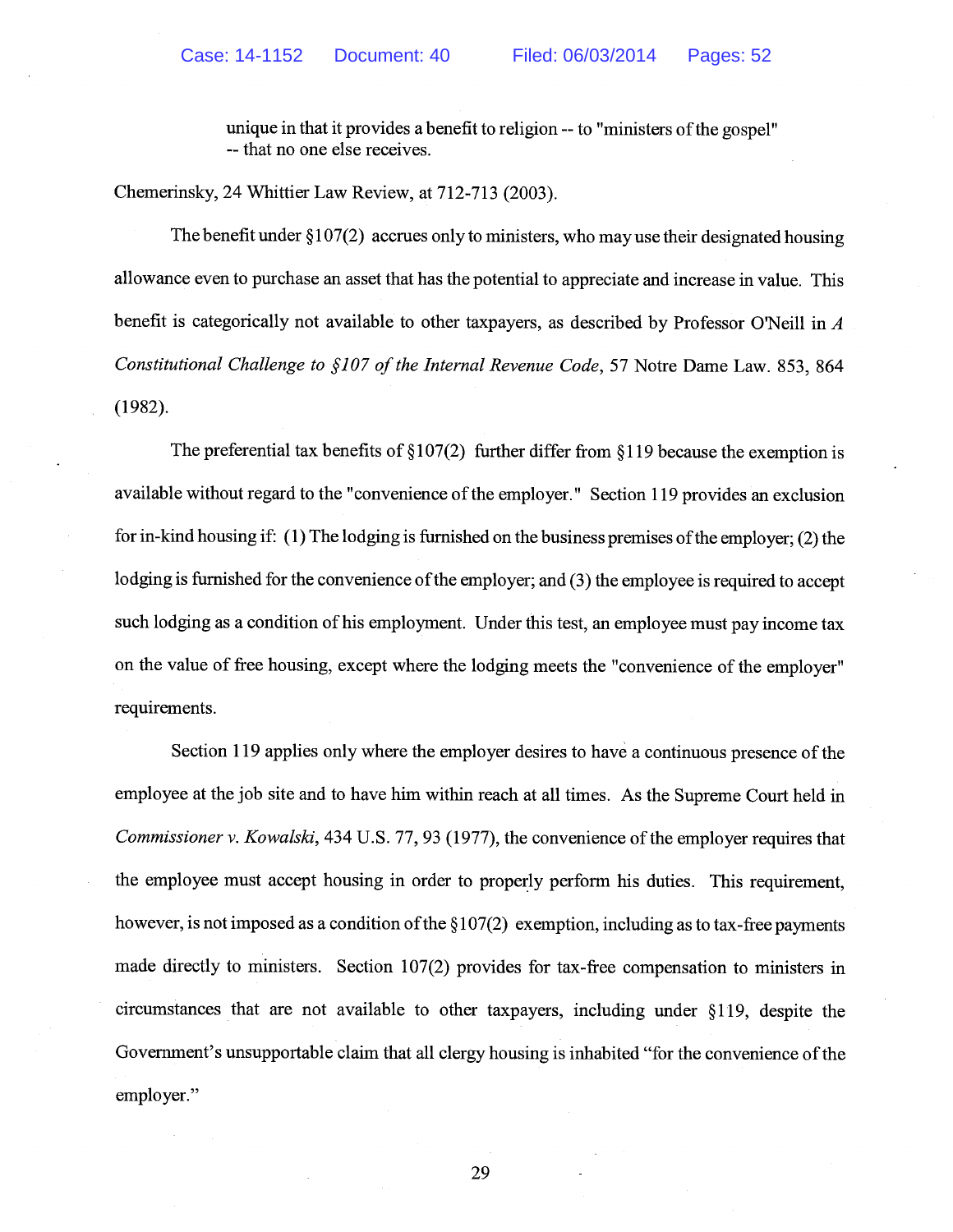Section 107(2) creates a false incentive for churches to designate a minister's compensation as a housing allowance in order to increase the minister's net income, while reducing the church's wage payments correspondingly. "The effect is a significant financial benefit to religion because churches and synagogues and mosques can pay their clergy much less because of the tax-free dollars. Without the parsonage exemption, religious institutions would have to pay clergy significantly more to make up this difference." Chemerinsky, 24 Whittier Law Review at 713. The amicus briefs herein acknowledge this very point. Non-church employers, by contrast, cannot increase the net-compensation of their employees by designating an amount to cover their housing costs -- and therefore, they cannot correspondingly reduce their wage payments.

Income tax exclusions for housing allowances provided to overseas government employees and military personnel do not render § 107(2) neutral and broad-based. These exemptions are not part of a comprehensive statutory scheme for excluding housing allowances from taxable income, and as Professor Chemerinsky notes, the government can give its employees a tax break as an employer. Section 107(2), in contrast, is a benefit provided only to privately-employed clergy. It is not at all about the government structuring the compensation for its own employees. See Chemerinsky, 24 Whittier Law Review at 728.

The Supreme Court rejected an argument similar to the Government's in Texas Monthly, where the State sought to justify its sales tax exemption for religious publications by citing other sales tax exemptions in its Tax Code. The Court was unimpressed by this argument, noting that other exemptions did not rescue the exemption for religious periodicals from invalidation. "What is crucial is that any subsidy afforded religious organizations be warranted by some overarching secular purpose that justifies like benefits for non-religious groups." 489 U.S. at 15 n. 4.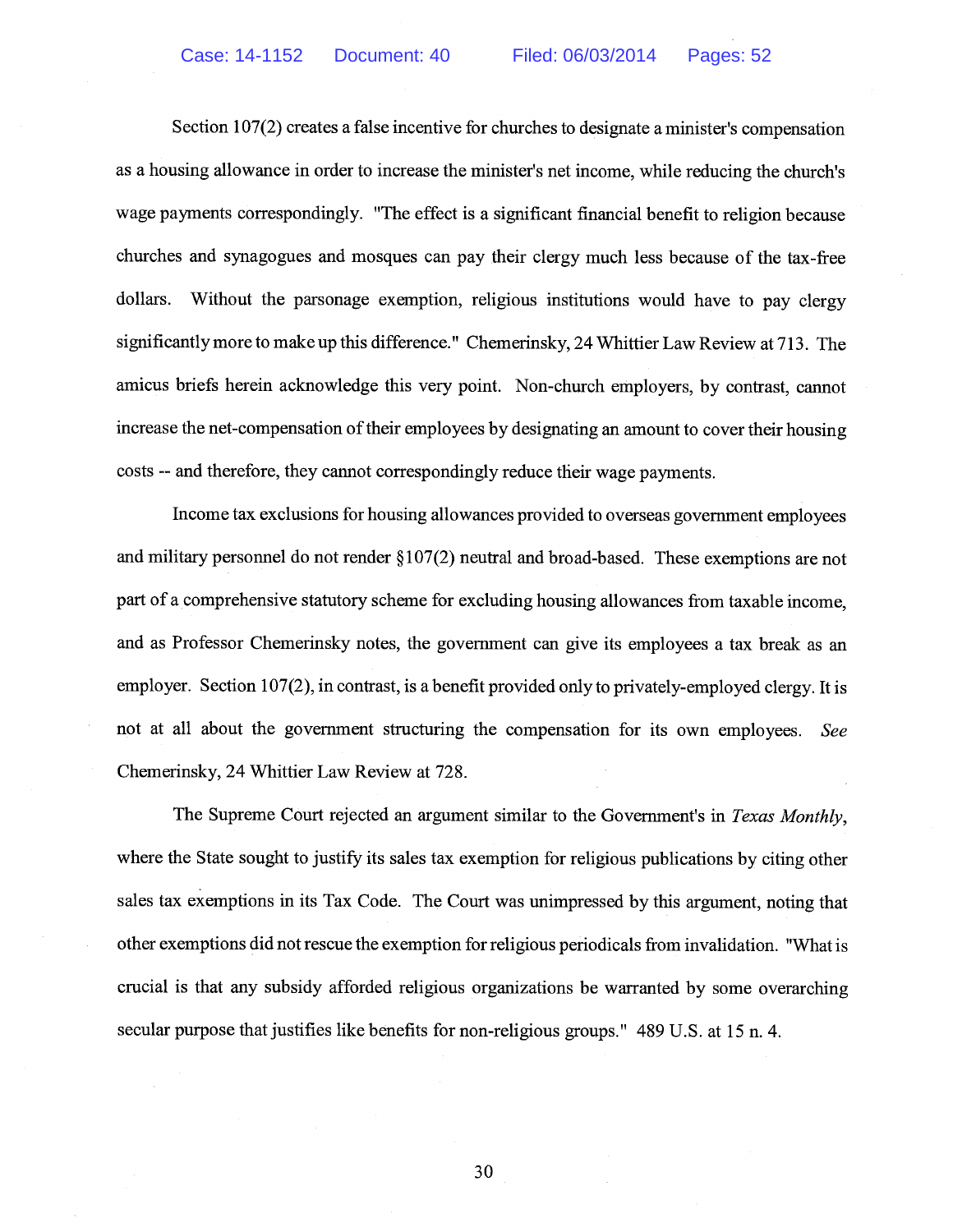The Supreme Court further recognized in Texas Monthly that in evaluating preferences, "the Court must survey meticulously the circumstances of governmental categories to eliminate, as it were, religious gerrymanders. In any particular case the critical question is whether the circumference of legislation encircles a class so broad that it can be fairly concluded that religious institutions could be thought to fall within the natural perimeter." 489 U.S. at 17, quoting Walz, 397 U.S. at 696.

Section 107(2) expressly provides an exclusion intended to benefit religion alone. The exclusion for ministers is not grounded in a secular legislative policy that motivates similar tax breaks for non-religious employees. Section 107(2) does not provide an exclusion for cash housing allowances paid to ministers for the same reason that the government exempts housing allowances paid to the military and other overseas employees of the government. "The circumference of legislation" providing allowances to overseas government employees does not "encircle a class so broad that it can be fairly concluded" that ministers of the gospel could be thought to fall within the natural perimeter.

Section 107(2) does not exempt cash housing allowances for private employees other than ministers of the gospel. This is a substantial tax benefit that is not available to other private employees, including under  $\S119$ . The reason that  $\S107(2)$  is defended so vigorously by churches and ministers, therefore, is not because it merely duplicates the exemption otherwise available to them under § 119; their concern is driven by the fact that this substantial tax benefit would not otherwise be available to them if they are held to the standards applicable to all other taxpayers.

## L. Section 107(2) Does Not Simply Eliminate Disparity of Treatment Between Religious And Secular Employees.

The Government argues unpersuasively that the original in-kind parsonage exclusion, enacted in 1921, and currently codified in §107(1), was merely intended to give ministers an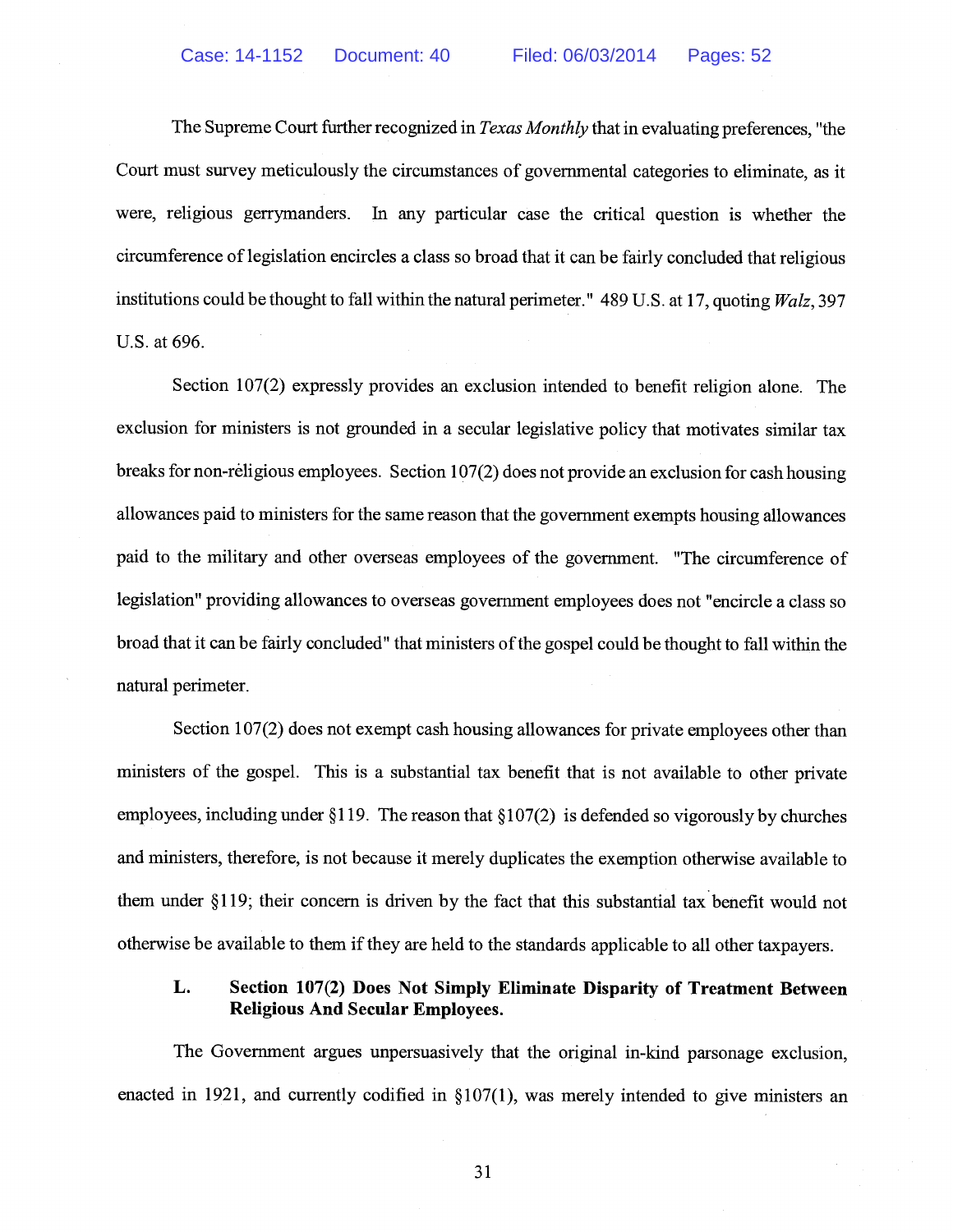exclusion equivalent to the recognized "convenience of the employer" exemption. The Government's historical analysis is suspect, but more importantly, it does not explain the exclusion of cash housing allowances, as provided by § 107(2). Such cash exclusions are not available to secular employees at all. The Government counters, however, by arguing that reducing the burden of housing costs only for ministers who receive in-kind housing is "unfair" to those ministers who have to pay cash for housing  $-$  and so Congress supposedly enacted  $\S107(2)$  in order to give an equivalent benefit to all religious ministers. The Government's claimed rationale, however, does not change the fact that the burden of housing costs for non-religious employees is equally great, but only ministers who receive cash allowances benefit from the § 107(2) relief program.

The Government's historical analysis is as suspect as its logic. Section 107(1), in fact, provides tax benefits to ministers that are not generally available. Section  $107(1)$  provides that gross income does not include the rental value of a home furnished to a minister ofthe gospel "as part of his compensation." Although the Government contends that this is just a restatement of  $\S119$ , which allows an exemption for lodging provided for "the convenience of the employer," § 107(1) is not equivalent to §119.

The Government claims that Congress' intent with respect to the parsonage exemption is evident because the original parsonage exemption enacted by Congress in 1921 was supposedly adopted in response to the Treasury Department's refusal to allow ministers to claim the same "convenience of the employer" exclusion allowed to other employees. Even the limited evidence from 1921, however, indicates that Congress intended to create an exemption that was not the same as the exemption for lodging provided for the "convenience of the employer."

The Treasury Department in 1921 did not refuse to recognize "the convenience of the employer" doctrine as it applied to ministers. The "convenience of the employer" exemption was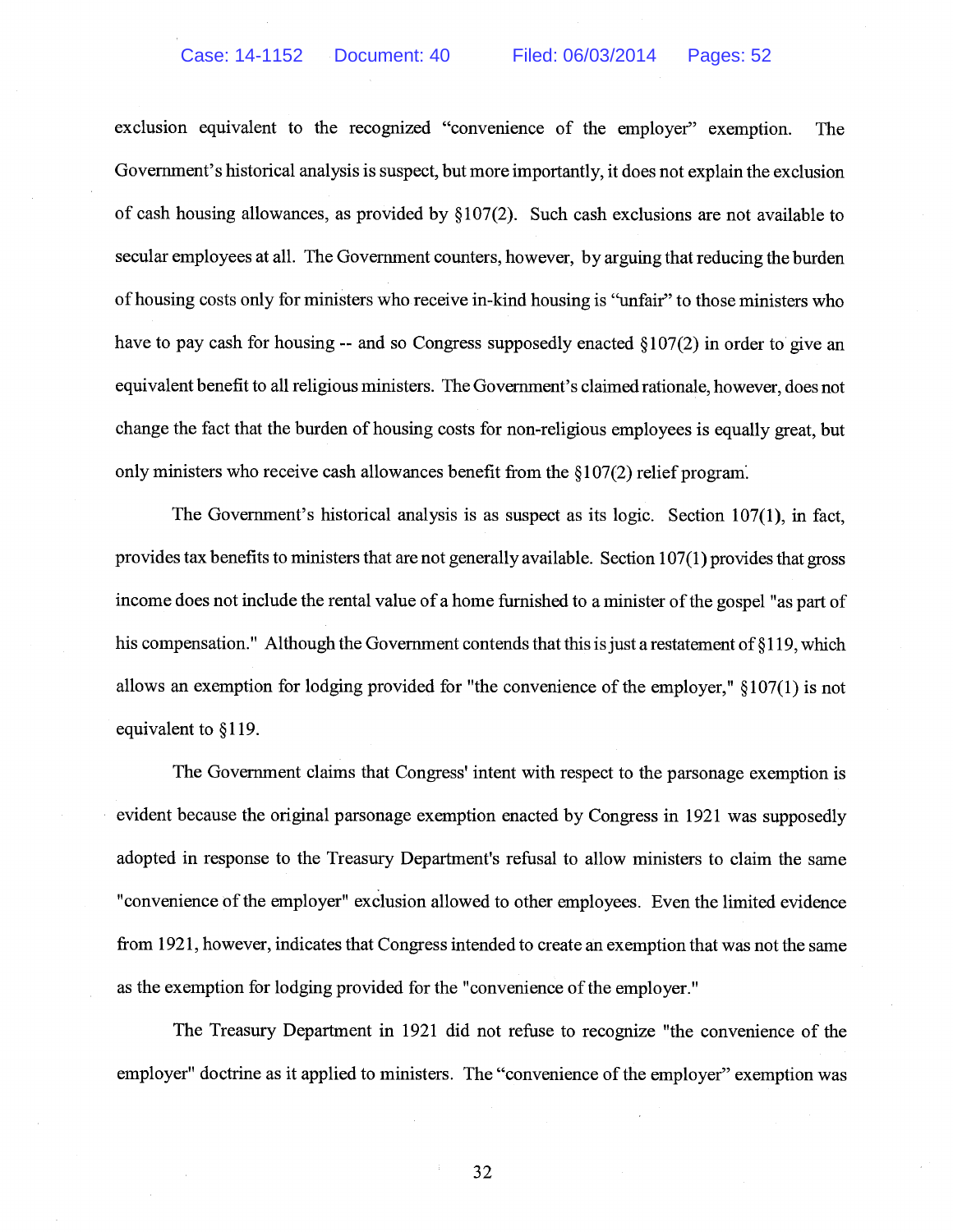not claimed or explained in O.D. 862, which merely refused to recognize an exemption for housing provided as part of the salary paid to a minister. The Treasury Department, in reaching its conclusion in O.D. 862, did not address the "convenience of the employer" doctrine as applied to ministers. There was no analysis of the convenience of the employer, but rather the Department focused on the value of the parsonage as part of clergy compensation, in circumstances where a minister is "permitted" to use the parsonage -- but not required to use it. In similar circumstances, secular employees also could not claim a "convenience of the employer" exclusion.

By contrast, the Treasury Department in other cases expressly addressed the convenience doctrine when raised by employees. For example, with respect to fish cannery employees, the Treasury Department concluded:

> Where, from the location or nature of the work, it is necessary that employees engaged in fishing and canning be furnished with lodging and sustenance by the employer, the value of such lodging and sustenance may be considered as being furnished for the convenience of the employer and deemed not, therefore, to be included in computing net income of the employees. [O.D. 814.]

The Department similarly applied the "convenience of the employer" standard to hospital employees in O.D. 915.

The "convenience of the employer" rule was intended to be narrow, as evidenced by rulings such as O.D. 915 and O.D. 814. It applied, for example, to employees living on a ship, who obviously performed work that could not be performed ifthey were living elsewhere. Similarly, the convenience of the employer doctrine applies to some hospital employees, but only if they are on call 24 hours a day. The narrow scope of the "convenience of the employer rule," as illustrated by O.D. 915, applies where housing benefits are not supplied by the employer as "compensation for services."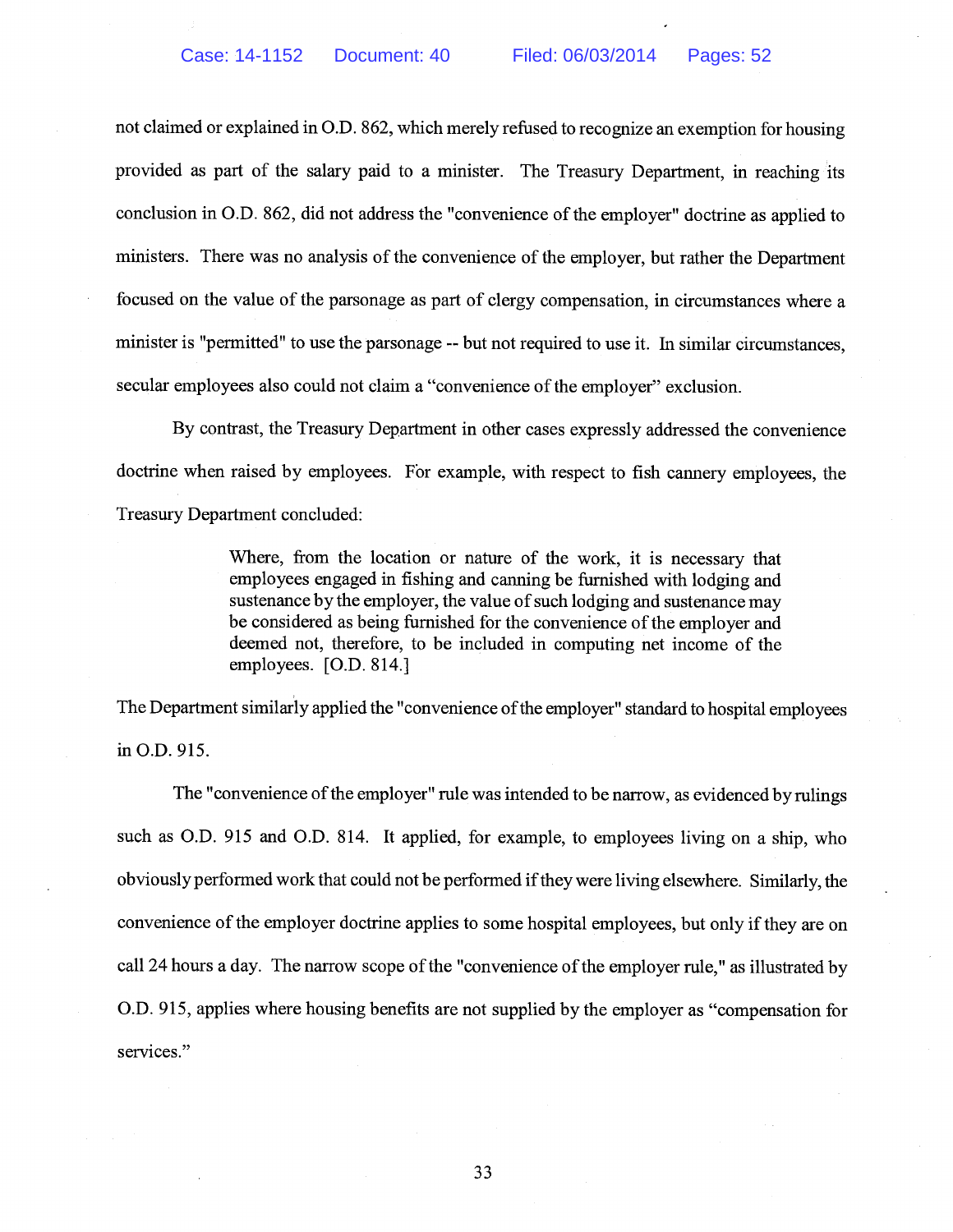The Revenue Act of 1921, by contrast, did not merely codify and make applicable the "convenience of the employer" doctrine to ministers. The Revenue Act of 1921, instead, provided that any free housing provided to ministers "as part of their compensation" would be exempt from income taxation. The 1921 Act also did not condition the exemption on housing provided for the "convenience of the employer," and it thereby provided greater tax benefits to ministers. If the Revenue Act of 1921, had merely been intended to apply the "convenience of the employer" doctrine to ministers, that is what the legislation would have said -- instead, it provided an exemption for "compensation" that was independent of the "convenience of the employer," and hence it provided broader privileges.

When §107(1) was enacted in 1954, Congress again allowed a tax benefit to ministers for inkind housing that was not tied to the "convenience of the employer." Section  $107(1)$  carried forward the unrestricted housing allowance from the Revenue Act of 1921, which provided a tax exemption for ministers that is broader than the exemption in §119." The fact that §107 and §119 were both enacted in 1954 makes clear that the parsonage allowance was not simply another way for Congress to articulate the "convenience of the employer" test.

The Government's claim that  $\S107(1)$  is essentially identical to  $\S119$  is simply not correct. Section 119 applies only to in-kind lodging that is not intended as compensation. The Supreme Court noted this fact in its discussion of the "convenience of the employer" doctrine in Commissioner of Internal Revenue v. Kowalski, 434 U.S. 77, 87 (1977). The exclusion from income under "the convenience of the employer" doctrine rests upon the characterization of the benefit as non-compensatory, and it requires that the furnishing of such benefits be necessary to allow an employee to perform his duties properly. By contrast, the parsonage exemption is explicitly dependent upon the parsonage being provided as part of the minister's employment compensation.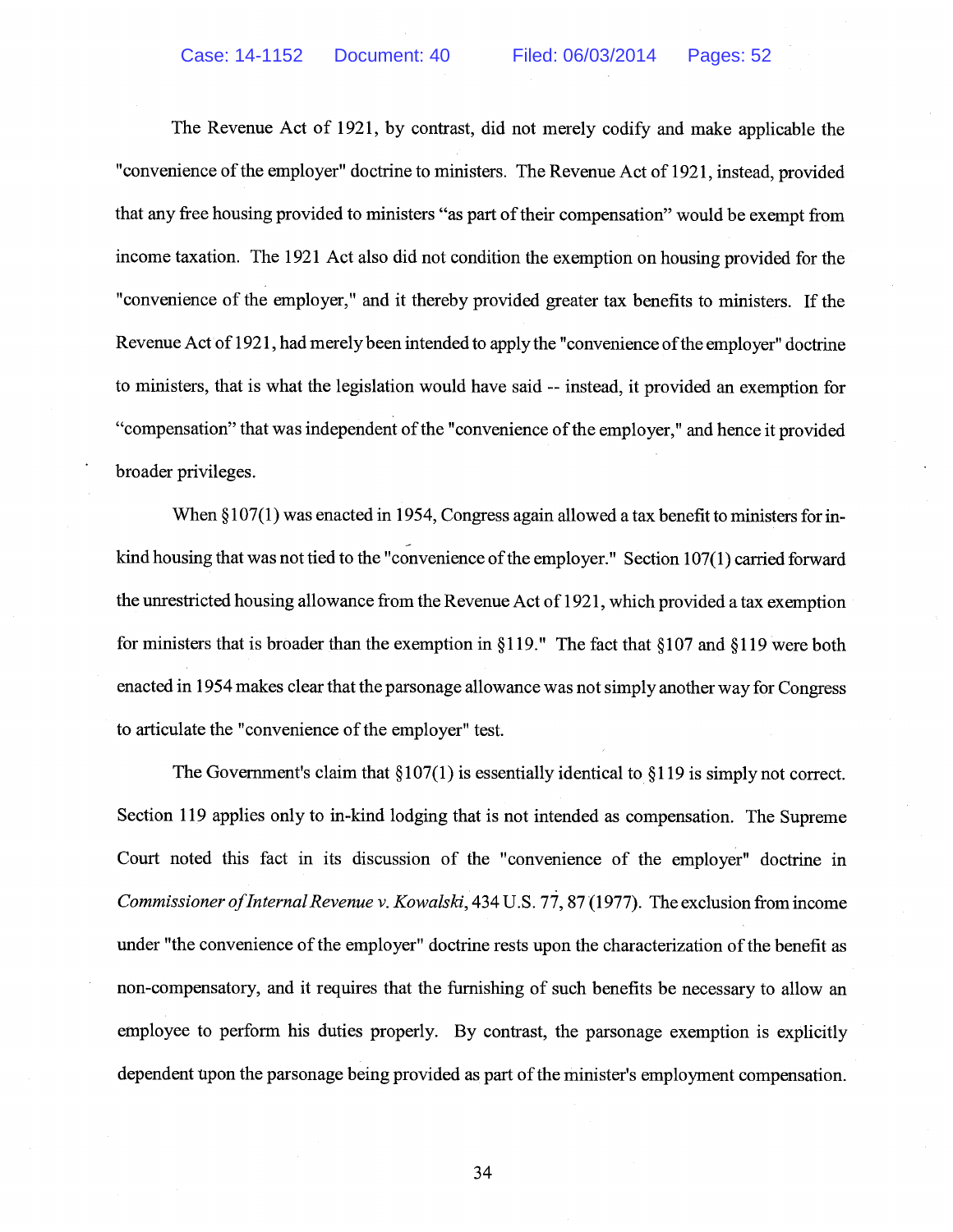Nothing in the history or language of § 107(1) indicates that the in-kind parsonage exemption was based on "unique housing needs" of ministers.

The Government's historical analysis of  $\S107(2)$  also does not support the Government's conclusion that the exclusion of "cash" housing allowances for ministers was based on the unique housing requirements of ministers. The Government cites a House Report indicating that the cash exclusion for housing allowances was intended simply because it seemed "unfair" to distinguish between in-kind housing provided as part of compensation and cash payments provided for housing. According to the Government's own explanation, therefore, enactment of § 107(2) had nothing to do with the "unique housing needs" of ministers. The "unfairness" of distinguishing between in-kind and cash benefits, however, is not unique to ministers.

The historical record indicates that  $\S 107(2)$  was deliberately intended to broadcast a message of support for religion during the Cold War. Representative Peter Mack, who introduced §107(2), urged support for an exclusion of cash housing allowances paid to ministers in House Hearings in the following manner:

> Certainly, in these times when we are being threatened by a godless and anti-religious world movement we should correct this discrimination against certain ministers of the gospel who are carrying on such a courageous fight against this. Certainly this is not too much to do for these people who are caring for our spiritual welfare. (Hearings on General Revenue Revisions before the House Committee on Ways and Means, 83d Cong., 1<sup>st</sup> Sess., pt. 3, at 1576 (1953)).

Representative Mack further urged support for  $\S107(2)$  as a means to subsidize low incomes of some religious officials:

> Of our clergymen 55% are receiving less than \$2,500 per year. This is some \$258 less than the \$2,668 annual median income for our labor force. It is well to keep in mind that many of these clergymen support families like the rest of us, and that many of these' clergymen still receive low income based on the 1940 cost of living but must pay 1953 rents for a dwelling house.  $(Id.)$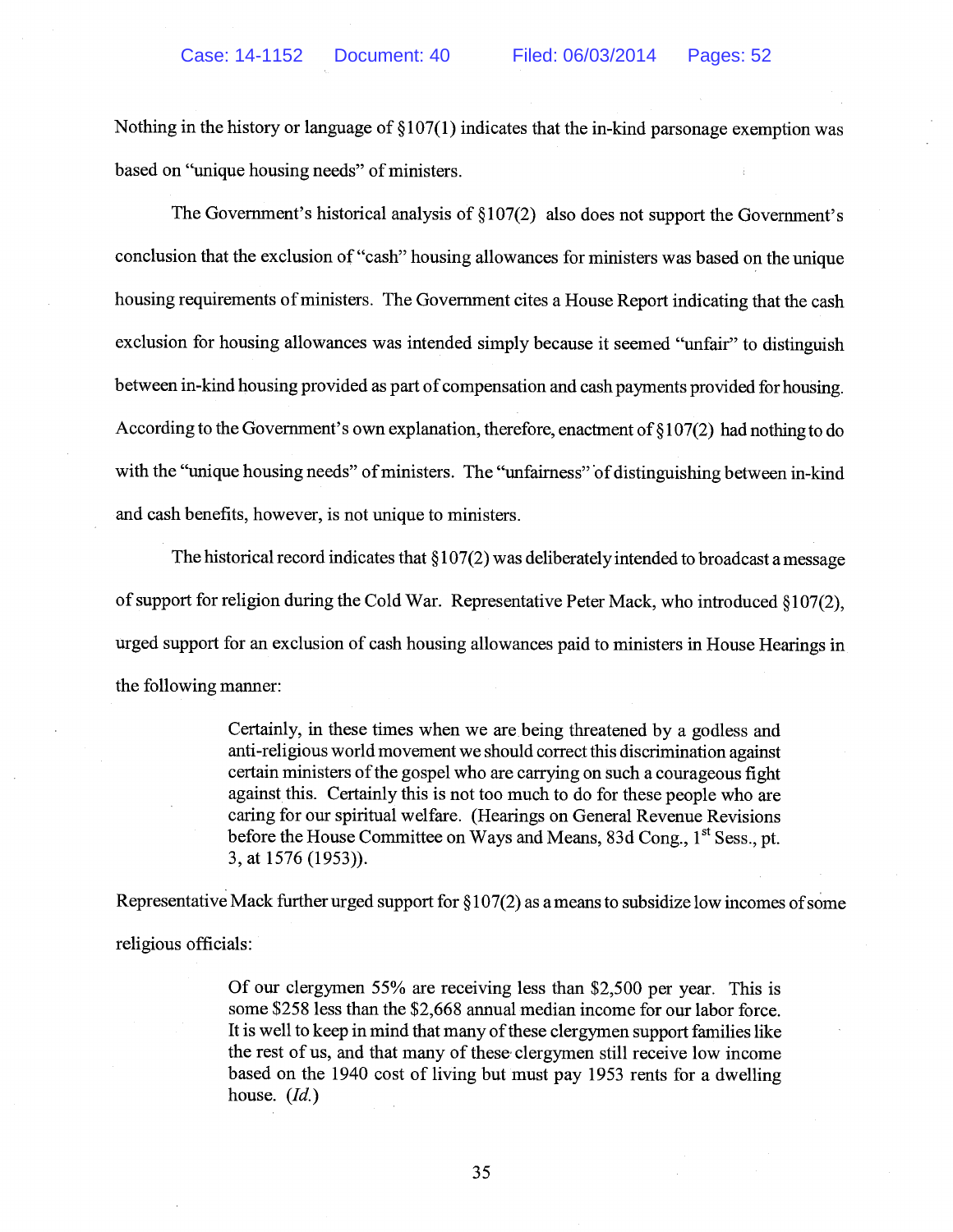The history of  $\S 107(2)$ , therefore, does not suggest any non-religious basis for distinguishing between cash housing allowances paid to ministers and those paid to secular employees. The purpose may have been to lessen the burden of housing costs, but it was not based on delineation of occupations that require particular housing. The purpose was to lessen the burden of housing costs for ministers in order to support them in the fight against a "godless and anti-religious world movement." Such preferential support for religion constitutes endorsement rather than accommodation.

The Government, nonetheless, argues that unless all ministers and churches qualify for a particular tax benefit, then the law unconstitutionally discriminates among religious groups. In other words, according to the Government, if the IRS provides benefits to any ministers, then it must also provide preferential benefits to all ministers. The Government's argument is perverse in that religious preferences become constitutionally mandatory even if the resulting benefit is unavailable to similarly situated secular taxpayers.

The Government's argument is even more perverse in the present case. The Government first argues that the in-kind parsonage allowance for ministers was enacted in order to give ministers an exclusion similar to the "convenience of the employer" exclusion provided generally to taxpayers. The Government proceeds, however, to conclude that ifministers are provided with an exclusion for in-kind housing that creates parity with non-clergy employees, then the exclusion should be extended preferentially to all religious clergy without regard to the in-kind limitation and the requirements of the "convenience of the employer."

The fallacy in the Government's bootstrap reasoning lies in treating the exclusion for in-kind housing as discriminating among religions. Even if the in-kind exclusion is deemed equivalent to the "convenience of the employer" exclusion, it is not a promotion of some religions over others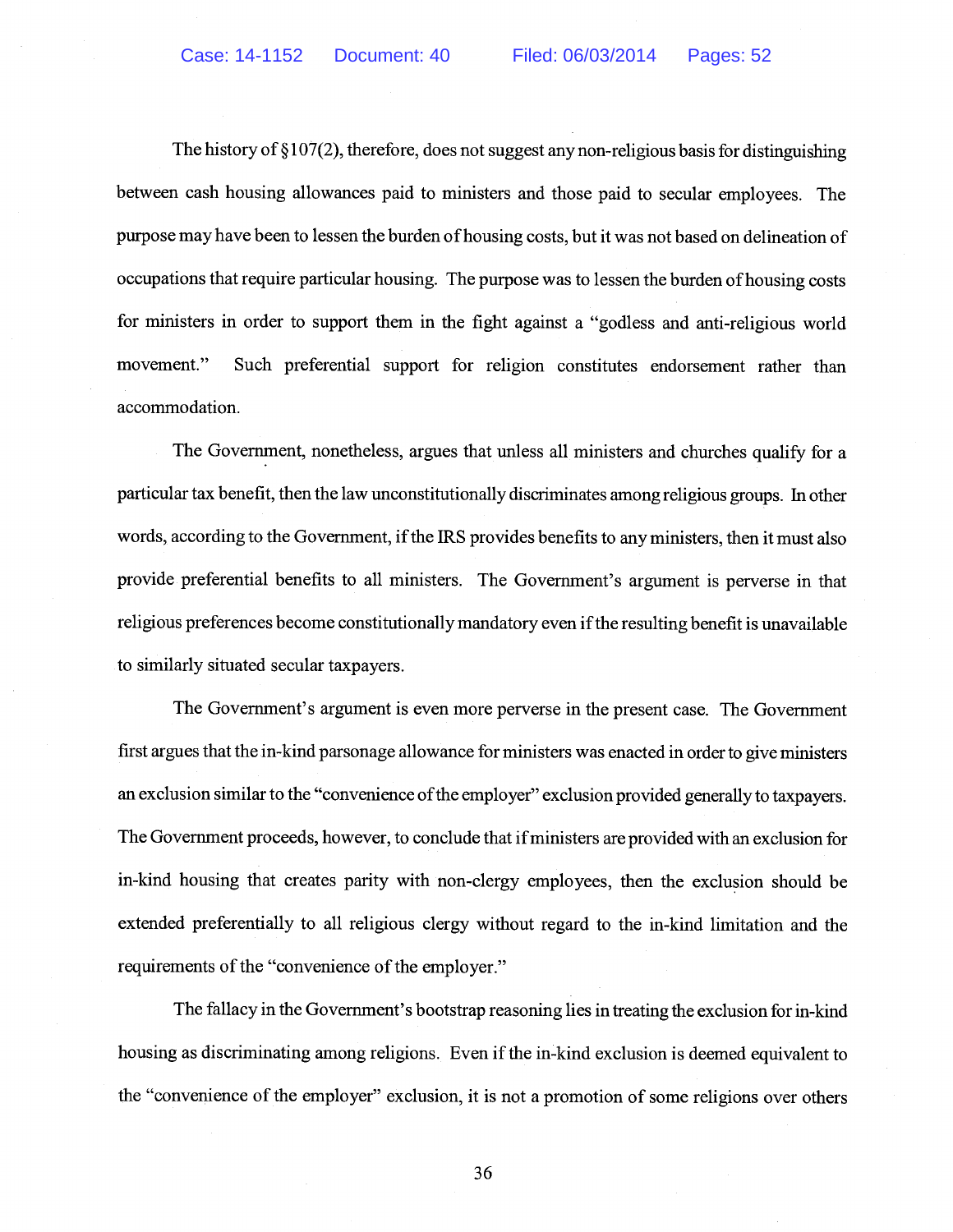because it does not make distinctions between different religious organizations based on any creed or orthodoxy. The in-kind limitation, in other words, does not discriminate among religions, even though it may impact religious taxpayers differently, just as secular taxpayers are impacted<br>differently. Cf. Droz v. Commissioner, 48 F. 3d 120, 124 (9<sup>th</sup> Cir. 1995). See also Eagle Cove Conference Center v. Town of Woodboro, 734 F.3d 673, 680-81 (7th Cir. 2013) (substantial burden must effectively render religious exercise impracticable; burden must be truly substantial, lest it supplant facially neutral laws under auspices of religious freedom).

The "discrimination" that  $\S107(2)$  is supposed to address is based on faulty reasoning. The Government presumes that no logic justifies distinguishing between ministers who receive in-kind lodging and those who receive cash allowances. Whether such a distinction makes sense, it is not a distinction that is unique to the housing needs of ministers. What the Government deems to be unfair to ministers is just as "unfair" for non-clergy --the only difference being that ministers were thought to be "caring for our spiritual welfare in the courageous fight against a godless and antireligious world movement." That is not a distinction that justifies preferential benefits for ministers, nor is it a constitutional distinction.

## M. Section 107(2) Is Not An Accommodation In Response To A Substantial Government-Imposed Burden On Free Exercise Rights.

The Government concludes that  $\S107(2)$  is merely an accommodation of religion that is pennissible in the case of government-imposed substantial burdens on free exercise rights. The Government's argument lacks merit, in the first place, because the factual predicate is missing: There is no evidence that  $\S 107(2)$ , as enacted by Congress in 1954, was intended to relieve any government burden on the free exercise of religion. Low pay and high housing costs apparently prompted enactment of  $\S107(2)$ , but these considerations are not unique to ministers and it is not a responsibility of government to abate such concerns just for ministers.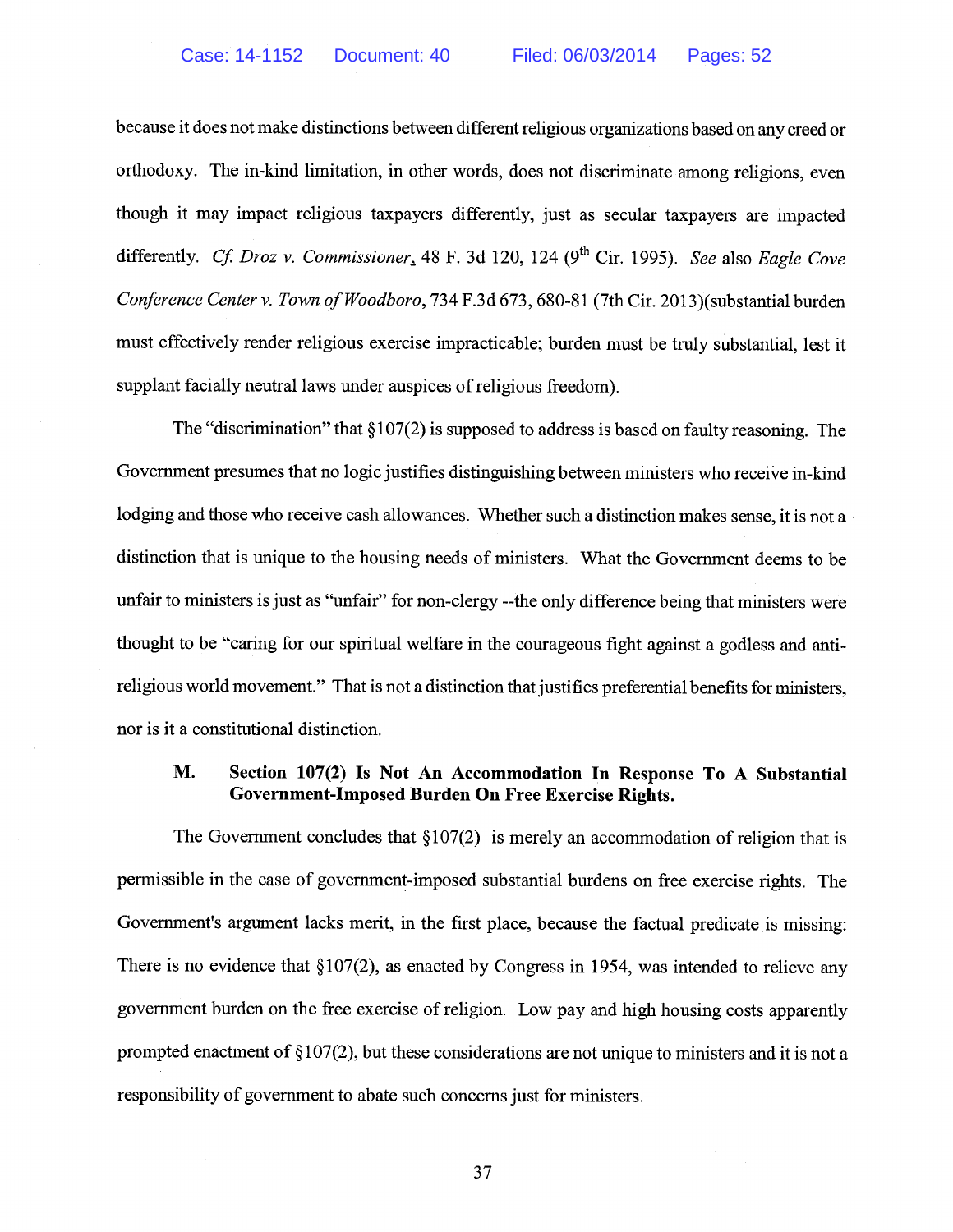Providing ministers who are paid in cash with a tax benefit in order to "equalize" their circumstances with ministers provided in-kind housing, moreover, is constitutionally unacceptable.

Professor Chemerinsky explains the problem for the Government:

The equality argument made by the Government and several of the Amici in the Warren case has no stopping point. Under this reasoning, the Government could directly subsidize housing for clergy if that would equalize the benefits with those who live in housing provided by their churches. The obvious impermissibility of such a subsidy shows why the equality argument is insufficient to justify the parsonage exemption. One Amici says that the purpose of the parsonage exemption is to "equalize the impact of the federal income tax on ministers of poor and wealthy congregations." Helping poorer religions is hardly a secular purpose; surely, the Government cannot subsidize poorer religions out of a desire to. help make them more equal with wealthier religions.

Chemerinsky, 24 Whittier Law Review at 724-25.

The Government's church-equity argument also has nothing to do with government imposed burdens on free exercise rights. The Supreme Court's decision in Corporation of the Presiding Bishop of the Church of Jesus Christ of Latter-Day Saints v. Amos, 43 U.S. 327 (1987), in particular, does not support the Government's argument. In *Amos*, the Supreme Court upheld the constitutionality of an exemption from anti-discrimination hiring laws as applied to religious organizations. In reaching its decision with regard to employment discrimination laws the Supreme Court said that "it is a permissible legislative purpose to alleviate significant governmental interference with the ability of religious organizations to define and carry out their religious missions." Id. at 335. "Where, as here, the government acts for the proper purpose of lifting a [government] regulation that burdens the exercise of religion, then an accommodation may be justified." Id. at 338. The Court recognized in  $Amos$ , however, that "at some point, accommodation may evolve into an unlawful fostering of religion." Id. at 334-335.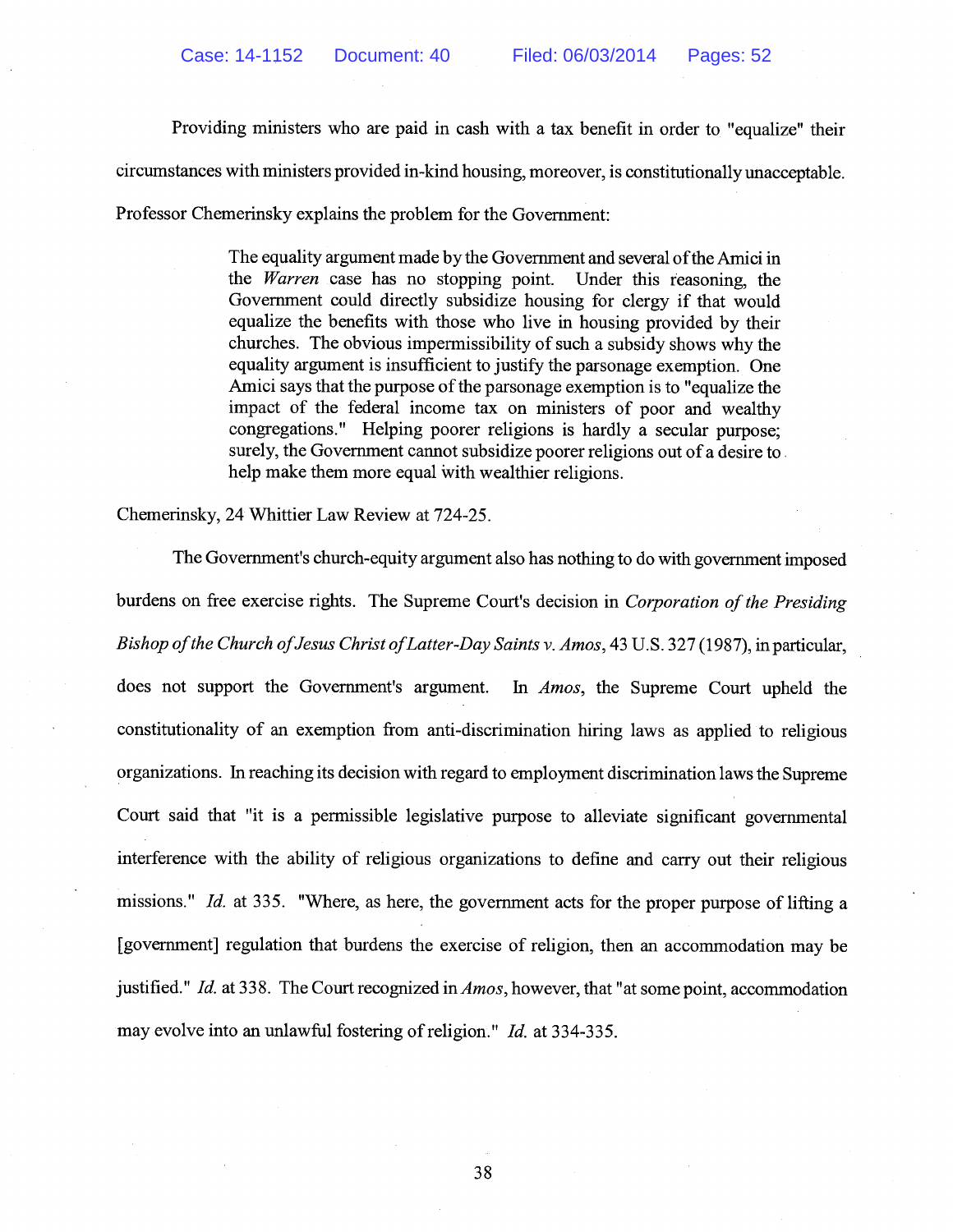The rationale of *Amos* is inapplicable to §107(2). Civil rights laws, as involved in *Amos*, are regulatory in nature. They regulate what conduct is prohibited, permitted or required. The application of anti-discrimination hiring rules to a church, therefore, arguably "would interfere with the conduct of religious activities." On this basis, Amos upheld an exemption from the antidiscrimination laws.

By contrast, income tax laws are not regulatory in nature and do not govern behavior. Rather, they only impose a monetary obligation, which is not a constitutionally significant burden. "To the extent that imposition of a generally applicable tax merely decreases the amount ofmoney [the taxpayer] has to spend on its religious activities, any such burden is not constitutionally significant." Jimmy Swaggart Ministries v. Board of Equalization, 493 U.S. 378, 391 (1990), citing Hernandez v. Commissioner, 490 U.S. 680, 699 (1989). "A preacher is not free from all financial burdens of government, including taxes on income or property." Id. at 386-387. In Hernandez, the Supreme Court concluded that the federal income tax was not a "constitutionally significant" burden on religion where the taxpayer could not claim a deduction for money paid to the Church of Scientology for religious services. See also Bowen v. Roy, 476 U.S. 693, 705-06 (1986) (denial of tax benefits does not burden religious practices).

The IRS fully understands that paying taxes is a burden to all taxpayers that does not constitute a recognizable burden on free exercise rights. In Thompson v. Commissioner, 2013 U.S. T.C. LEXIS <sup>3</sup> at 24-25 (2013), the court recently emphasized just this point:

> Paying taxes is a burden, to all taxpayers, on their pocketbooks, rather than a recognizable burden on the free exercise of their religious beliefs. Pixley v. Commissioner, 123 T.C. at 274. 'Constitutional protection of fundamental freedoms does not confer an entitlement to such funds as may be necessary to realize all of the advantages of that freedom. Id., quoting Harris v. McRae, 448 U.S. 297, 318 (1980).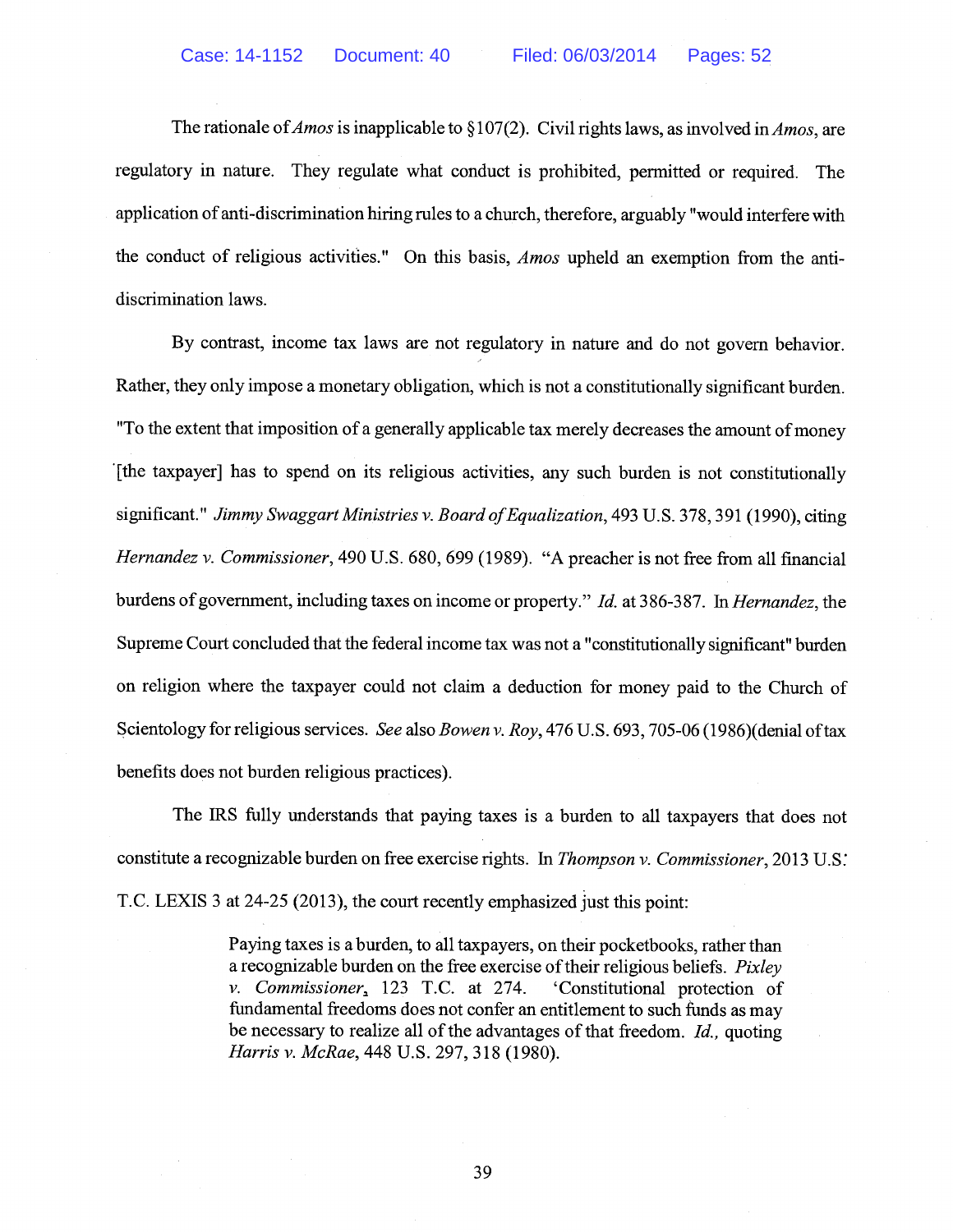Section 107(2) similarly is not justified in order to alleviate a substantial burden on the exercise of religion. As in *Texas Monthly*, therefore, \$107 cannot be justified as a means of removing an "imposition on religious activity." See Texas Monthly, 489 U.S. at 15, n. 8. Liability for income tax is not a substantial government burden on free exercise of rights.

In the absence of a government-imposed burden on the free exercise of religion, the Government cannot preferentially bestow benefits exclusively on religion as an accommodation. In such cases, even a purported accommodation impermissibly advances religion ifit provides a benefit to religion without providing a corresponding benefit to a large number of non-religious groups or individuals, as described in Texas Monthly.

## N. Section 107(2) Creates Government Entanglement With Religion.

The Government's claim that inquiries under  $\S 107(2)$  are not entangling is implausible. Section 107(2) excludes from the gross income of a minister the cash rental or housing allowance paid as compensation. This exemption requires the IRS to first determine whether an individual qualifies as a "minister of the gospel." Administrative regulations implementing § 107 further require that ministers of the gospel perform specific duties, such as sacerdotal functions, conduct of religious worship, administration and maintenance of religious organizations and their integral agencies, and performance of teaching and administrative duties at theological seminaries. T. Reg.  $1.1402(c)$ -5. What constitutes "religious worship" and "the administration of sacerdotal functions," in turn, depends on the tenets and practices of the particular religious body at issue. T. Reg. 1.1 402(c)-5(b)(2)(i). Finally, in addition, a minister must be ordained, commissioned, or licensed by a "church," a requirement involving at least fourteen factors to consider.

The necessary determinations under  $\S 107(2)$  require that significant evidence be marshaled to prove that an individual is in fact a minister for purposes of  $\S 107$ . See Lloyd H. Meyer, IRS Letter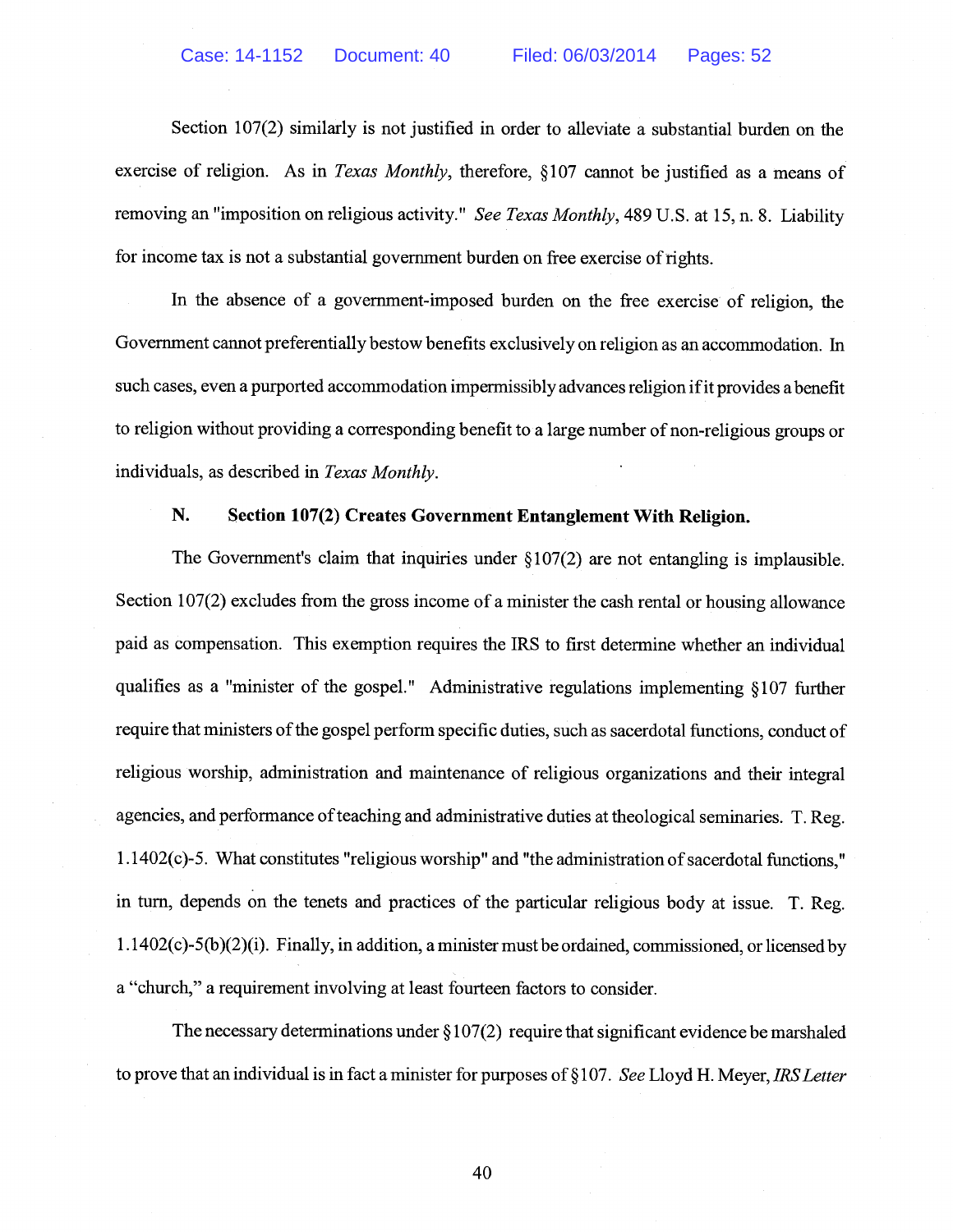Rulings: Rendering Unto Caesar, The Exempt Organization Tax Review (May, 1999 at 331-333). Although the Government claims that these requirements involve no doctrinal or intrusive inquiry, both common sense and reality contradict the Government's argument. The Supreme Court recognized this in Hernandez v. Commissioner, 490 U.S. 680, 694 (1989).

The inquiries under  $\S 107(2)$  historically have always required complex inquiries into the tenets ofreligious orthodoxy. In Silverman v. Commissioner, 1973 U.S. App. LEXIS 8851 (8th Cir. 1973), aff'd 57 T.C. 727 (1972), for example, the Court of Appeals considered whether a full-time cantor of a Jewish congregation qualified as a minister of the gospel under § 107. In reaching a decision, "the significance of ordination in the Jewish religion as practiced in the United States was a central issue as to which the views of three major branches of Judaism were solicited." After examining the facts of that case against an analysis of the historical background of the cantorate in the Jewish faith, the Court concluded that the taxpayer qualified for the § 107 exemption.

Similarly, in Salkov v. Commissioner, 46 T. C. 190, 198-199 (1966), the court considered whether a full-time cantor in the Jewish faith was a minister of the gospel entitled to exclude a rental allowance from his gross income under § 107. The court concluded that "from the thicket of our factual and legal exploration of this issue, we emerge with the conclusion that in these particular circumstances the petitioner, a full-time cantor of the Jewish faith, qualifies as a 'minister of the gospel' within the spirit, meaning and intendment of Section 107."

The Tax Court also had to consider the tenets of the Baptist religion in Colbert  $v$ . Commissioner, 61 T. C. 449 (1974). The court recognized in that case that there is no formal statement of precepts that are binding on Baptist churches, but nevertheless, the term "tenets and practices" as used in the IRS Regulations include "those principles which are generally accepted as beliefs and practices within the Baptist denomination." *Id.* at 455. Determining what constitutes the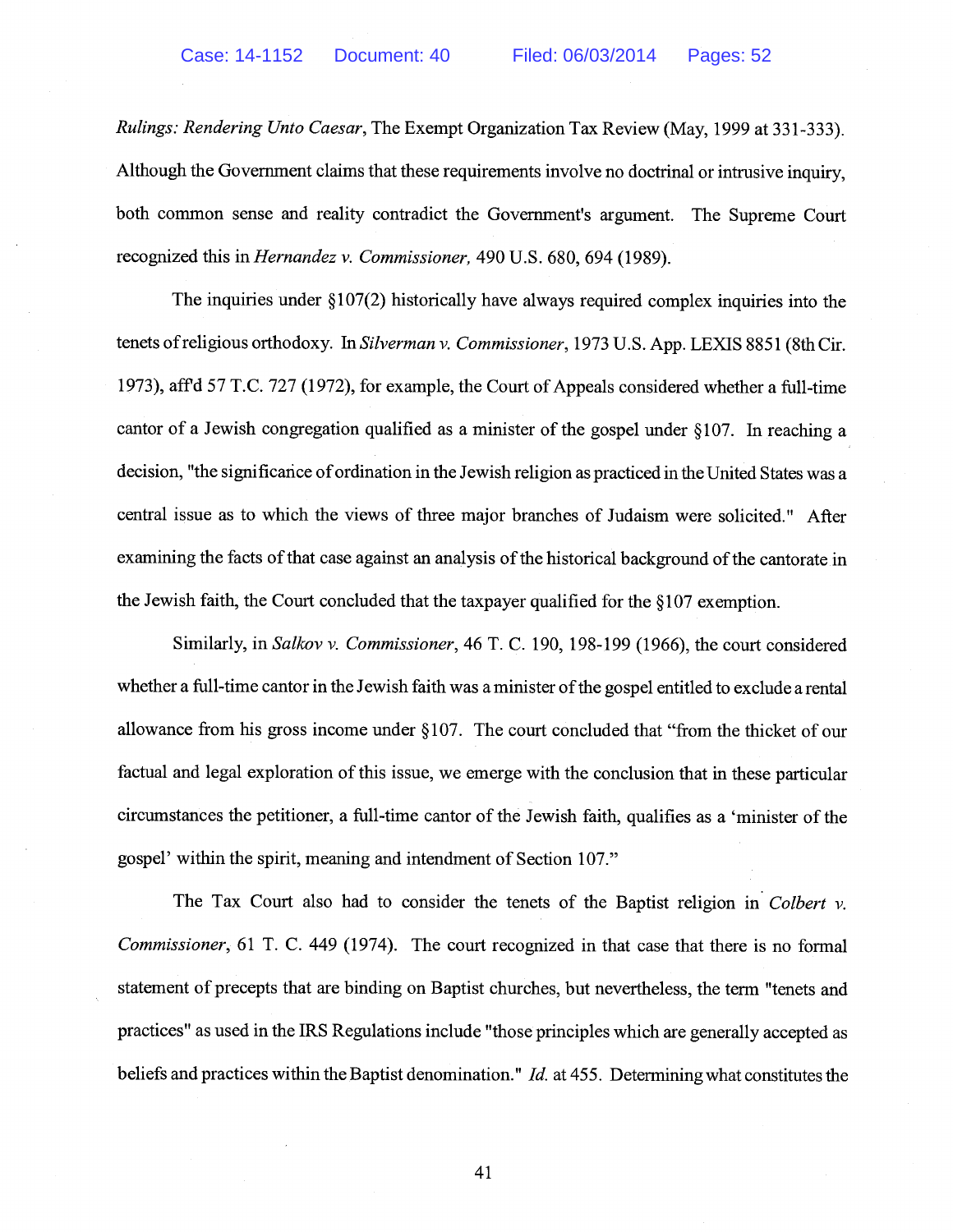official "precepts and principles" of a religion, however, necessarily involves drawing fine lines, as in Tenenbaum v. Commissioner, 58 T. C. 1, <sup>8</sup> (1972), where the court distinguished sacerdotal functions and religious worship from a minister's job "to encourage and promote understanding of the history, ideals, and problems of Jews by other religious groups."

Questions regarding church hierarchy also must be addressed frequently when applying §107(2), as in Mosley v. Commissioner, 68 T. C. Memo 1994-457, where the court considered whether a particular religious organization operated under the authority or control of a church or church denomination. According to the court, this "can only be determined after reviewing all the facts and circumstances surrounding the relationship between the church denomination and the organization." The court concluded that "a religious organization is deemed under the authority of a church or church denomination if it is organized and dedicated to carrying out the tenets and principles of a faith in accordance with either the requirements or sanctions governing the creation of institutions of the faith."

The necessary and intrusive inquiries under  $\S107(2)$  remain ubiquitous. In Good v. Commissioner, T.C. Memo 2012 -- 323 (2012), for example, the IRS recently denied a housing exclusion under § 107(2) after concluding that the taxpayer "failed to introduce any credible evidence to support a finding that his purported ministry actually satisfied any of the criteria of a church." Id. at 23. In Foundation of Human Understanding v. United States, 614 Fed. 3d 1383, 1390 (Fed. Cir. 2010), the Court of Appeals affirmed denial of a tax exemption applying the fourteen factor and associational tests used by the IRS. Similarly, in Chambers v. Commissioner, T.C. Memo 2011-- 114 (2011), the Tax Court considered the fourteen criteria used by the IRS to determine whether an entity was a church. In short, while the Government may not question the validity of the indicia of religiousness, it does claim a right to know what the indicia are in deciding whether to recognize a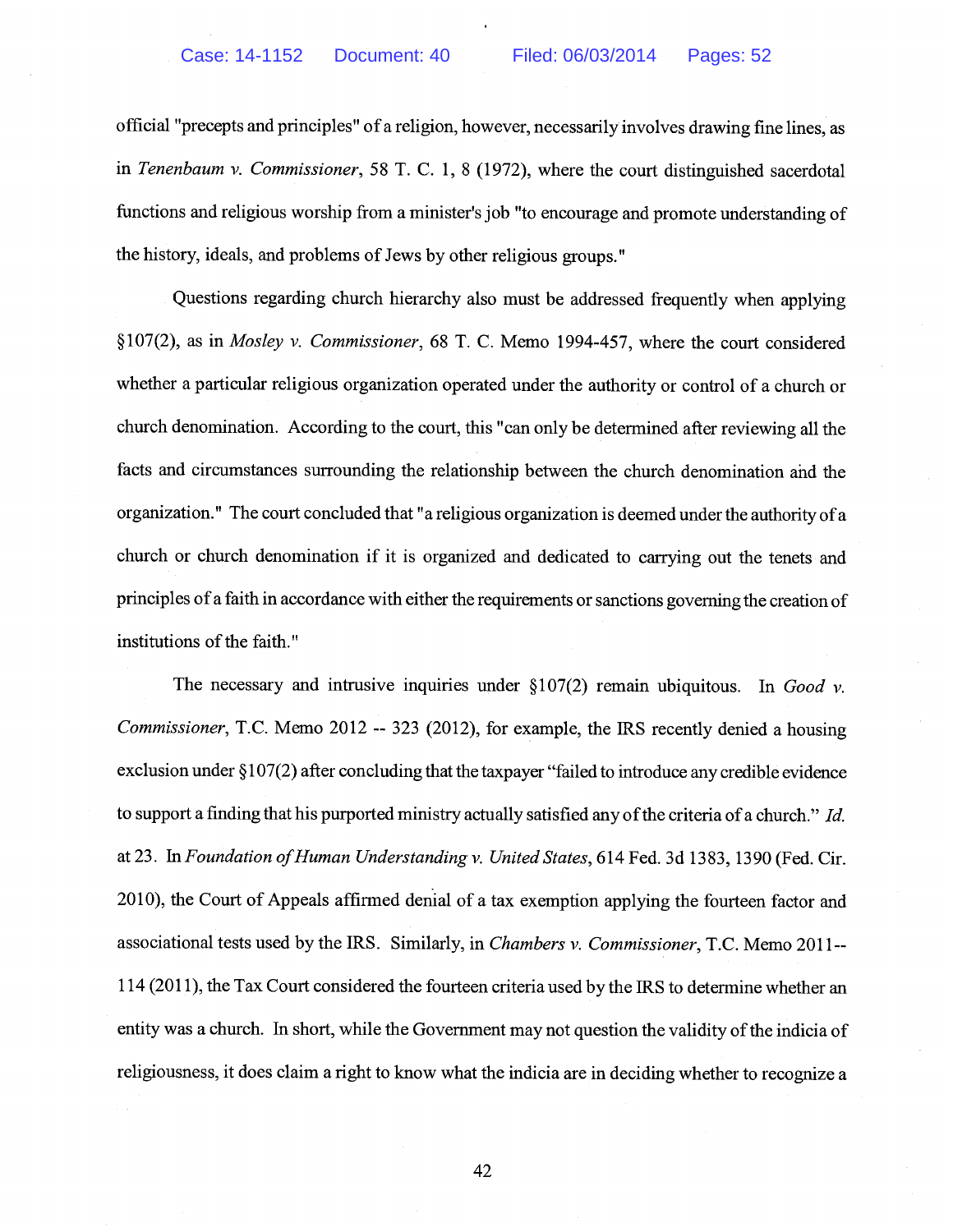claimed status. See Church of Visible Intelligence That Governs The Universe v. United States, 4 Cl. Ct. 55, 65 (1983).

The IRS must regularly make purely religious determinations in administering § 107(2). The difficulty ofresolving these religious questions, and the potential for inconsistent conclusions, give rise to far more entanglement than the purely secular inquiries that underlie "convenience of the employer" determinations or business expense verification. For example, another difficult religious determination that the IRS has had to make is whether a Christian college is an "integral agency of a church." This is the subject of many private letter rulings by the IRS, prompting one commentator to conclude that "the Service has consistently ruled that ordained ministers who teach at schools that are integrally related to churches are performing services within the exercise of their ministry, no matter what they teach." Newman, On Section 107's Worst Feature: The Teacher-Preacher, 93 TNT 260-20 (emphasis added). College administrators, and even basketball coaches, as well as teachers, can thus qualify for the benefits of § 107 ifthey happen to be ordained ministers. It is often difficult, however, to determine whether the criteria for "integral part of a church" are satisfied. The IRS uses the criteria listed in Rev. Rul. 72-606 and Rev. Rul. 70-549, in making these determinations. Typical rulings in this area highlight the intrusiveness of the determination. See LTR 9608027, 96 TNT 39-49; LTR 200002040,2000 TNT 11-24; and LTR 200925001, 2009 TNT 117-28.

The determinations required by §107 involve regular and complex entanglement between government and taxpayer. The inquiries under § 107 involve questions that are inherently religious, subjective, intrusive and beyond the general competence of government officials. These determinations necessarily create excessive entanglement, unlike "convenience of the employer" determinations under § 119. By contrast, eliminating the exclusion for cash housing allowances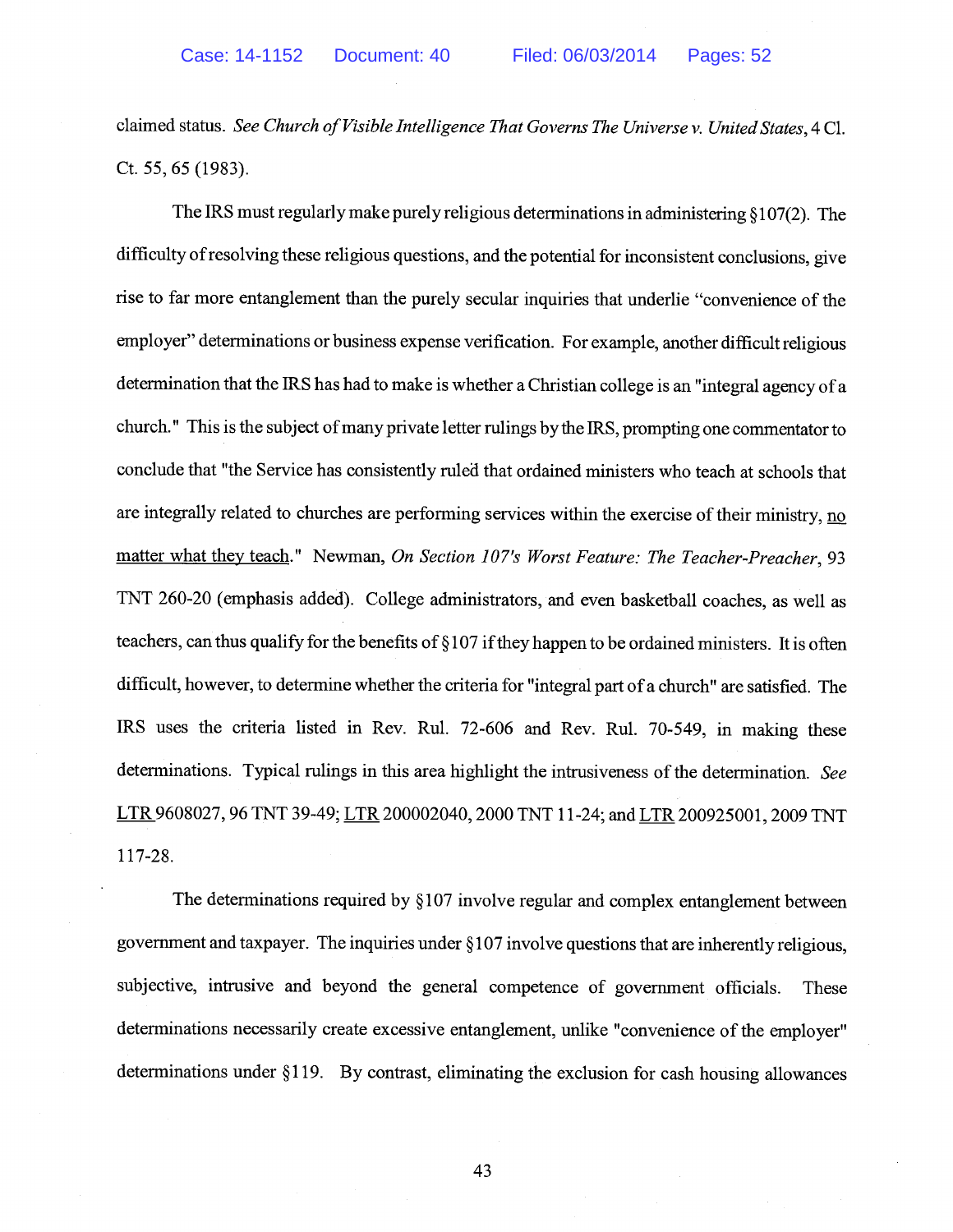under § 107(2) would also eliminate altogether the entanglement concerns expressed by Professor Zelinsky, cited by the Government.

## 0. Section 107 Violates The Establishment Clause Under The Lemon Test.

Section 107(2) clearly violates the Establishment Clause under the controlling test announced in Lemon v. Kurtzman, 403 U.S. 602, 612-13 (1971). In the first place, tax breaks for ministers that are not neutral and available generally to other taxpayers do not have a secular purpose. The exclusion for cash housing allowances paid to ministers is provided only to the clergy and it was never intended to abate any substantial government-imposed burden on religion. On the contrary, the government acknowledges that  $\S107(2)$  was enacted to provide additional tax benefits exclusively to ministers, who did not receive in-kind housing from their churches. Section 107(2), therefore, by all accounts was intended to benefit religion.

The second prong of the *Lemon* test is violated by Government action that has a principal or primary effect that advances religion. Government action has the primary effect of advancing religion if it likely to be perceived as an endorsement of religion. Tax breaks provided preferentially to ministers cannot help but be perceived as an endorsement ofreligion. This, in fact, was the exact conclusion of the Supreme Court in Texas Monthly. The Government claims that giving lucrative financial benefits to ministries and churches to reduce the burden ofhousing costs does not give the appearance ofreligious endorsement, but the Government's reasoning is not convincing; it also does not reflect the views of the Supreme Court, requiring that tax benefits for religion be neutrally and generally available on the basis of secular criteria, as articulated in Texas Monthly. Section  $107(2)$ was enacted as a benefit to religion, in the heat of the Cold War, and it obviously gives real and apparent endorsement, as intended.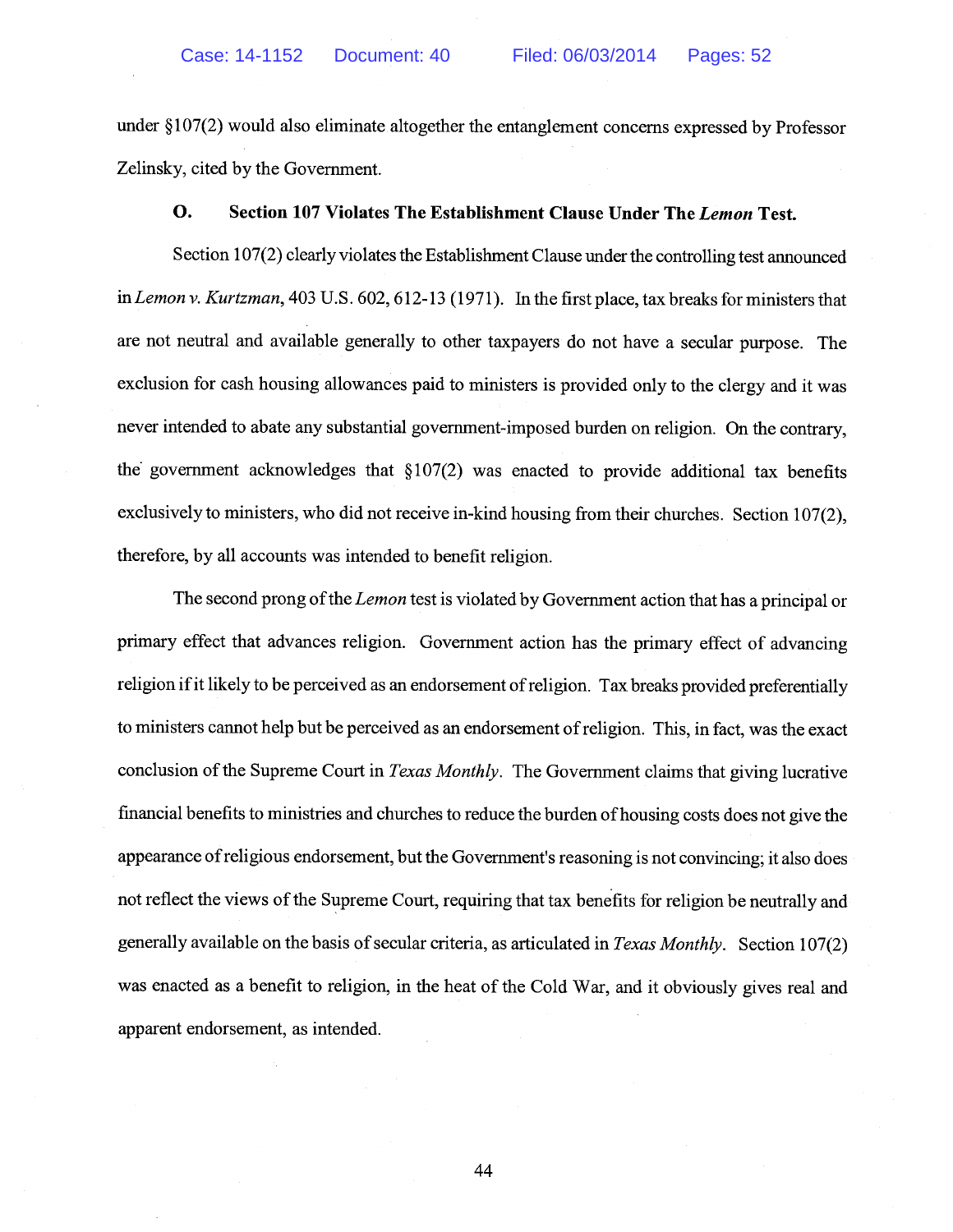Finally,  $\S107(2)$  also has the effect of fostering governmental entanglement with religion. In order to limit the tax break provided by § 107(2) to religious clergy, the IRS must make complex, intrusive and subjective inquiries into religious matters. Unlike the situation in Walz, therefore, the exemption provided by § 107 actually increases the Government's entanglement with religion.

The Supreme Court's holding in *Texas Monthly* ultimately represents the controlling application of the Lemon test to the present case: Preferential tax benefits to religion, that are not neutral and generally available to other taxpayers on the basis of secular criteria, violate the Establishment Clause. While all taxpayers would like to have exclusions and deductions to cover their housing costs, the reality is that only ministers of the clergy now get this break. Section 107(2), therefore, violates the Establishment Clause in a most obvious way by conditioning tax benefits on religious affiliation.

#### VI. CONCLUSION.

The Court should affirm the District Court's judgment in favor of the Plaintiffs-Appellees. Dated this 3rd day of June, 2014.

### BOARDMAN & CLARK LLP

By: /s/Richard L. Bolton Richard L. Bolton, SBN 1012552 rbolton@boardmanclark.com One South Pinckney Street, Suite 410 Madison, Wisconsin 53703-4256 608-257-9521 || 608-283-1709 fax Attorneys for Plaintiffs-Appellees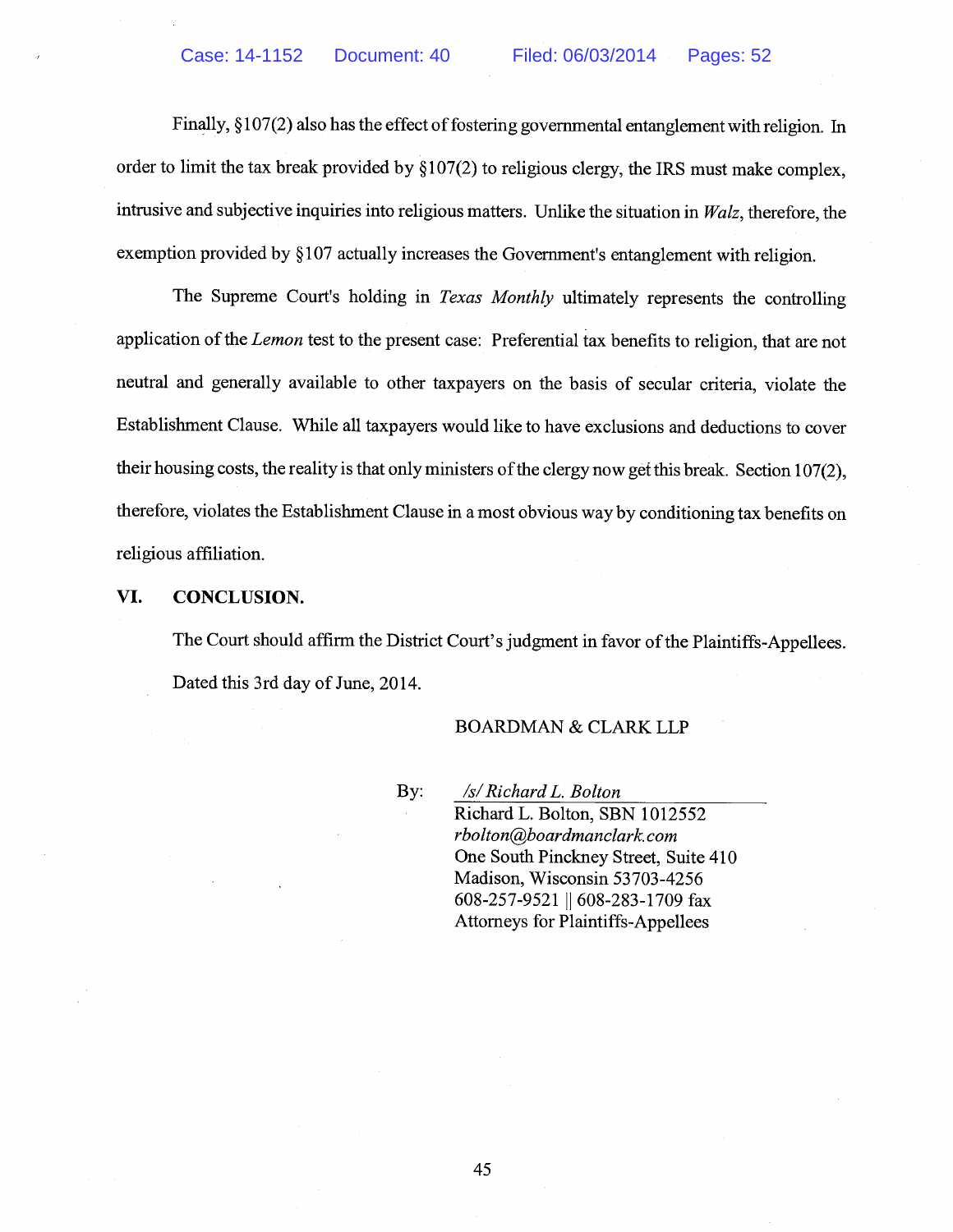## CERTIFICATE OF COMPLIANCE WITH F.R.A.P. RULE 32(a)(7)

The undersigned, counsel of record for the Plaintiff-Appellees, furnishes the following in compliance with F.R.A.P Rule 32(a)(7):

<sup>I</sup> hereby certify that this brief conforms to the rules contained in F.R.A.P Rule 32(a)(7) for a brief produced with a proportionally spaced font. The length of this brief is 13,969 words.

Dated this 3rd day of June, 2014.

#### BOARDMAN & CLARK LLP

By: /s/RichardL. Bolton Richard L. Bolton, SBN 1012552